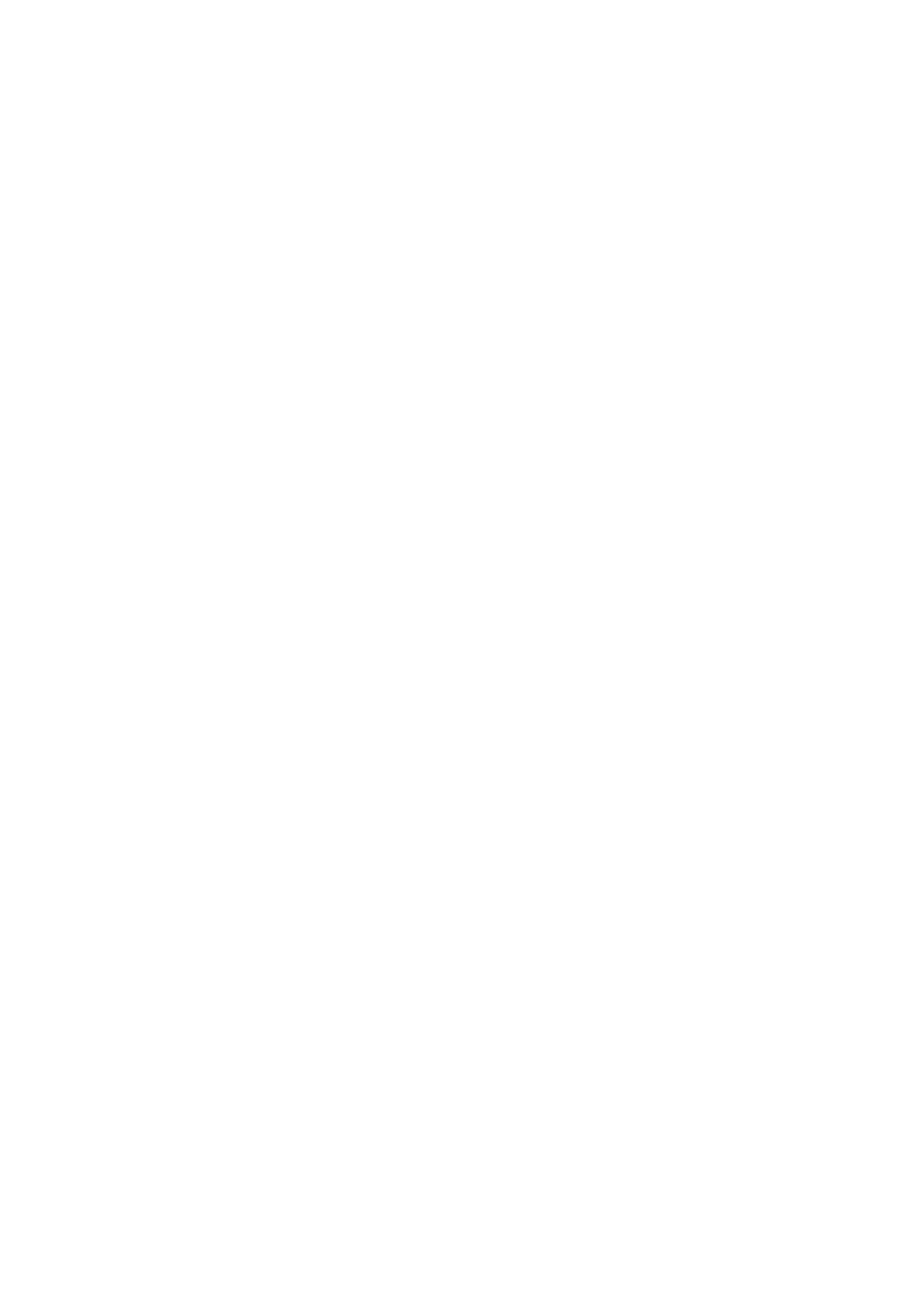### **ANNEX**

#### **OUTCOME OF THE REGULATORY SCOPING EXERCISE AND GAP ANALYSIS OF CONVENTIONS EMANATING FROM THE LEGAL COMMITTEE WITH RESPECT TO MARITIME AUTONOMOUS SURFACE SHIPS (MASS)**

#### **1 INTRODUCTION**

1.1 This document presents the outcome of the regulatory scoping exercise (RSE) and gap analysis of conventions emanating from the Legal Committee (LEG) with respect to maritime autonomous surface ships (MASS).

1.2 The outcome of the LEG RSE, approved by LEG 108 (26 to 30 July 2021), provides an overview of the extent to which the existing regulatory framework under its purview might require amending or interpreting to address MASS operations. It further provides guidance to LEG and interested parties to identify and decide on future work on MASS and, as such, facilitate the preparation of requests for, and consideration and approval of, new outputs.

1.3 This outcome document follows the content and structure of the *Outcome of the regulatory scoping exercise for the use of MASS* developed and approved by the Maritime Safety Committee (MSC) for conventions under MSC's purview (MSC.1/Circ.1638) in order to ensure a consistent approach to the MASS RSE across IMO's organs. However, where appropriate, deviations have been made in order to accommodate the particular nature of the conventions under LEG's purview.

#### **2 BACKGROUND**

2.1 MSC 98, in June 2017, noted that the maritime sector was witnessing an increased deployment of MASS to deliver safe, cost-effective and high-quality results. In this context, MASS could include ships with different levels of automation, from partially automated systems, which assisted the human crew, to fully autonomous systems, which were able to undertake all aspects of a ship's operation without the need for human intervention. Significant academic and commercial research and development (R&D) was ongoing on all aspects of MASS, including remotely controlled and autonomous navigation, vessel monitoring and collision avoidance systems.

2.2 Although technological solutions were being developed and deployed, delegations were of the view that there was a lack of clarity on the correct application of existing IMO instruments to MASS. Delegations believed that IMO needed to ensure that MASS designers, builders, owners and operators had access to a clear and consistent regulatory framework, guided by the *Principles to be considered when drafting IMO instruments* (resolution A.1103(29)), in order to be able to demonstrate compliance with IMO instruments.

2.3 Following consideration, MSC 98 agreed to include in its 2018-2019 biennial agenda an output on "Regulatory scoping exercise for the use of Maritime Autonomous Surface Ships (MASS)" with a target completion year of 2020.

2.4 In April 2018, LEG 105 also agreed to include a new output entitled "Regulatory scoping exercise and gap analysis of conventions emanating from the Legal Committee with respect to Maritime Autonomous Surface Ships (MASS)" in its 2018-2019 biennial agenda with a target completion year of 2022.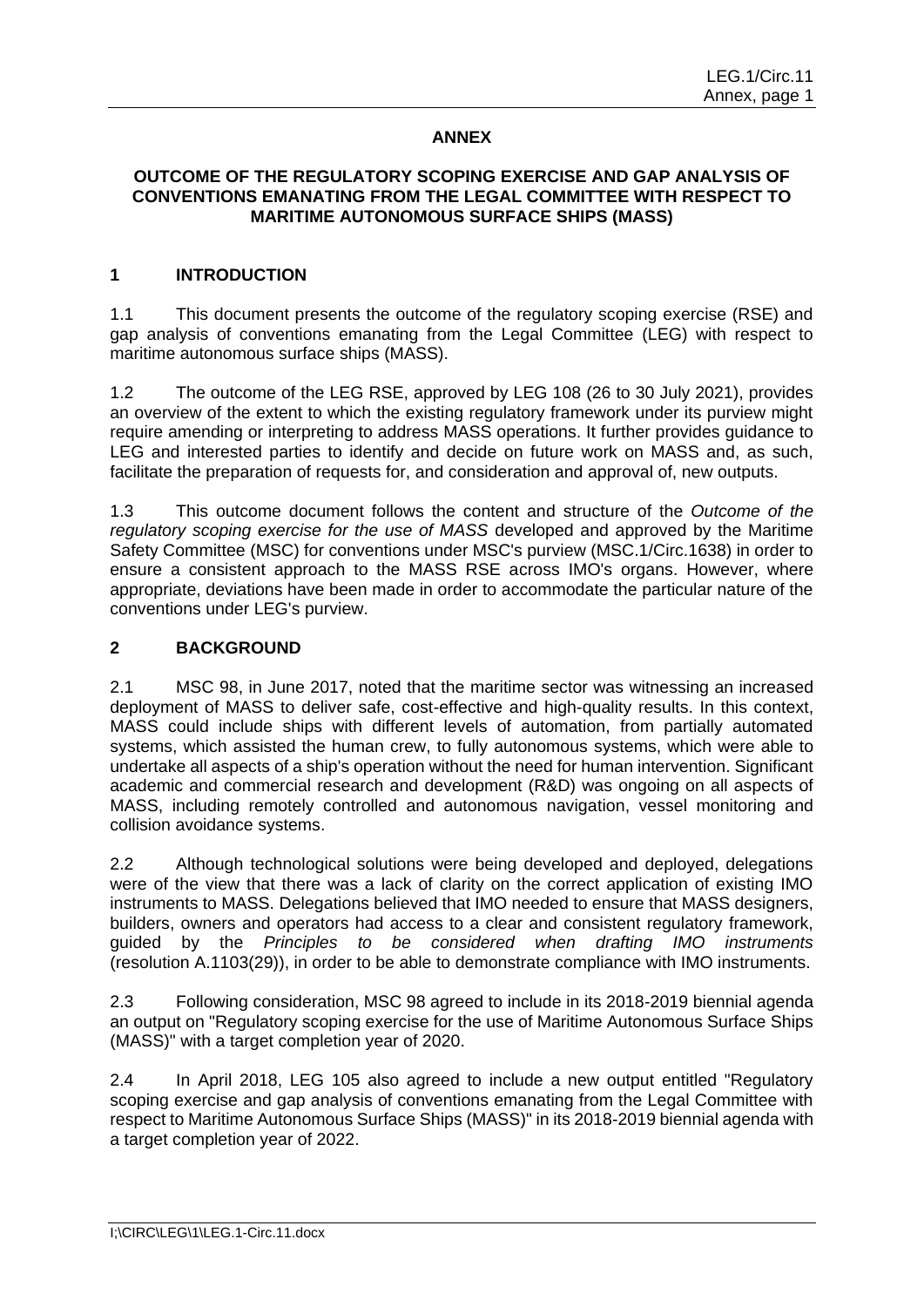2.5 At MSC 99, in May 2018, the Committee started to develop a framework for the RSE and defined the aim, the objective, the preliminary definition of MASS and degrees of autonomy, the list of mandatory instruments to be considered and the applicability in terms of type and size of ships.

2.6 MSC 100, in December 2018, approved the framework for the RSE, which contained definitions, a methodology consisting of a two-step approach and a plan of work and procedures (MSC 100/20/Add.1, annex 2) and invited interested Member States and international organizations to participate actively in the exercise. The Committee also approved the holding of an intersessional meeting of the Working Group on MASS between MSC 101 and 102, with the aim of finalizing the RSE at MSC 102. Furthermore, the Committee requested the Secretariat to develop a web platform as part of the Global Shipping Information System (GISIS) to facilitate the RSE.

2.7 LEG 106, in March 2019, approved the framework for the LEG RSE and a plan of work and procedures (LEG 106/16, annex 3), following the same two-step approach and the same methodology developed by MSC 100, i.e. an initial review of the LEG instruments with the agreed methodology and an analysis of the most appropriate way of addressing MASS operations.

2.8 The LEG RSE followed the timeline set out in annex 3 to document LEG 106/16, which was subsequently updated and circulated through Circular Letter No.4030. LEG used the MASS module on GISIS as a web platform to share the initial review and analysis, provide comments and revise the initial review and the analysis based on the comments received.

2.9 LEG decided not to hold an intersessional Working Group on MASS, but instead requested the volunteering Member States which had conducted the initial review and subsequent analysis of the most appropriate way of addressing MASS operations to report the results of both steps of the LEG RSE to LEG 107.

2.10 The Facilitation Committee (FAL), at its forty-third session in April 2019, also agreed to include in its 2020-2021 biennial agenda a new output on "Regulatory scoping exercise for the use of Maritime Autonomous Surface Ships (MASS)" with a target completion year of 2020. Like LEG, FAL decided to use the framework for the RSE for the use of MASS approved by MSC 100, and to use the MASS module on GISIS as a medium to share the initial review and analysis, provide comments and revise the initial review and the analysis based on the comments received. The FAL RSE was scheduled to be finalized at FAL 44 in April 2020.

2.11 Owing to the COVID-19 pandemic, both MSC 102 and LEG 107, in November and December 2020, respectively, deferred consideration of this matter to MSC 103 and LEG 108, respectively. FAL 44 (April 2020) and FAL 45 (June 2021) also postponed the consideration of its agenda item on MASS; instead FAL 45 decided to hold an intersessional Working Group on MASS in October 2021 to complete the FAL RSE.

2.12 MSC 103, in May 2021, finalized the RSE for the conventions under its purview and approved the outcome as set out in *Outcome of the regulatory scoping exercise for the use of MASS* (MSC.1/Circ.1638).

2.13 LEG 108, in July 2021, also finalized the RSE for the conventions emanating from LEG and approved the outcome as set out in this document.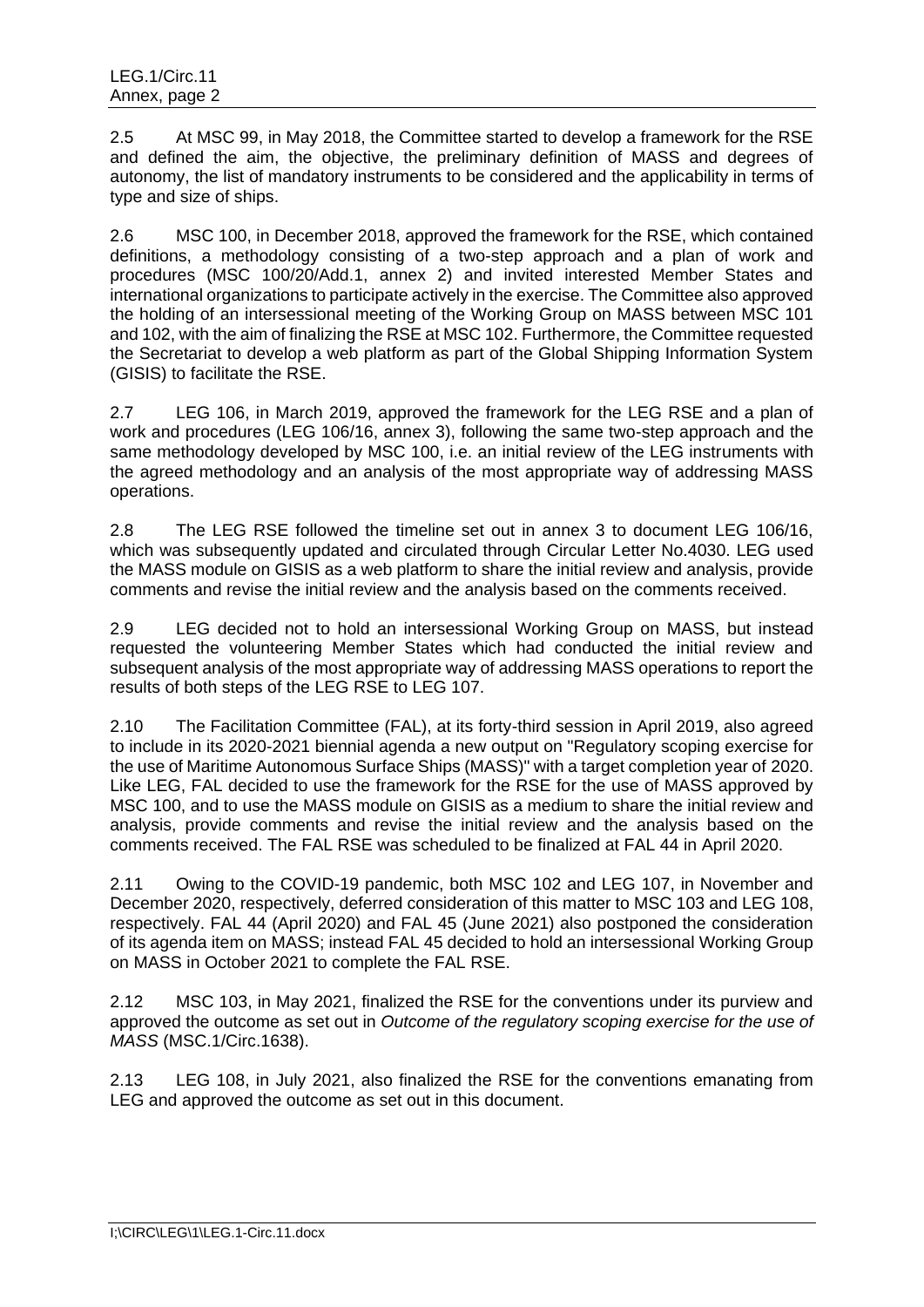### **3 FRAMEWORK AND PROCESS OF THE LEG RSE**

#### **Aim and objective**

3.1 The aim of the LEG RSE was to determine how safe, secure and environmentally sound MASS operations and the related legal matters might be addressed in IMO instruments.

3.2 The objective of the RSE on MASS conducted by LEG was to assess the degree to which the existing regulatory framework under its purview might be affected in order to address MASS operations.

#### **Glossary**

3.3 LEG used the glossary developed by MSC for the RSE of instruments under its purview to ensure a consistent approach throughout the Organization. The glossary, in particular the degrees of autonomy, was developed specifically for the purpose of the RSE and does not pre-empt future definitions that may be considered at the later stage.

3.4 For the purpose of the RSE, "MASS" was defined as a ship which, to a varying degree, can operate independent of human interaction.

3.5 To facilitate the process of the RSE, the degrees of autonomy were organized as follows:

Degree one: *Ship with automated processes and decision support:* Seafarers are on board to operate and control shipboard systems and functions. Some operations may be automated and at times be unsupervised but with seafarers on board ready to take control.

Degree two: *Remotely controlled ship with seafarers on board:* The ship is controlled and operated from another location. Seafarers are available on board to take control and to operate the shipboard systems and functions.

Degree three: *Remotely controlled ship without seafarers on board:* The ship is controlled and operated from another location. There are no seafarers on board.

Degree four: *Fully autonomous ship:* The operating system of the ship is able to make decisions and determine actions by itself.

3.6 The above list does not represent a hierarchical order. It should be noted that MASS could be operating at one or more degrees of autonomy for the duration of a single voyage.

#### **Instruments**

3.7 The list of mandatory instruments that were considered as part of the LEG RSE is set out in appendix 1. These instruments were reviewed on an article or sub-paragraph level, as decided by the volunteering Member State. Some instruments emanating from the Legal Committee were not reviewed as part of the RSE, as no volunteer could be identified. Instruments that were not negotiated under the auspices of IMO were not considered as part of the LEG RSE, even though conventions dealing with the carriage of goods by sea, e.g. the Hague-Visby Rules or the Rotterdam Rules, and conventions dealing with the rights and working conditions of seafarers, such as the Maritime Labour Convention, 2006, may require attention in the context of MASS.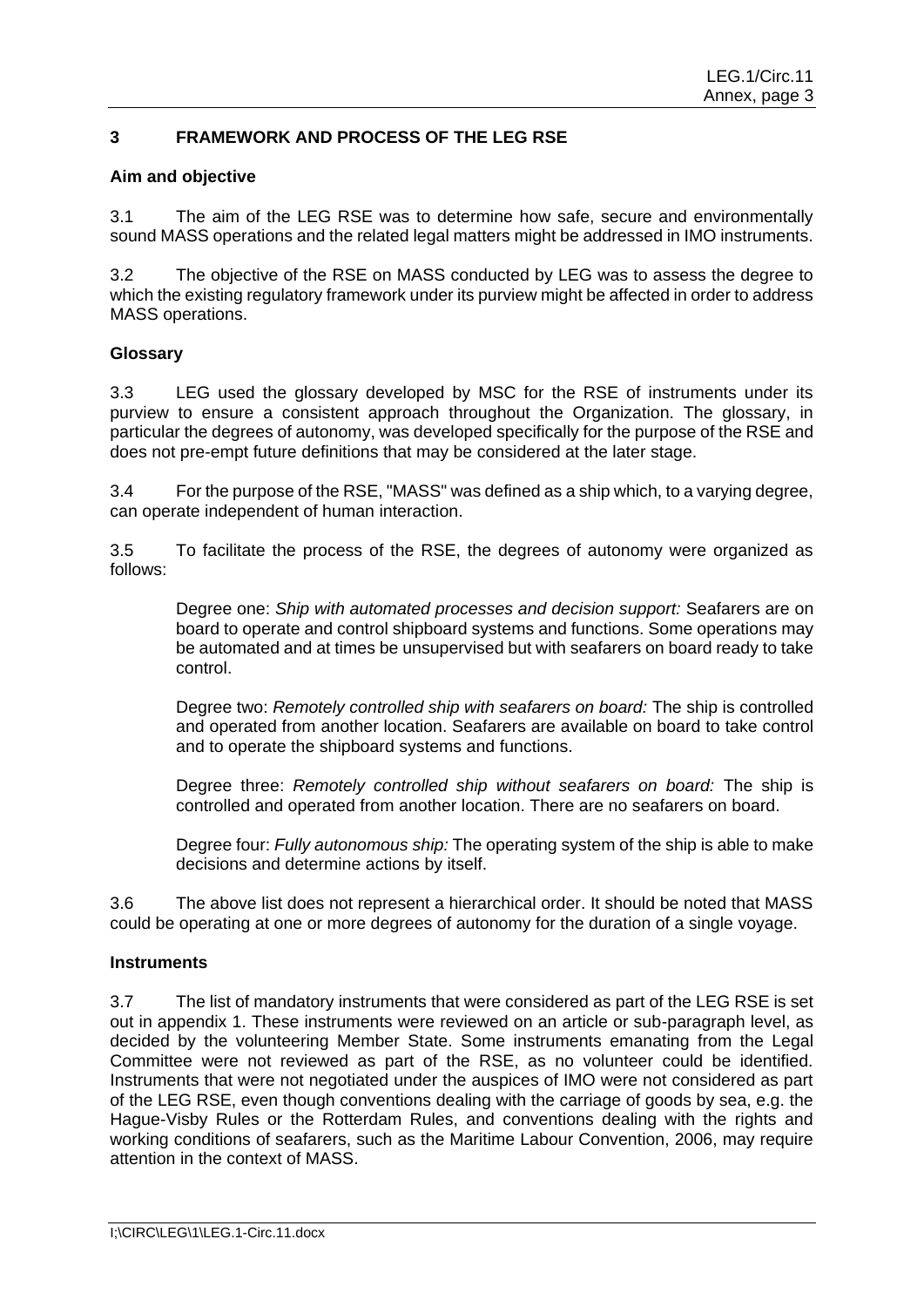3.8 While the United Nations Convention on the Law of the Sea (UNCLOS) was not considered as part of the LEG RSE, as it is not an IMO Convention, MASS will need to operate within the legal framework set out in UNCLOS. As a result, UNCLOS will need to be considered in IMO's future work on MASS, particularly if IMO develops an instrument regulating MASS operations.

### **Type and size of ships**

3.9 The application of the RSE was restricted to the applicability of the instruments under consideration.

#### **Web platform for the conduct of the RSE**

3.10 A web platform as part of GISIS was developed by the Secretariat to facilitate the RSE. The web platform was connected to the IMO web accounts, providing access only to registered IMO Members.<sup>1</sup> All IMO Members have read-only access to the web platform and the information contained in the web platform will be retained for future reference until the Committee decides otherwise.

#### **Methodology**

3.11 The review of instruments was conducted by volunteering Member States in two steps. The list of mandatory instruments, as set out in appendix 1, also contains the names of the volunteering Member States which undertook and supported the review of instruments. IMO Members were able to submit comments on the work done by the volunteering Member States through the web platform.

3.12 As a first step, an initial review of each article or sub-paragraph of each instrument was undertaken and, for each degree of autonomy, one of the following answers was allocated to each provision:

- A apply to MASS and prevent MASS operations; or
- B apply to MASS and do not prevent MASS operations and require no actions; or
- C apply to MASS and do not prevent MASS operations but may need to be amended or clarified, and/or may contain gaps; or
- D have no application to MASS operations.

3.13 Once the first step was completed, a second step was conducted to analyse and determine the most appropriate way of addressing MASS operations, taking into account the human element,<sup>2</sup> by:

- I developing interpretations; and/or
- II amending existing instruments; and/or

<sup>1</sup> Whenever the term "IMO Member" is used in this document, it includes Member Governments, associated Member Governments, intergovernmental organizations with observer status and non-governmental organizations in consultative status.

<sup>2</sup> Refer to resolution A.947(23), *Human element vision, principles and goals for the Organization*.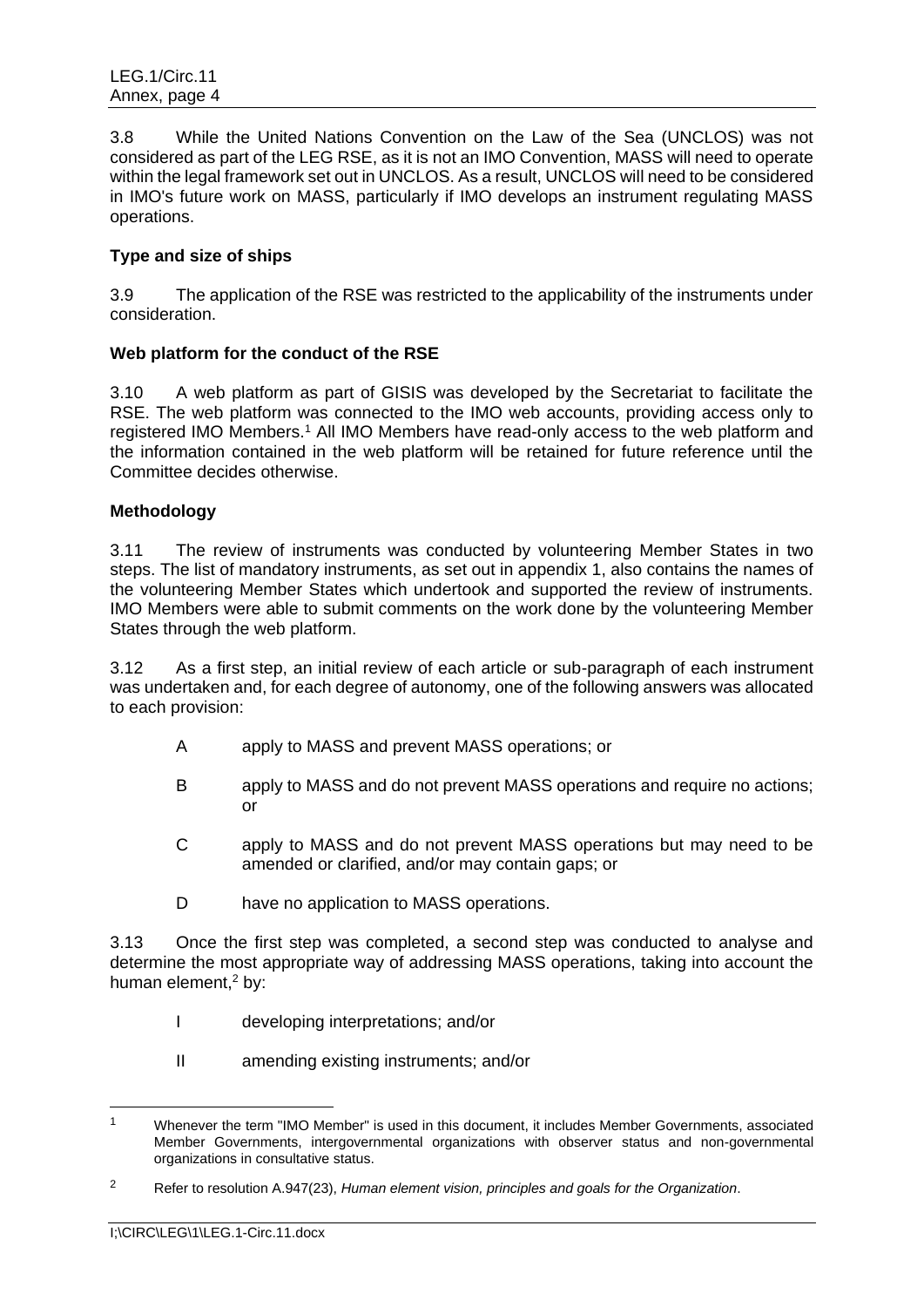- III developing new instruments; or
- IV none of the above as a result of the analysis.

### **4 RESULTS OF THE REGULATORY SCOPING EXERCISE AT INSTRUMENT LEVEL**

4.1 The results of the RSE at instrument level are set out in appendix 2, which provides for all degrees of autonomy:

- .1 the most appropriate way(s) of addressing MASS operations in those instruments;
- .2 the reason for selecting the most appropriate way(s); and
- .3 an identification of potential gaps/themes that require addressing.

4.2 In general, the LEG RSE concluded that MASS could be accommodated within the existing regulatory framework of LEG conventions without the need for major adjustments.

4.3 While the introduction of MASS appears to be entirely unproblematic under some conventions under LEG's purview, others may require additional interpretations or amendments to address the common potential gaps and themes. It appears that a new instrument is not required for conventions emanating from LEG.

4.4 An overview of the most appropriate way of addressing MASS operations (I, II, III, or IV) $3$  for all instruments reviewed under the LEG RSE is set out in table 2 below:

| <b>IMO instruments</b>                             | Degrees of autonomy <sup>4</sup> |              |            |            |
|----------------------------------------------------|----------------------------------|--------------|------------|------------|
|                                                    | 1                                | $\mathbf{2}$ | 3          | 4          |
| <b>BUNKERS 2001</b>                                | IV                               | IV           | I, II      | I, II      |
| <b>CLC 1969</b>                                    | I, II, III                       | I, II, III   | I, II, III | I, II, III |
| CLC PROT 1976                                      | IV                               | IV           | IV         | IV         |
| <b>CLC 1992</b><br>(unofficial consolidated text)  | I, II, III                       | I, II, III   | I, II, III | I, II, III |
| <b>FUND 1992</b><br>(unofficial consolidated text) | IV                               | IV           | IV.        | IV.        |
| FUND PROT 2003                                     | IV                               | IV           | IV         | IV         |
| NUCLEAR 1971                                       | IV                               | IV           | IV         | I, II      |
| <b>PAL 1974</b>                                    |                                  |              | I, II      | I, II      |
| <b>PAL 2002</b><br>(certified consolidated text)   |                                  |              | I, II      | I, II      |
| PAL PROT 1976                                      | IV                               | IV.          | IV         | IV         |

<sup>&</sup>lt;sup>3</sup> See paragraph 3.12 for the different options of addressing MASS operations.

<sup>4</sup> See paragraph 3.5 for a description of the degrees of autonomy.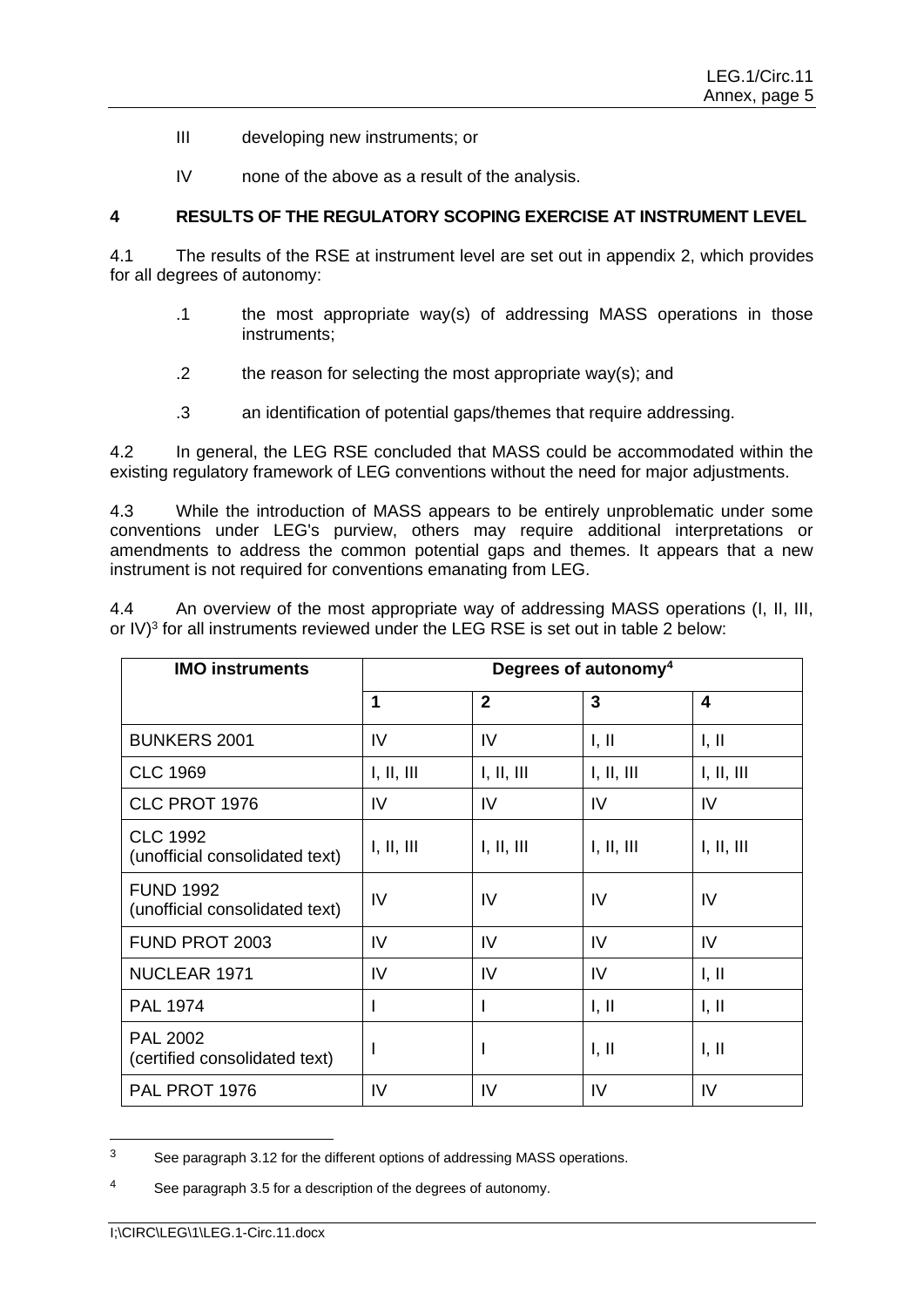| <b>IMO instruments</b>                            | Degrees of autonomy <sup>4</sup> |              |              |              |
|---------------------------------------------------|----------------------------------|--------------|--------------|--------------|
|                                                   | 1                                | $\mathbf{2}$ | 3            | 4            |
| <b>LLMC 1976</b>                                  | IV                               | $\mathbf{I}$ | $\mathbf{I}$ | $\mathbf{I}$ |
| LLMC PROT 1996<br>(unofficial consolidated text)  | IV                               | $\mathbf{I}$ | $\mathbf{I}$ | $\mathbf{I}$ |
| <b>HNS 2010</b><br>(unofficial consolidated text) | IV                               |              | I, II        | I, II        |
| SALVAGE 1989                                      | IV                               | IV           |              |              |
| NAIROBI WRC 2007                                  | IV                               | L            | I, II        | I, II        |
| <b>SUA 1988</b>                                   | IV                               | IV           | IV           | IV           |
| <b>SUA 2005</b><br>(certified consolidated text)  | IV.                              | IV           | IV           | IV           |
| SUA PROT 1988                                     | IV                               | IV           | IV           | IV           |
| SUA PROT 2005<br>(certified consolidated text)    | IV                               | IV           | IV           | IV           |

Table 2 – Overview of the analyses of the most appropriate way of addressing MASS operations (second step analysis of LEG RSE)

### **5 COMMON POTENTIAL GAPS AND/OR THEMES AND POTENTIAL LINKS BETWEEN INSTRUMENTS**

### **Common potential gaps and/or themes**

5.1 Having reviewed the results of the RSE for the different conventions emanating from the Legal Committee, as set out in appendix 2, the following issues were identified as the main potential common gaps and/or themes that may require clarification to accommodate MASS within the existing regulatory framework:

- .1 the role and responsibility of the master;
- .2 the role and responsibility of the remote operator;
- .3 questions of liability;
- .4 definitions/terminology of MASS; and
- .5 certificates.

5.2 It should be noted that these potential gaps and themes are not exhaustive and that the order in which they are presented does not reflect any order of priority.

#### *The role and responsibility of the master*

5.3 The RSE identified those provisions that require an action by the master of the ship. It was concluded that, in these cases, it may be necessary to clarify who, if anybody, would have to satisfy the role of the master in the case of a MASS with no master on board;

If an owner (or charterer) would have additional duties or liabilities when operating a semi-autonomous or fully autonomous vessel; or if certain responsibilities that would normally belong to the master would transfer to those actually on board a vessel in cases of semi-autonomous vessels with limited crews, or could be carried out by personnel not on board the MASS.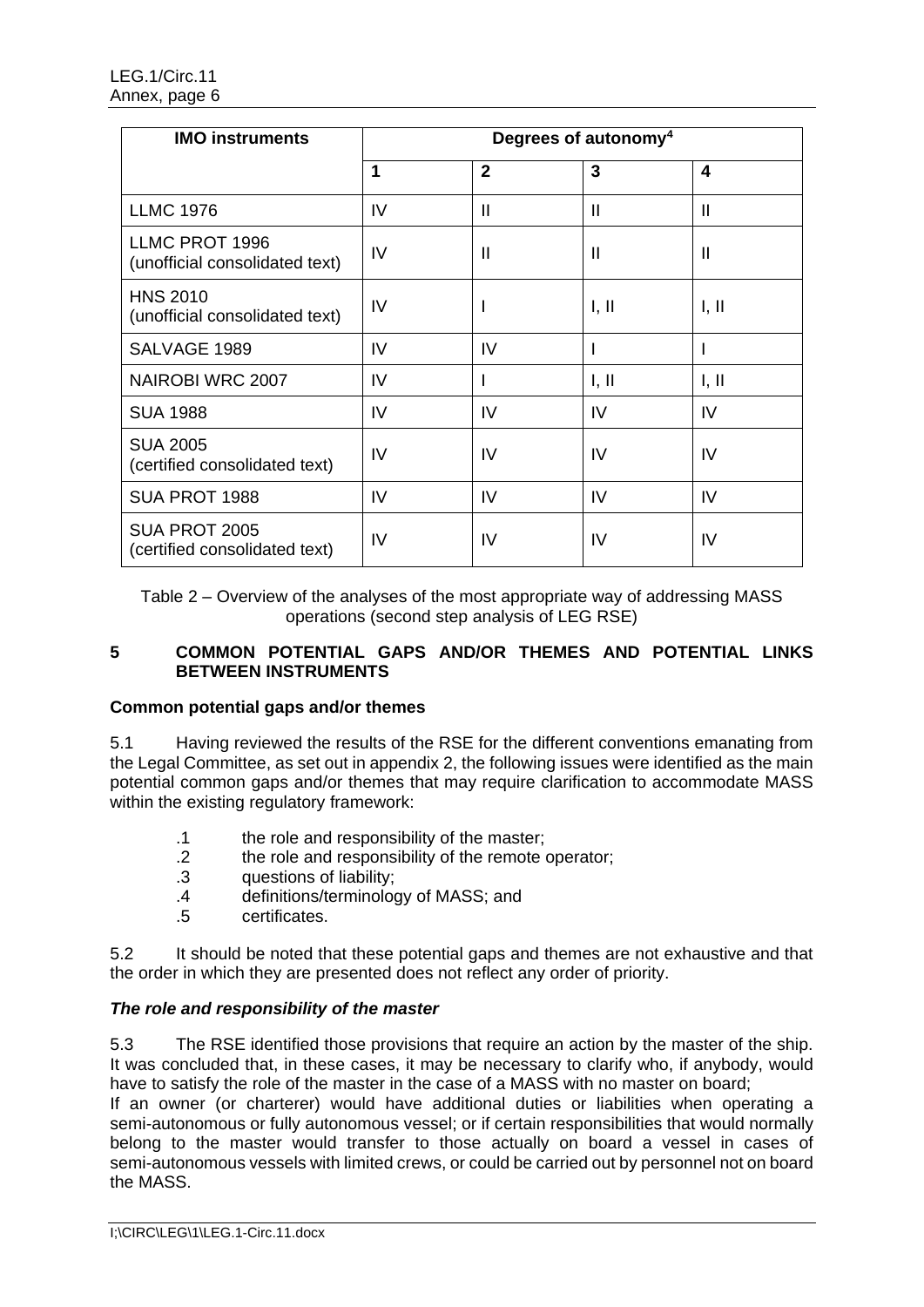### *The role and responsibility of the remote operator*

5.4 The RSE also showed that it may be necessary to clarify the role and responsibility of the remote operator. In particular, it may be necessary to clarify whether the remote operator might fall within the scope of the terms, including but not limited to, "operator" or "servant or agent", which are used within the liability and compensation regime, in order for the liability, channelling and subrogation provisions in those conventions to clearly accommodate MASS. While the view was expressed that the term "operator" used in the conventions was intended to refer to the commercial operator of a ship, and not a remote operator in the context of MASS, it appears that a clarifying discussion on this issue may be needed. It was noted in document LEG 106/8/4 that the role of the remote operator within the liability regime would have to be considered by the Legal Committee at some stage but was not considered as part of the RSE.

### *Questions of liability*

5.5 New technologies relating to MASS will introduce new actors, e.g. remote operators, remote control centres/stations, providers of network or computer systems, or system developers. In this regard, the RSE indicates that it may be necessary to decide whether and how these actors should be involved in the liability and compensation regime. Specifically, it may be necessary to consider whether the current list of exonerations, the provisions on channelling of liability and the provisions regarding subrogation are sufficient. While it was highlighted that the strict liability of the shipowner, as an overriding principle of the liability and compensation regime, should be maintained, it was also felt that the introduction of new actors and technologies raised policy questions regarding the apportionment of liability under the LEG conventions, which may have to be addressed in the future.

#### *Definitions/terminology*

5.6 In the context of new technologies and actors, existing definitions and general terminology of the liability and compensation regime must be examined to ensure they remain relevant. In this regard, it was noted that it may need to be clarified that MASS (in particular, those at degrees 3 and 4) fall within the various definitions of "ship" and that those conventions that do not contain a definition of "ship" also apply to MASS. Also, just as it was considered necessary to clarify whether a remote operator would fall within the scope of "manager and operator" or "any person", there might be uncertainty about whether the manufacturer or programmer of a MASS or its components would fall within the scope of "manager and operator" or "any person". Finally, it appears that the concepts "fault", "negligence" and "intention" may require consideration in the context of harm caused by autonomous technology. However, it was agreed that these considerations should not prevent the operation of MASS under the current framework of LEG conventions.

### *Certificates*

5.7 A cross-cutting issue for most liability conventions was how the insurance certificate, which must be kept on board for port State control purposes, would be accessed on a MASS without any seafarers on board. This is a question across other IMO conventions with such a requirement.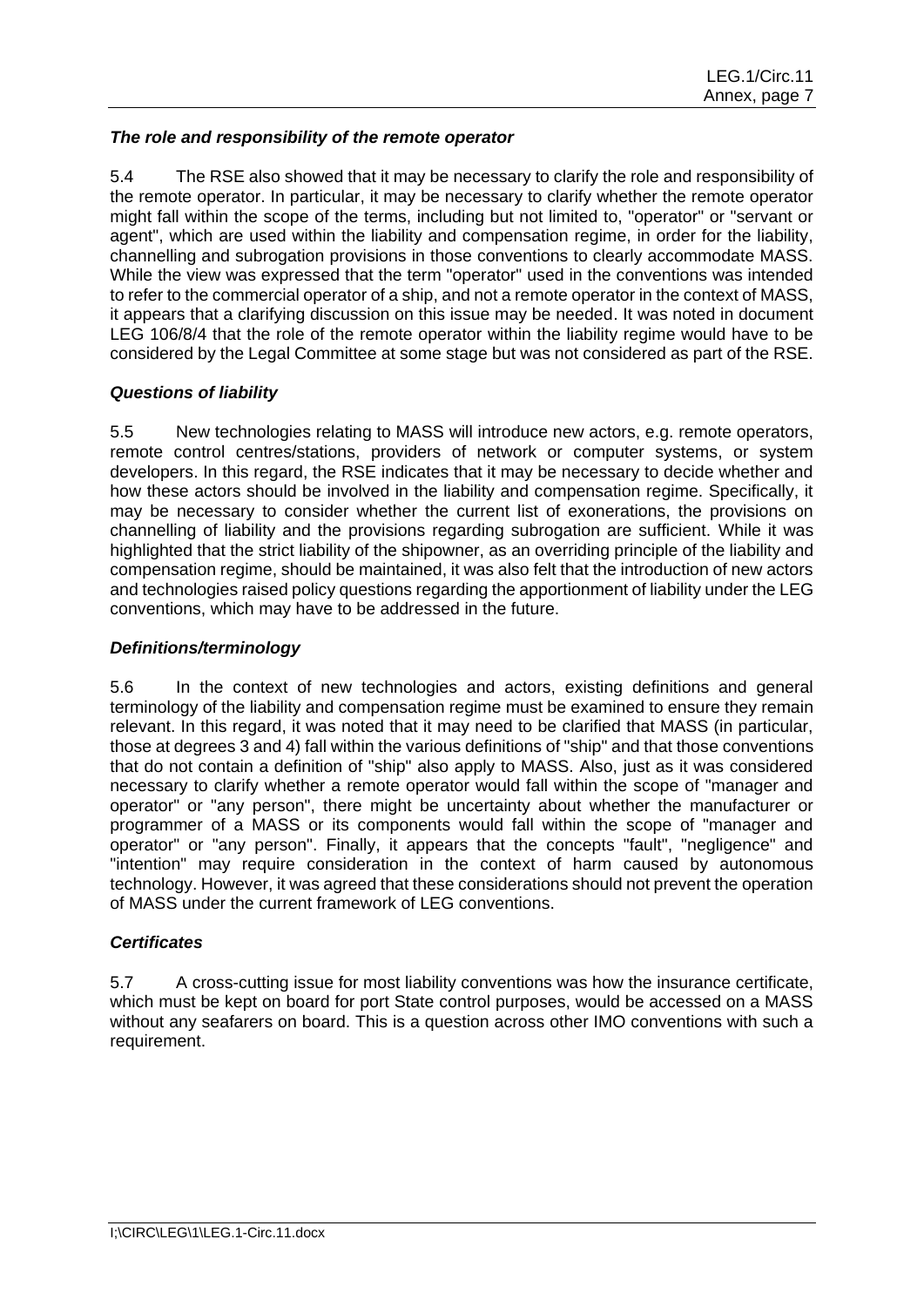#### **Potential links between instruments**

5.8 Table 1 shows the instruments under the remit of the Legal Committee, in which the common potential gaps and/or themes were identified, thus indicating the potential links between instruments.

|                                                                         | <b>Master</b> | Remote       | Liability<br>questions | Definitions/<br>terminology | <b>Certificates</b> |
|-------------------------------------------------------------------------|---------------|--------------|------------------------|-----------------------------|---------------------|
| <b>BUNKERS 2001</b>                                                     |               | operator     |                        |                             |                     |
|                                                                         |               | $\checkmark$ | $\checkmark$           | $\checkmark$                | $\checkmark$        |
| <b>CLC 1969</b>                                                         |               | $\checkmark$ | $\checkmark$           |                             | $\checkmark$        |
| <b>CLC PROT 1976</b>                                                    |               |              |                        |                             |                     |
| <b>CLC 1992</b><br>(unofficial                                          |               | $\checkmark$ | $\checkmark$           | $\checkmark$                | $\checkmark$        |
| consolidated text)                                                      |               |              |                        |                             |                     |
| FUND 1992 (unofficial<br>consolidated text)                             |               |              | $\checkmark$           | $\checkmark$                |                     |
| FUND PROT 2003                                                          |               |              |                        |                             |                     |
| <b>NUCLEAR 1971</b>                                                     |               | $\sqrt{}$    |                        | $\checkmark$                |                     |
| <b>PAL 1974</b>                                                         |               | $\checkmark$ | $\checkmark$           | $\checkmark$                |                     |
| PAL 2002 (certified<br>consolidated text)                               |               | $\checkmark$ | $\checkmark$           | $\checkmark$                | $\checkmark$        |
| PAL PROT 1976                                                           |               |              |                        |                             |                     |
| <b>LLMC 1976</b>                                                        |               | $\checkmark$ | $\checkmark$           | $\checkmark$                |                     |
| <b>LLMC</b><br><b>PROT</b><br>1996<br>(unofficial consolidated<br>text) |               | $\checkmark$ | $\checkmark$           | $\checkmark$                |                     |
| 2010<br>(unofficial<br><b>HNS</b><br>consolidated text)                 |               | $\checkmark$ | $\checkmark$           | $\checkmark$                | $\checkmark$        |
| <b>SALVAGE 1989</b>                                                     | $\checkmark$  | $\checkmark$ |                        | $\checkmark$                |                     |
| <b>NAIROBI WRC 2007</b>                                                 | $\checkmark$  | $\checkmark$ |                        |                             | $\checkmark$        |
| <b>SUA 1988</b>                                                         | $\checkmark$  | $\checkmark$ |                        | $\checkmark$                |                     |
| <b>SUA 2005</b><br>(certified<br>consolidated text)                     | $\checkmark$  | $\checkmark$ |                        | $\checkmark$                |                     |
| <b>SUA PROT 1988</b>                                                    |               | $\checkmark$ |                        |                             |                     |
| <b>SUA</b><br><b>PROT</b><br>2005<br>(certified consolidated<br>text)   |               | $\checkmark$ |                        |                             |                     |

Table 1 – Overview of potential common gaps and themes

### **Potential links with MSC instruments**

5.9 The RSE undertaken by MSC for the instruments under its purview identified the following common potential gaps and/or themes (MSC.1/Circ.1638, paragraph 5.2):

- .1 meaning of the terms master, crew or responsible person;
- .2 remote control station/centre;
- .3 remote operator as a seafarer;
- .4 provisions containing manual operations, alarms to the bridge;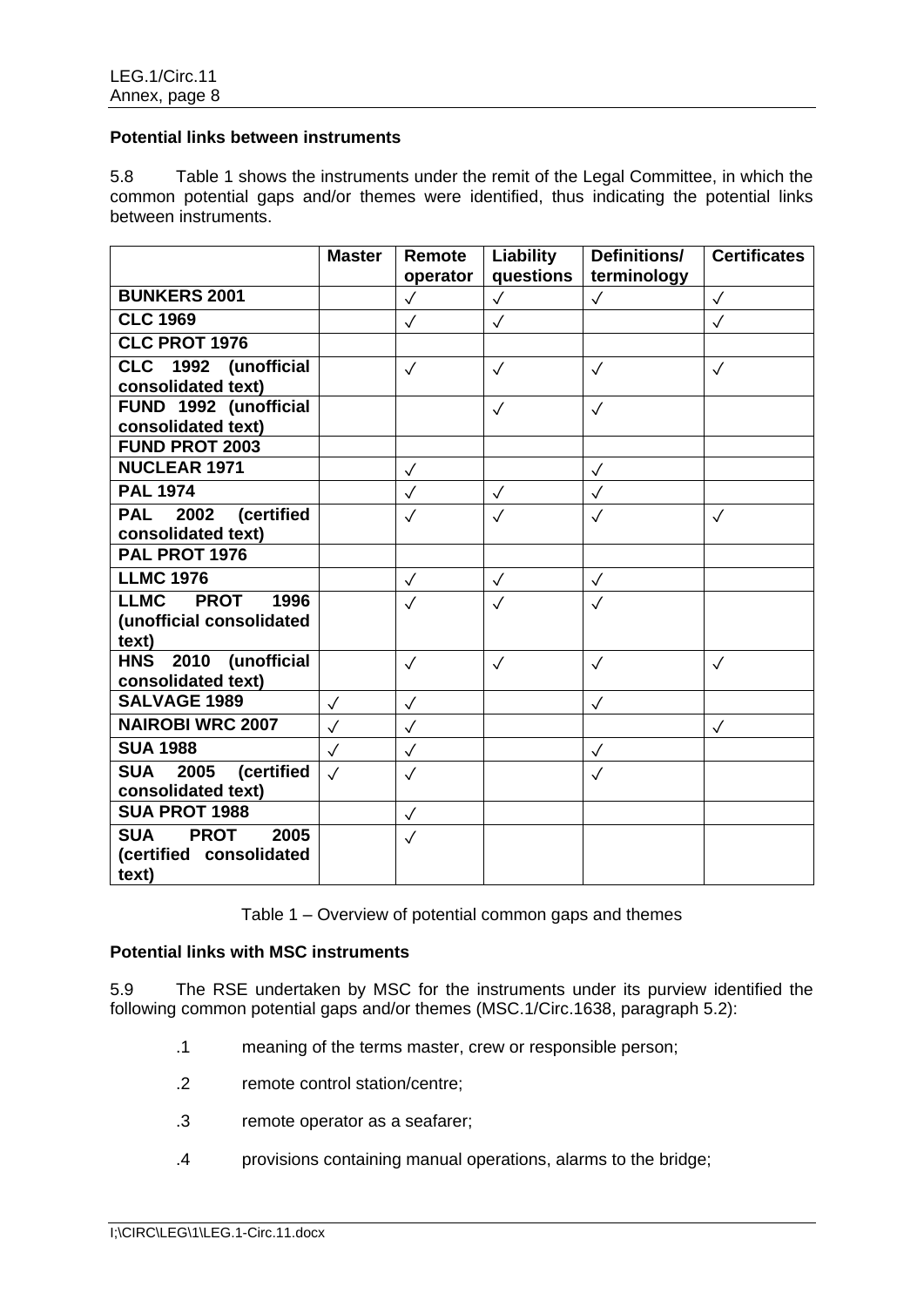- .5 provisions requiring actions by personnel (fire, spillage cargo management, onboard maintenance, etc.);
- .6 certificates and manuals on board;
- .7 connectivity, cybersecurity;
- .8 watchkeeping;
- .9 implication of MASS in SAR;
- .10 information to be available on board and required for the safe operation; and
- .11 terminology.

5.10 It has been recognized that not all of these common potential gaps and/or themes are of the same nature. Some of them are critical and fundamental issues which may shape the course of addressing MASS operations, while others concern more technical aspects.

5.11 Some of these common potential gaps and/or themes are at the core of how to introduce MASS operation safely and effectively in the regulatory framework and are regarded as high-priority issues that cut through several IMO instruments and may require a policy decision before addressing individual instruments. Among these are, for instance:

- .1 meaning of the terms master, crew or responsible person;
- .2 remote control station/centre; and
- .3 remote operator designated as seafarer.

5.12 MSC concluded that the many common potential gaps and/or themes, which cut across several instruments, could preferably be addressed holistically through a new instrument (e.g. a MASS Code), which can be made mandatory by means of amending an existing IMO convention, such as SOLAS (MSC.1/Circ.1638, paragraph 6.2).

5.13 It was also recognized that consideration of amendments to instruments, or development of a new instrument, requires agreement on the use of terminology and is a policy decision. One of the issues to be addressed was considered to be the re-evaluation of the degrees of autonomy, taking into account the lessons learned during the RSE. This work could include the development of a glossary (MSC.1/Circ.1638, paragraph 6.4).

5.14 MSC agreed that any future proposals for changes in the regulatory framework required justification and, consequently, it was recognized that any future work on MASS needed to be approved following a proposal for a new output (MSC.1/Circ.1638, paragraph 6.10).

### **6 PRIORITIZATIONS OF COMMON POTENTIAL GAPS AND THEMES IDENTIFIED BY THE LEG RSE AND POTENTIAL NEXT STEPS**

### **Prioritization of common gaps and themes**

6.1 As identified by MSC, some common potential gaps and/or themes are at the core of how to introduce MASS operation safely and effectively in the regulatory framework and are regarded as high-priority issues that cut through several IMO instruments and may require a policy decision before individual instruments can be addressed.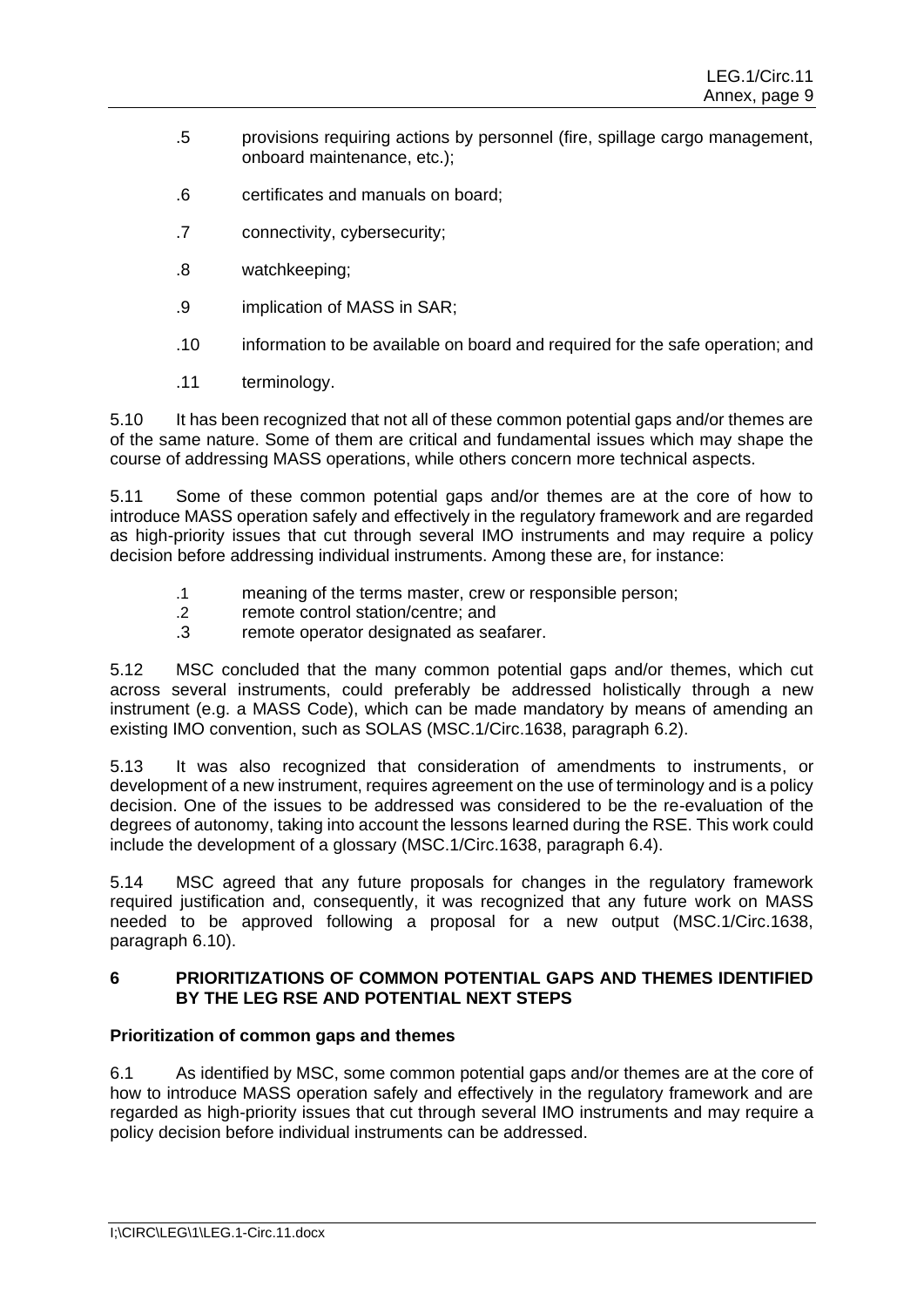6.2 Both MSC and LEG have concluded that the role and responsibilities of the master and the remote operator are such high-priority issues that must be addressed as a foundation for any further work. Any discussion on liabilities of different new actors that are introduced through the new technology related to MASS would rely on clear definitions of these new actors, including their roles and responsibilities.

6.3 In addition, it has been recognized by both committees that the terminology needs to be revisited and agreed. While a lot of the terminology requiring clarification overlaps between the committees, there are some specific legal terms that require consideration in the context of harm caused by autonomous technology, like the concepts of "fault", "negligence" and "intention". However, this could be done as a second step once the core terminology has been agreed, especially once the degrees of autonomy have been revisited.

6.4 One of the cross-cutting issues for most liability conventions is how the insurance certificate, which must be kept on board for port State control purposes, would be accessed on a MASS without any seafarers on board. While this is a question to be addressed across all IMO conventions with such a requirement, it is not one that must be addressed with the highest priority; instead, it can be addressed when the regulatory framework is adjusted or clarified in light of MASS operations.

6.5 The priorities identified by MSC link well with those priorities identified by LEG. At the core of the high-priority issues to be decided are general policy decisions on terminology and the roles and responsibilities of new actors concomitant with the introduction of new technologies relating to MASS. The consideration of these issues would best be addressed jointly between the committees, so that both technical and legal aspects and questions of liability are taken into account, when these terms are defined, while keeping in mind the different purposes and functions of conventions under the purview of LEG and those under MSC.

## **Potential next steps**

6.6 The Legal Committee should invite proposals for a new output on MASS for those issues identified to be specific to LEG. To ensure a coordinated approach, LEG should also be involved in any MASS-related work with IMO's other committees, particularly with regard to MASS-related definitions and terminology.

## **7 REFERENCES TO THE MATERIAL PRODUCED BEFORE AND DURING THE LEG RSE**

### **IMO documents**

7.1 A list of all IMO documents related to the LEG RSE is provided in appendix 3.

7.2 A list of all IMO documents related to the MSC RSE is set out in appendix 3 of the *Outcome of the regulatory scoping exercise for the use of MASS* by the Maritime Safety Committee for conventions under its purview (MSC.1/Circ.1638).

### **The MASS module of GISIS**

7.3 The detailed analyses by the volunteering Member States of the instruments reviewed in the course of the RSE, and all comments made by IMO Members, have been recorded in the MASS module of GISIS. This web platform is connected to the IMO web accounts, providing access to registered IMO Members only.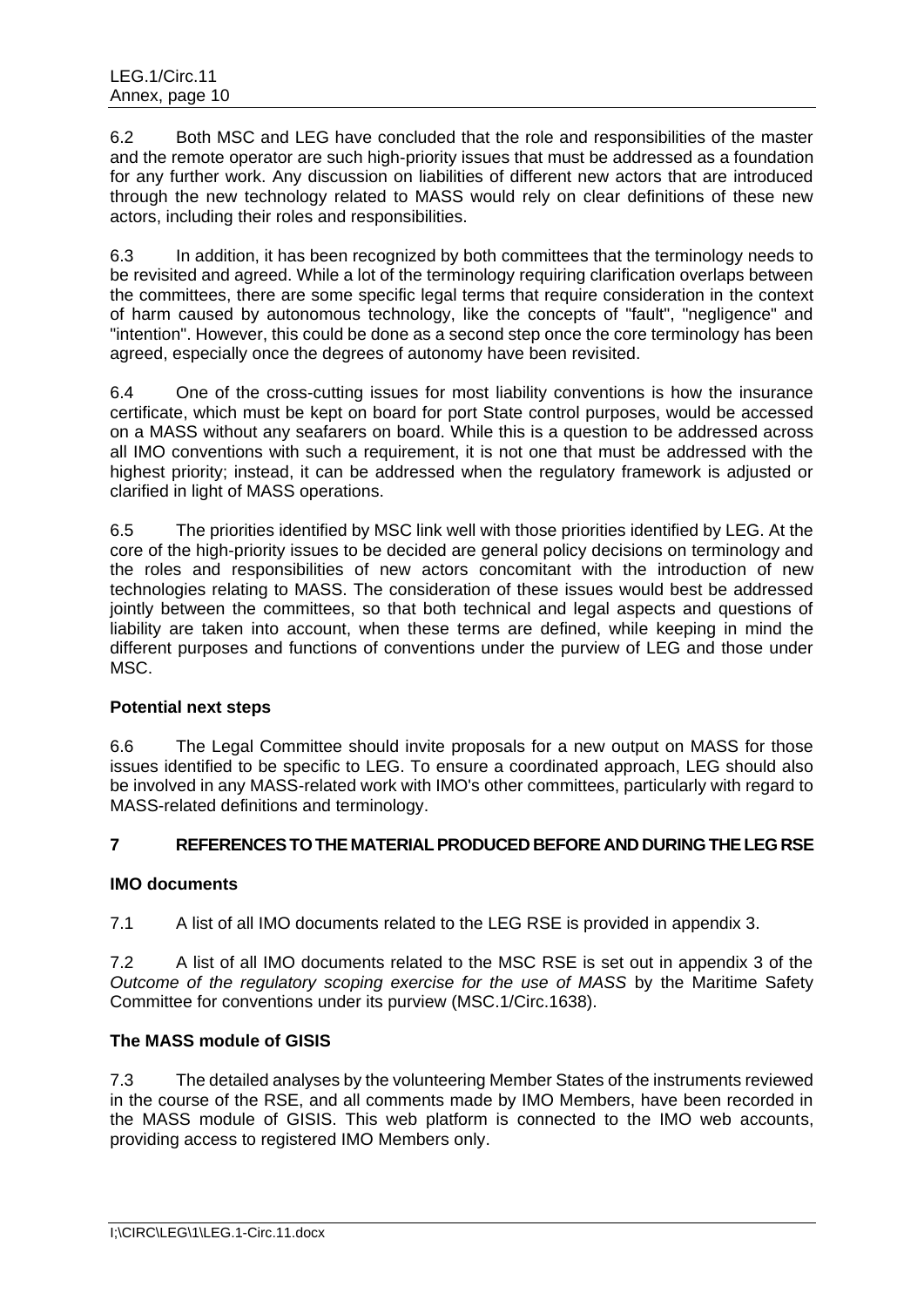### **APPENDIX 1**

#### **List of instruments and volunteering Members undertaking or supporting the review of instruments**

| <b>Instrument</b>                                                             | Member State preparing the Supporting/assisting<br>initial review |                            |
|-------------------------------------------------------------------------------|-------------------------------------------------------------------|----------------------------|
| <b>BUNKERS 2001</b>                                                           | China                                                             | Republic of Korea          |
| <b>CLC 1969</b>                                                               | Japan                                                             |                            |
| CLC PROT 1976                                                                 | Japan                                                             |                            |
| CLC PROT 1992                                                                 | Japan                                                             | Singapore                  |
| FUND PROT 1992                                                                | Germany                                                           | Japan                      |
| FUND PROT 2003                                                                | Germany                                                           | Japan                      |
| NUCLEAR 1971                                                                  | Australia                                                         |                            |
| <b>PAL 1974</b>                                                               | France                                                            | Marshall Islands           |
| PAL PROT 1976                                                                 | France                                                            | <b>Marshall Islands</b>    |
| PAL PROT 2002                                                                 | France                                                            | Marshall Islands           |
| <b>LLMC 1976</b>                                                              | Republic of Korea                                                 | United Kingdom             |
| LLMC PROT 1996                                                                | Republic of Korea                                                 | <b>United Kingdom</b>      |
| <b>SUA 1988</b>                                                               | <b>United States</b>                                              | Switzerland                |
| SUA PROT 1988                                                                 | <b>United States</b>                                              | Switzerland                |
| <b>SUA 2005</b>                                                               | <b>United States</b>                                              | Switzerland                |
| SUA PROT 2005                                                                 | <b>United States</b>                                              | Switzerland                |
| SALVAGE 1989                                                                  | Finland                                                           | <b>CMI</b>                 |
| NAIROBI WRC 2007                                                              | Sweden                                                            | Luxembourg and Netherlands |
| HNS PROT 2010                                                                 | Canada                                                            |                            |
| <b>INTERVENTION 1969</b>                                                      | $\star$                                                           | $\star$                    |
| <b>INTERVENTION PROT 1973</b>                                                 | $\star$                                                           | $\star$                    |
| International<br>Convention<br>on<br>Maritime Liens and<br>Mortgages,<br>1993 | $\star$                                                           | $\star$                    |
| International Convention on Arrest <sup>*</sup><br>of Ships, 1999             |                                                                   | $\star$                    |

\* No volunteers came forward to review these instruments.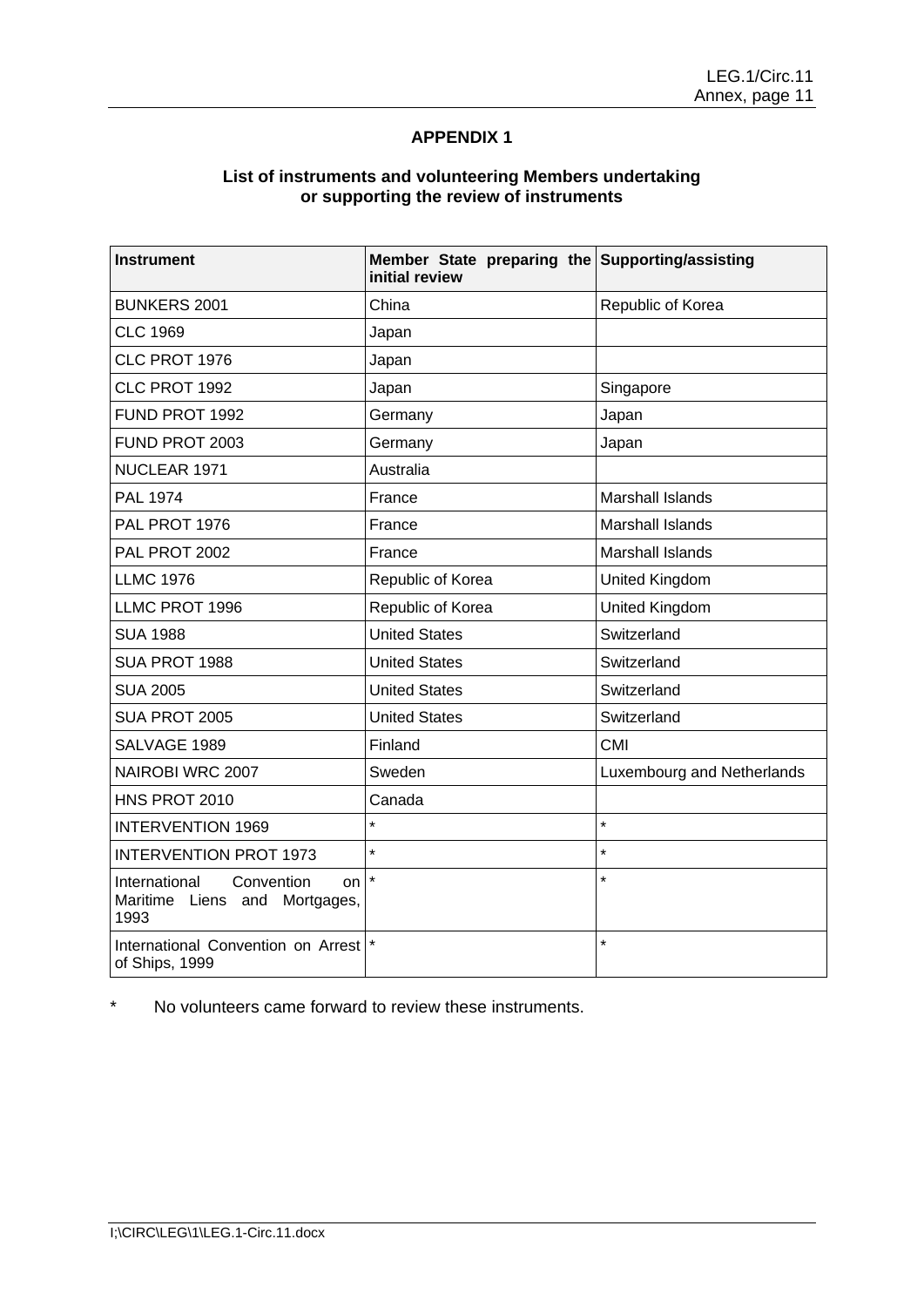# **APPENDIX 2**

# **Results of the regulatory scoping exercise at instrument level**

The application of IMO instruments, as currently drafted, is divided in the following categories:

- A applied to MASS and prevented MASS operations; or
- B applied to MASS and did not prevent MASS operations and required no actions; or
- C applied to MASS and did not prevent MASS operations but might need to be amended or clarified, and/or might contain gaps; or
- D had no application to MASS operations.

The most appropriate way(s) of addressing MASS operations are categorized with the following four options:

- I developing interpretations; and/or<br>II amending existing instruments: an
- II amending existing instruments; and/or<br>III developing a new instrument: or
- III developing a new instrument; or<br>IV none of the above as a result of t
- none of the above as a result of the analysis.

## **1 International Convention on Civil Liability for Bunker Oil Pollution Damage, 2001 (BUNKERS 2001)**

| Degree of<br>autonomy | The most<br>appropriate<br>way(s) | Reason for selecting the most appropriate<br>way(s) of addressing MASS operations                                                            | Potential gaps/themes that require addressing                                                                                                                                                                                                     |
|-----------------------|-----------------------------------|----------------------------------------------------------------------------------------------------------------------------------------------|---------------------------------------------------------------------------------------------------------------------------------------------------------------------------------------------------------------------------------------------------|
| <b>DEGREE ONE</b>     | IV                                | The analysis indicates that the existing provisions<br>of the Convention are effective for MASS<br>degree one and require no further action. | Whether the list of exonerations in article 3 is sufficient<br>$\frac{\text{d}}{\text{d}}$ for the owner of MASS? Should the shipowner be held at liable if the damage is caused by the fault of the<br>decision support system?                  |
| <b>IDEGREE TWO</b>    | IV                                | of the Convention are effective for MASS<br>degree two and require no further action.                                                        | The analysis indicates that the existing provisions Whether the list of exonerations is sufficient for the<br>at a bowner of MASS? Should the shipowner be held liable<br>if the damage is caused by failure of the remote-<br>controlled system? |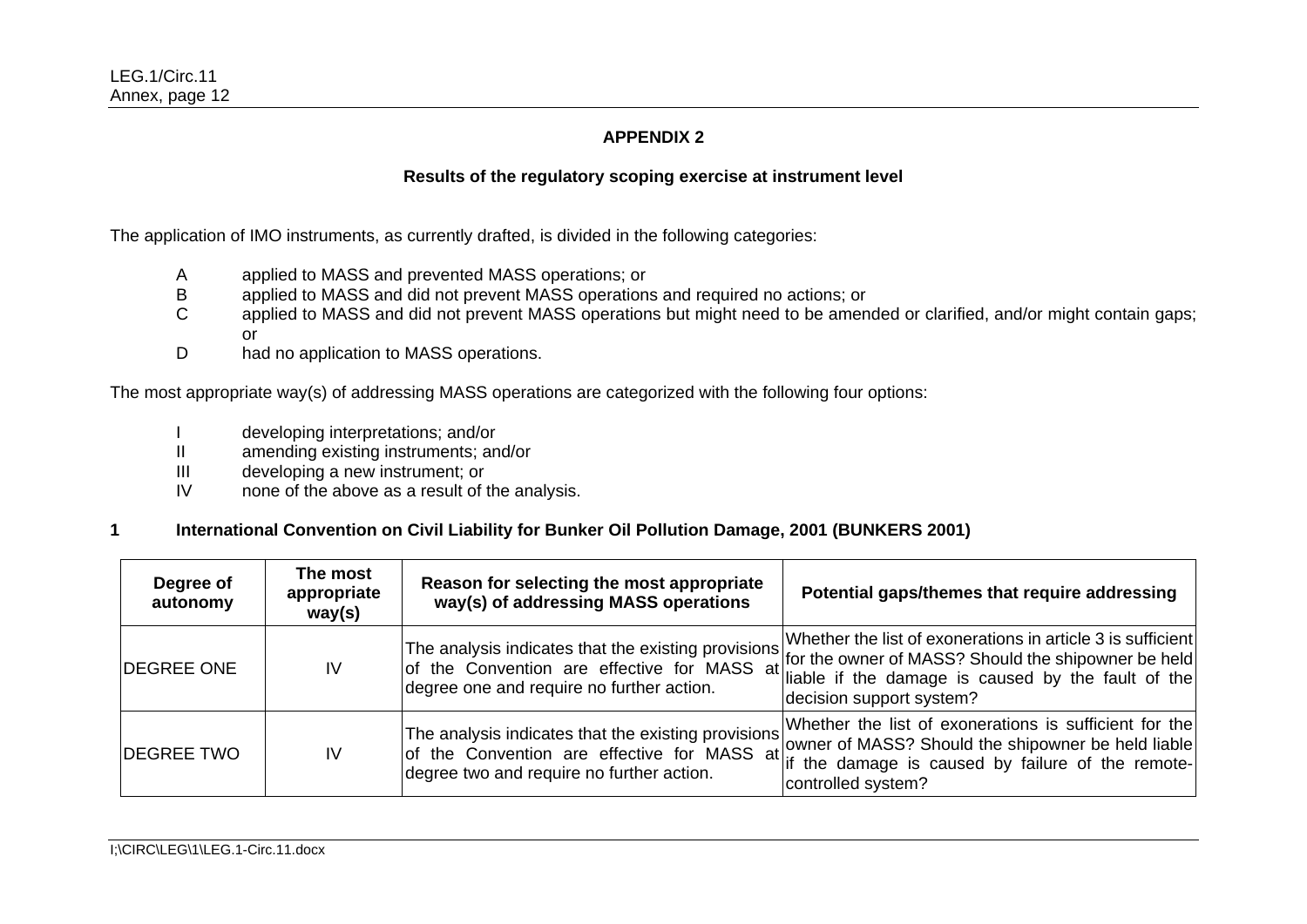| Degree of<br>autonomy | The most<br>appropriate<br>way(s) | Reason for selecting the most appropriate<br>way(s) of addressing MASS operations                                                                                                                                                                                                                                                                                                                                                                                                                                                                                                                             | Potential gaps/themes that require addressing                                                                                                                                                                                                                                                                                                                                                                                                                                                                                                                                                                            |
|-----------------------|-----------------------------------|---------------------------------------------------------------------------------------------------------------------------------------------------------------------------------------------------------------------------------------------------------------------------------------------------------------------------------------------------------------------------------------------------------------------------------------------------------------------------------------------------------------------------------------------------------------------------------------------------------------|--------------------------------------------------------------------------------------------------------------------------------------------------------------------------------------------------------------------------------------------------------------------------------------------------------------------------------------------------------------------------------------------------------------------------------------------------------------------------------------------------------------------------------------------------------------------------------------------------------------------------|
| <b>DEGREE THREE</b>   | I, II                             | It may need to develop amendments in order to<br>address how can an unmanned MASS (without)<br>and produce the certificate when entering or<br>leaving ports or arriving at or leaving from offshore<br>facilities. In this case, the most appropriate way of<br>MASS<br>is II.<br>addressing<br>operation<br>some comments indicate, the certificates do not<br>have to be carried on board or produced on<br>provided in electronic format and accessible to all<br>States Parties. This may be an alternative for<br>MASS without amending the Convention. In this<br>case, the most appropriate way is I. | seafarers on board) carry on board the certificate Although the definition of operator is not provided in<br>the Convention, it is intended to be commercial<br>operator. Thus, a remote operator should not fall within<br>As the scope of ship operator in article 1(3). However, the<br>meaning of the remote operator may need to be clearly<br>prescribed separately to avoid ambiguity. Whether the<br>request, provided the certificate is instead of exonerations is sufficient for the owner of MASS?<br>Should the owner be held liable if the damage is<br>caused by failure of the remote-controlled system? |
| <b>DEGREE FOUR</b>    | I, II                             | certificate.                                                                                                                                                                                                                                                                                                                                                                                                                                                                                                                                                                                                  | may need to develop interpretations or Whether the list of exonerations is sufficient for the<br>amendments in order to address how can an owner of MASS? Should the shipowner be held liable<br>unmanned MASS (without seafarers on board) if the damage is caused by a wrong decision made by<br>carry on board the certificate and produce the artificial intelligence or failure of the technical<br>infrastructure?                                                                                                                                                                                                 |

# **2 International Convention on Civil Liability for Oil Pollution Damage, 1969 (CLC 1969)**

| Degree of<br>autonomy | The most<br>appropriate<br>way(s) | Reason for selecting the most appropriate<br>way(s) of addressing MASS operations                                                                                                                                                        | Potential gaps/themes that require addressing |
|-----------------------|-----------------------------------|------------------------------------------------------------------------------------------------------------------------------------------------------------------------------------------------------------------------------------------|-----------------------------------------------|
| <b>IGENERAL</b>       |                                   | A policy choice must be made on some issues in<br>order to decide the most appropriate way to<br>address MASS. Otherwise, consideration in the<br>Working Group and the Committee can be<br>wandering. Among others, the Legal Committee |                                               |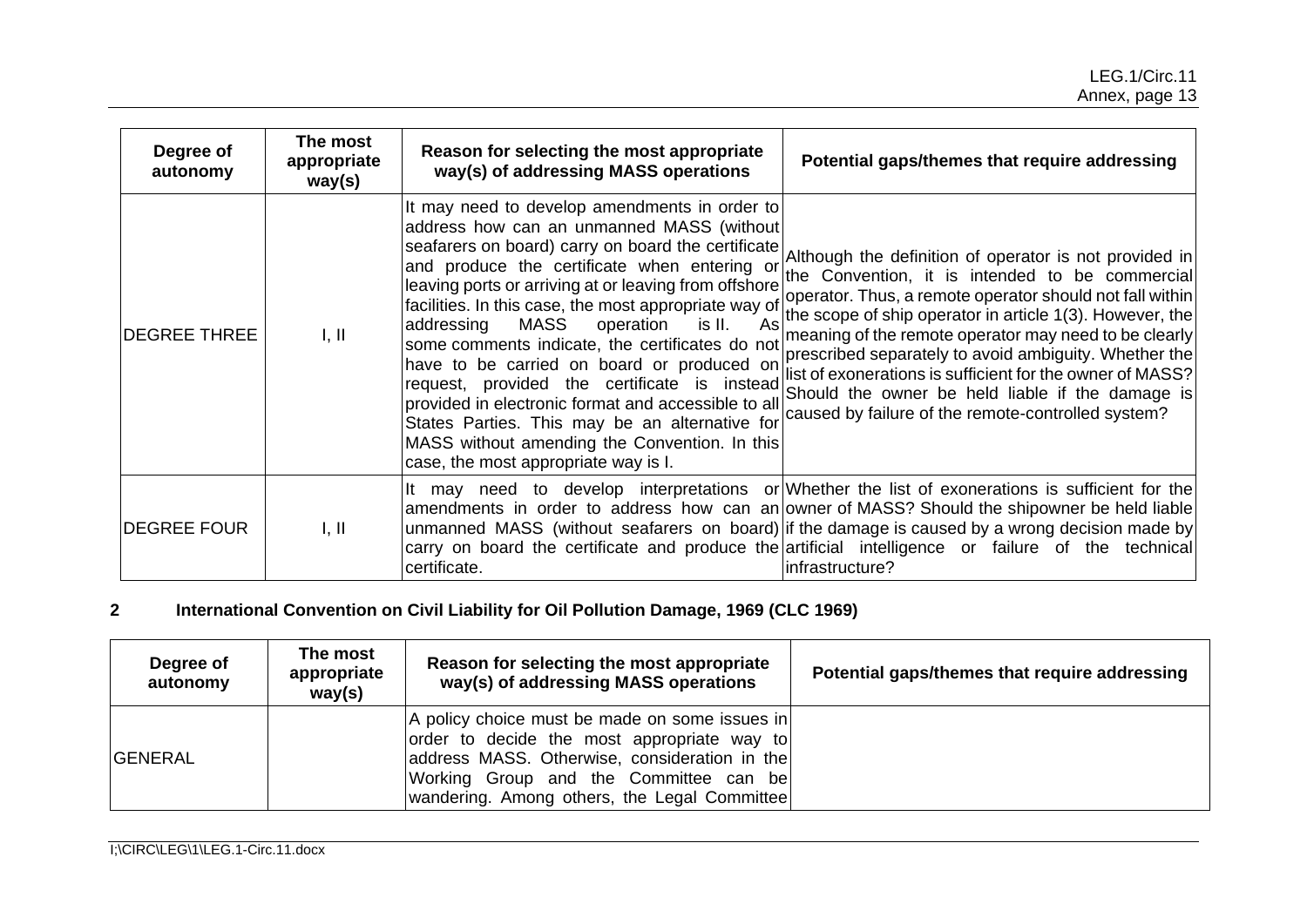| Degree of<br>autonomy | The most<br>appropriate<br>way(s) | Reason for selecting the most appropriate<br>way(s) of addressing MASS operations | Potential gaps/themes that require addressing |
|-----------------------|-----------------------------------|-----------------------------------------------------------------------------------|-----------------------------------------------|
|                       |                                   | should decide whether or not to include persons or                                |                                               |
|                       |                                   | entities engaged in the new technological aspect                                  |                                               |
|                       |                                   | of navigation, such as a remote controller, a                                     |                                               |
|                       |                                   | provider of network or computer system, or a                                      |                                               |
|                       |                                   | programmer of software, into the scope of the                                     |                                               |
|                       |                                   | "channelling of liability" under CLC. If the Legal                                |                                               |
|                       |                                   | Committee thinks that these parties should be                                     |                                               |
|                       |                                   | excluded from the liability for oil pollution, then that                          |                                               |
|                       |                                   | should be made explicit by amending article III(4)                                |                                               |
|                       |                                   | of CLC. In this case, the most appropriate solution                               |                                               |
|                       |                                   | is "II". However, taking into account the practice of                             |                                               |
|                       |                                   | quasi-amendment of some provisions of CLC, the                                    |                                               |
|                       |                                   | Committee can make protocol to amend some                                         |                                               |
|                       |                                   | provisions of CLC, including article III(4). In this                              |                                               |
|                       |                                   | case, the most appropriate way is "III". In contrast,                             |                                               |
|                       |                                   | if the Committee decides that such parties should                                 |                                               |
|                       |                                   | not be excluded from the liability for oil pollution,                             |                                               |
|                       |                                   | CLC article III(4) can be left as it is ("IV"), just as                           |                                               |
|                       |                                   | manufacturers and classification societies are not                                |                                               |
|                       |                                   | mentioned there, or the Committee can develop an                                  |                                               |
|                       |                                   | interpretation of article III(4) on this matter ("I").                            |                                               |
|                       |                                   | Indeed, the Committee can also decide that such                                   |                                               |
|                       |                                   | parties should be liable for oil pollution in some                                |                                               |
|                       |                                   | cases, then making new instrument ("III") can be                                  |                                               |
|                       |                                   | the most appropriate way. But this choice can be                                  |                                               |
|                       |                                   | beyond the scope of the "channelling of liability."                               |                                               |
|                       |                                   | While it is possible for the Committee not to make                                |                                               |
|                       |                                   | a clear decision at this point of time and leave the                              |                                               |
|                       |                                   | issue to domestic courts of the States, such an                                   |                                               |
|                       |                                   | approach will produce legal uncertainty for the                                   |                                               |
|                       |                                   | parties mentioned above, which might impede the                                   |                                               |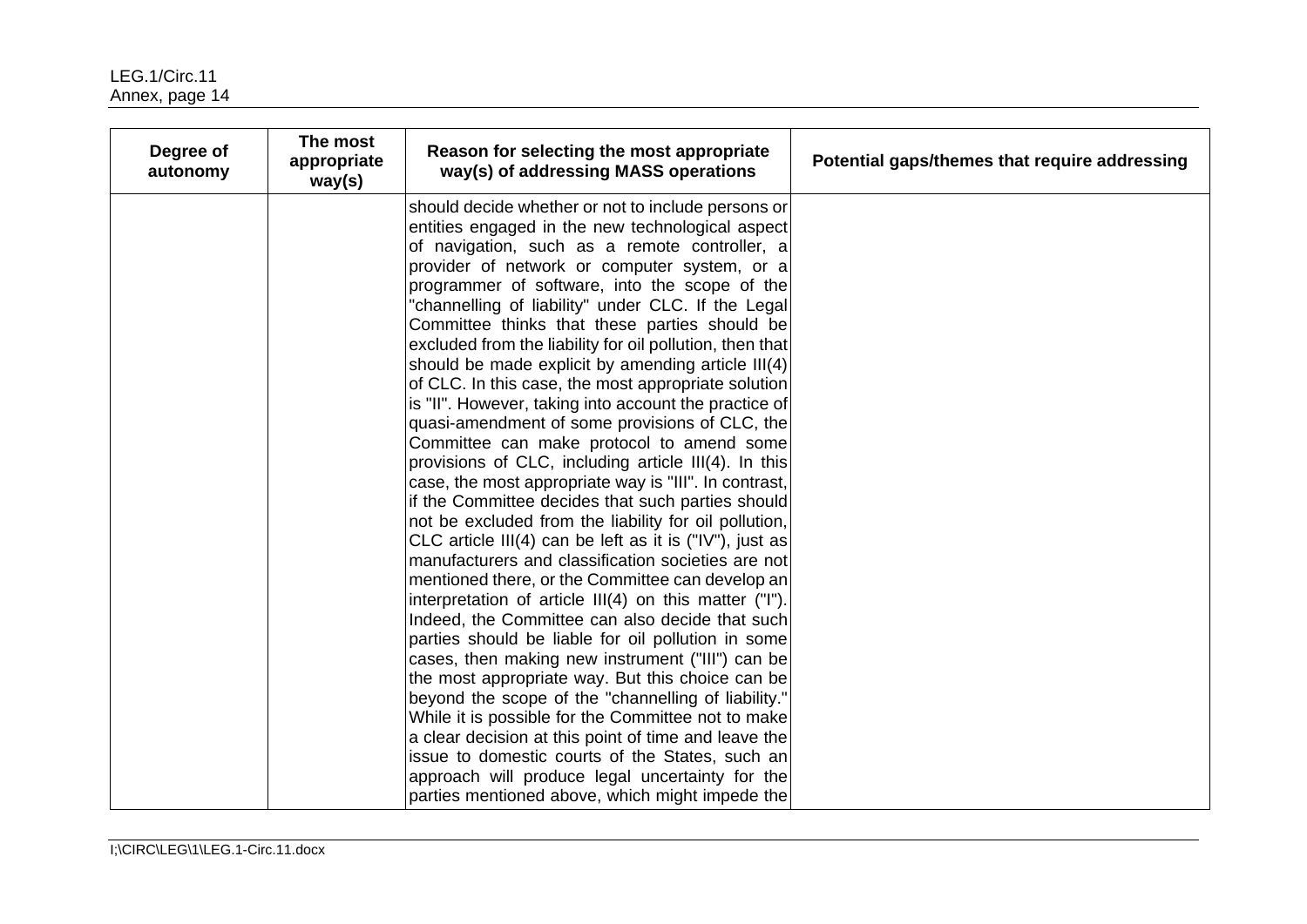| Degree of<br>autonomy | The most<br>appropriate<br>way(s) | Reason for selecting the most appropriate<br>way(s) of addressing MASS operations                                                                                                                  | Potential gaps/themes that require addressing                                                                                                                                                                                                                                                                                                                                                                                                                                                                                                                                                                                                                                                                                                                                                                                                                                                                                                                                                                                                                                                                                                                 |
|-----------------------|-----------------------------------|----------------------------------------------------------------------------------------------------------------------------------------------------------------------------------------------------|---------------------------------------------------------------------------------------------------------------------------------------------------------------------------------------------------------------------------------------------------------------------------------------------------------------------------------------------------------------------------------------------------------------------------------------------------------------------------------------------------------------------------------------------------------------------------------------------------------------------------------------------------------------------------------------------------------------------------------------------------------------------------------------------------------------------------------------------------------------------------------------------------------------------------------------------------------------------------------------------------------------------------------------------------------------------------------------------------------------------------------------------------------------|
|                       |                                   | development, or the commercial operations, of the<br>MASS.                                                                                                                                         |                                                                                                                                                                                                                                                                                                                                                                                                                                                                                                                                                                                                                                                                                                                                                                                                                                                                                                                                                                                                                                                                                                                                                               |
| <b>DEGREE ONE</b>     | I, II, III, IV                    | A policy choice must be made on some issues in<br>order to decide the most appropriate way to<br>address MASS. Thus, it is appropriate to select all<br>the possible ways, i.e. I, II, III and IV. | A policy choice must be made on some issues in order<br>to decide the most appropriate way to address MASS<br>on whether or not to include persons or entities<br>engaged in the new technological aspect of navigation,<br>such as a remote controller, a provider of network or<br>computer system, or a programmer of software, into the<br>scope of the "channelling of liability" under CLC.                                                                                                                                                                                                                                                                                                                                                                                                                                                                                                                                                                                                                                                                                                                                                             |
| <b>DEGREE TWO</b>     | I, II, III, IV                    | A policy choice must be made on some issues in<br>order to decide the most appropriate way to<br>address MASS. Thus, it is appropriate to select all<br>the possible ways, i.e. I, II, III and IV. | 1. New technology will introduce new actors providing<br>such technology and new causes of exoneration<br>relating to such technology<br>It would be necessary for the Legal Committee to make<br>a decision on the policy of whether the current lists in<br>the clause of exoneration (article $III(2)$ ), the channelling<br>clause (article III(4)), and the clause of subrogation<br>(article $V(5)$ ) are sufficient.<br>2. Consideration of "intention to cause damage,"<br>"negligence" and "recklessness"<br>As to article III(3), it would be necessary for the Legal<br>Committee to make a policy decision about what the<br>owner of the tanker is required to prove to be<br>exonerated from his/her liability in case that the vessel<br>that suffers damages is a MASS. Suppose that a MASS<br>collided with a tanker and suffered oil pollution damage<br>since it has made a wrong manoeuvre without any<br>human action due to an error in its program. In such a<br>situation, there is no intention to cause damage nor<br>negligence of the owner of the MASS. Should the<br>owner of the tanker fully compensate for the oil pollution |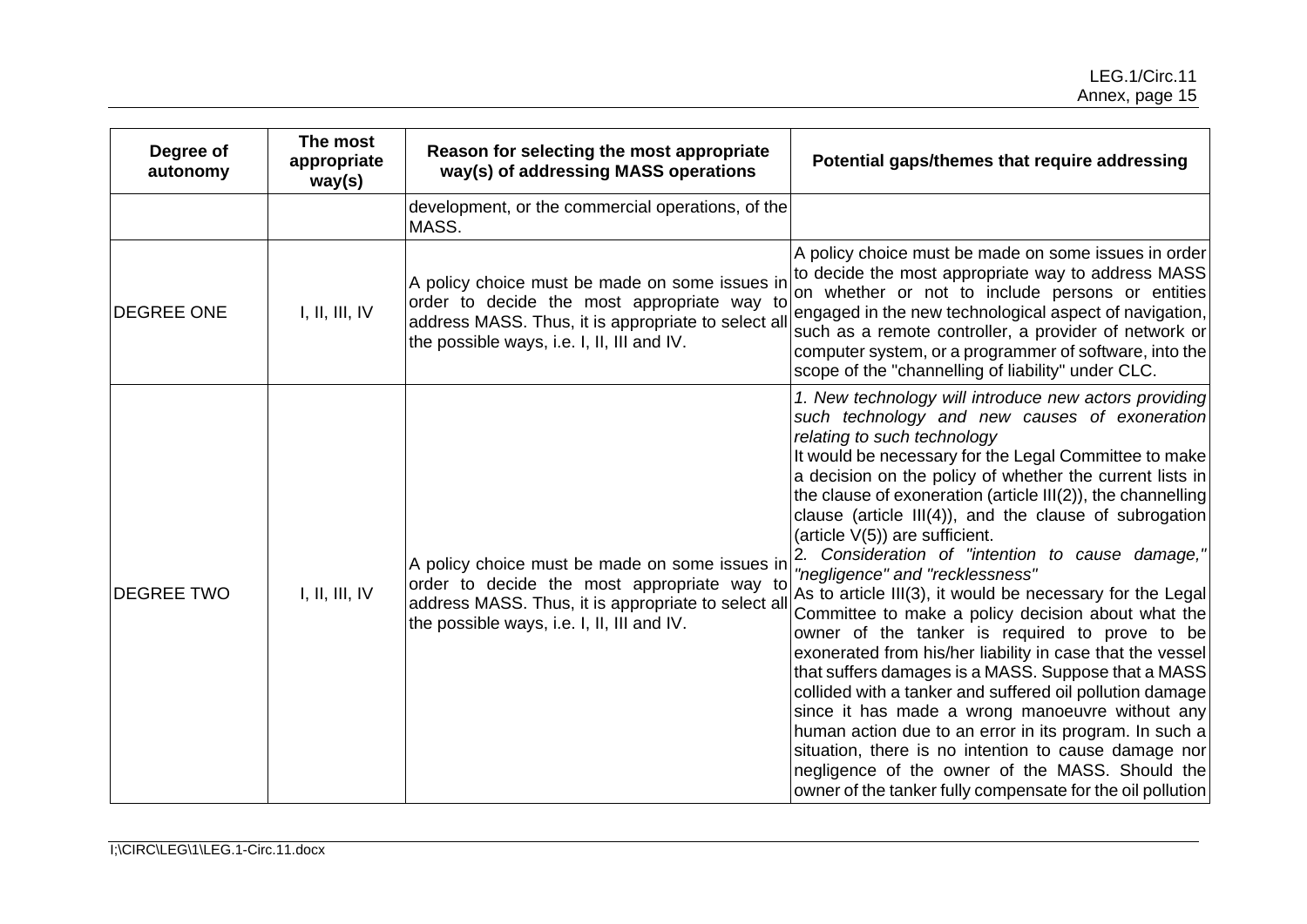| Degree of<br>autonomy | The most<br>appropriate<br>way(s) | Reason for selecting the most appropriate<br>way(s) of addressing MASS operations                                                                                                                                                                                                                                                   | Potential gaps/themes that require addressing                                                                                                                                                                                                                                                                                                                                                                                                                                                                                                                                                                                                                                                                                                                                               |
|-----------------------|-----------------------------------|-------------------------------------------------------------------------------------------------------------------------------------------------------------------------------------------------------------------------------------------------------------------------------------------------------------------------------------|---------------------------------------------------------------------------------------------------------------------------------------------------------------------------------------------------------------------------------------------------------------------------------------------------------------------------------------------------------------------------------------------------------------------------------------------------------------------------------------------------------------------------------------------------------------------------------------------------------------------------------------------------------------------------------------------------------------------------------------------------------------------------------------------|
|                       |                                   |                                                                                                                                                                                                                                                                                                                                     | damage of the owner of the MASS, even in such a<br>case? As to article $V(2)$ , it would be necessary for the<br>Legal Committee to make a policy decision about what<br>conduct of the owner of a tanker that is a MASS would<br>constitute its "act or omission, committed with the intent<br>to cause such loss, or recklessly and with knowledge<br>that such loss probably result". For example, would the<br>owner of a MASS tanker be denied of limitation when<br>he/she had some knowledge on the error in the<br>program of the MASS? If yes, knowledge about what<br>facts will deprive the owner of a tanker of right to limit<br>its liability? It would be beneficial either to have an<br>interpretation or a new provision to introduce a clear-<br>cut rule on this issue. |
| <b>DEGREE THREE</b>   | I, II, III, IV                    | A policy choice must be made on some issues in "negligence" and "recklessness"<br>order to decide the most appropriate way to Please refer to the comments in degree 2.<br>address MASS. Thus, it is appropriate to select all 3. Others – Certificate (article VII(2), (4) and (12))<br>the possible ways, i.e. I, II, III and IV. | 1. New technology will introduce new actors providing<br>such technology and new causes of exoneration<br>relating to such technology<br>Please refer to the general comments and the<br>comments in degree 2.<br>2. Consideration of "intention to cause damage,"<br>The Committee may need to reinterpret Article VII<br>which provides the duty to carry the certificate on board<br>of unmanned MASS. As many comments by IMO<br>Members at the first step indicated, this issue might be<br>resolved by developing interpretation. In this case, the<br>most appropriate way is "I", considering the current<br>widespread adoption of electronic certificates in the                                                                                                                  |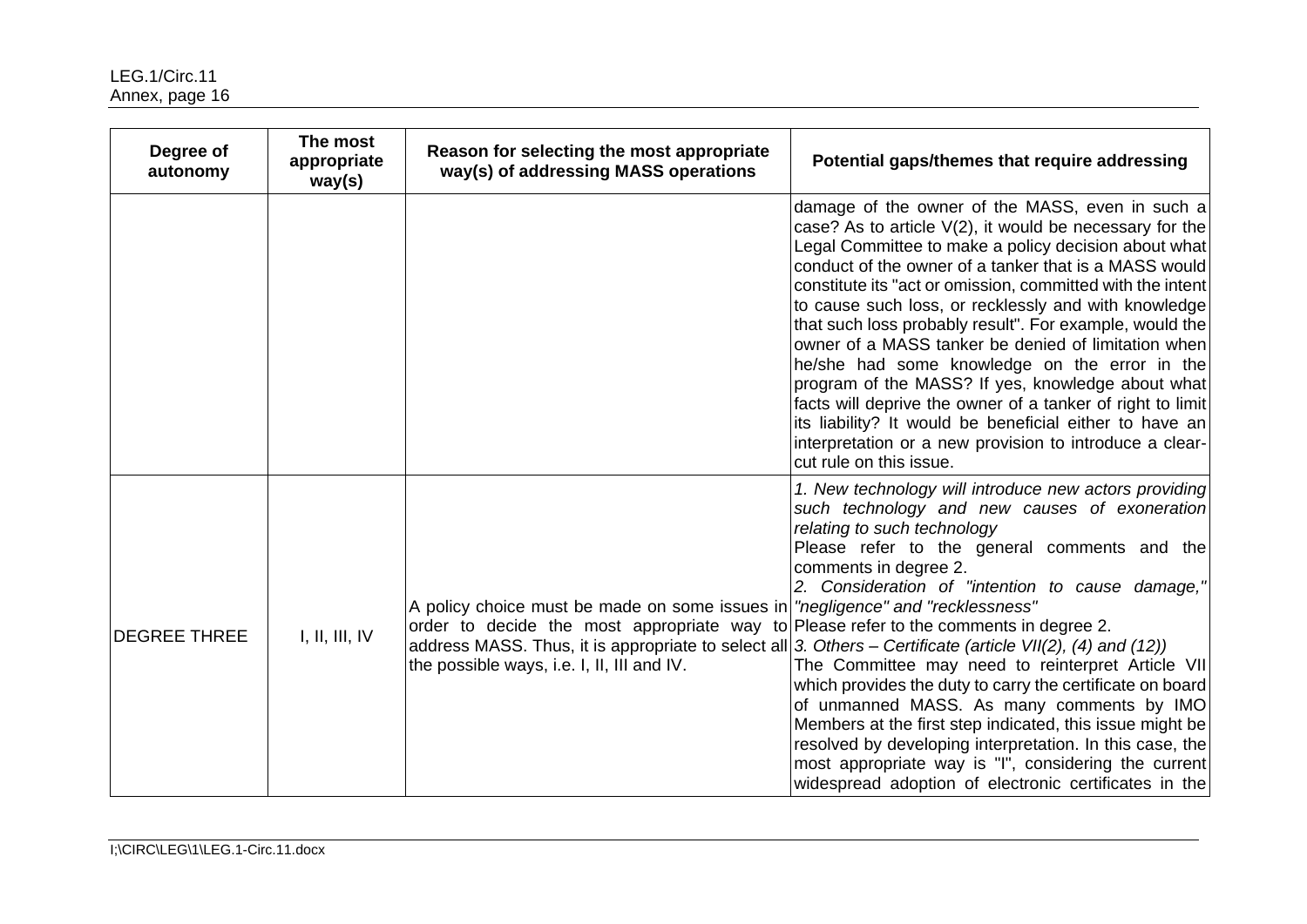| Degree of<br>autonomy | The most<br>appropriate<br>way(s) | Reason for selecting the most appropriate<br>way(s) of addressing MASS operations                                                                                                                  | Potential gaps/themes that require addressing                                                                                                                                                                                                                                                                                                                                                                                                                                                                                                                                                                                                                                                                                                                                                                                                                                                                                          |
|-----------------------|-----------------------------------|----------------------------------------------------------------------------------------------------------------------------------------------------------------------------------------------------|----------------------------------------------------------------------------------------------------------------------------------------------------------------------------------------------------------------------------------------------------------------------------------------------------------------------------------------------------------------------------------------------------------------------------------------------------------------------------------------------------------------------------------------------------------------------------------------------------------------------------------------------------------------------------------------------------------------------------------------------------------------------------------------------------------------------------------------------------------------------------------------------------------------------------------------|
|                       |                                   |                                                                                                                                                                                                    | maritime sector. However, the Legal Committee may<br>have an option to update the provisions of CLC, as<br>article 7(13) of the Bunker Convention and<br>article 12(13) of the Wreck Removal Nairobi<br>Convention. In this case, the most appropriate way<br>is "II". If the Committee decides to amend CLC for other<br>reasons, the provisions of CLC related to the certificate<br>should also be updated. In addition, it is also possible<br>that the Legal Committee (or the FAL Committee)<br>makes the legally binding instrument for resolving all<br>the problem related to the certificate. In this case, the<br>most appropriate way is "III", developing new<br>instruments. The Committee may want to see different<br>forms and formats of certificate, which are more<br>suitable for unmanned MASS. In this case, there would<br>be several choices for most appropriate way of doing<br>so, i.e. I, II, III and IV. |
| <b>DEGREE FOUR</b>    | I, II, III, IV                    | A policy choice must be made on some issues in<br>order to decide the most appropriate way to<br>address MASS. Thus, it is appropriate to select all<br>the possible ways, i.e. I, II, III and IV. | Please refer to the comments in degree 3.                                                                                                                                                                                                                                                                                                                                                                                                                                                                                                                                                                                                                                                                                                                                                                                                                                                                                              |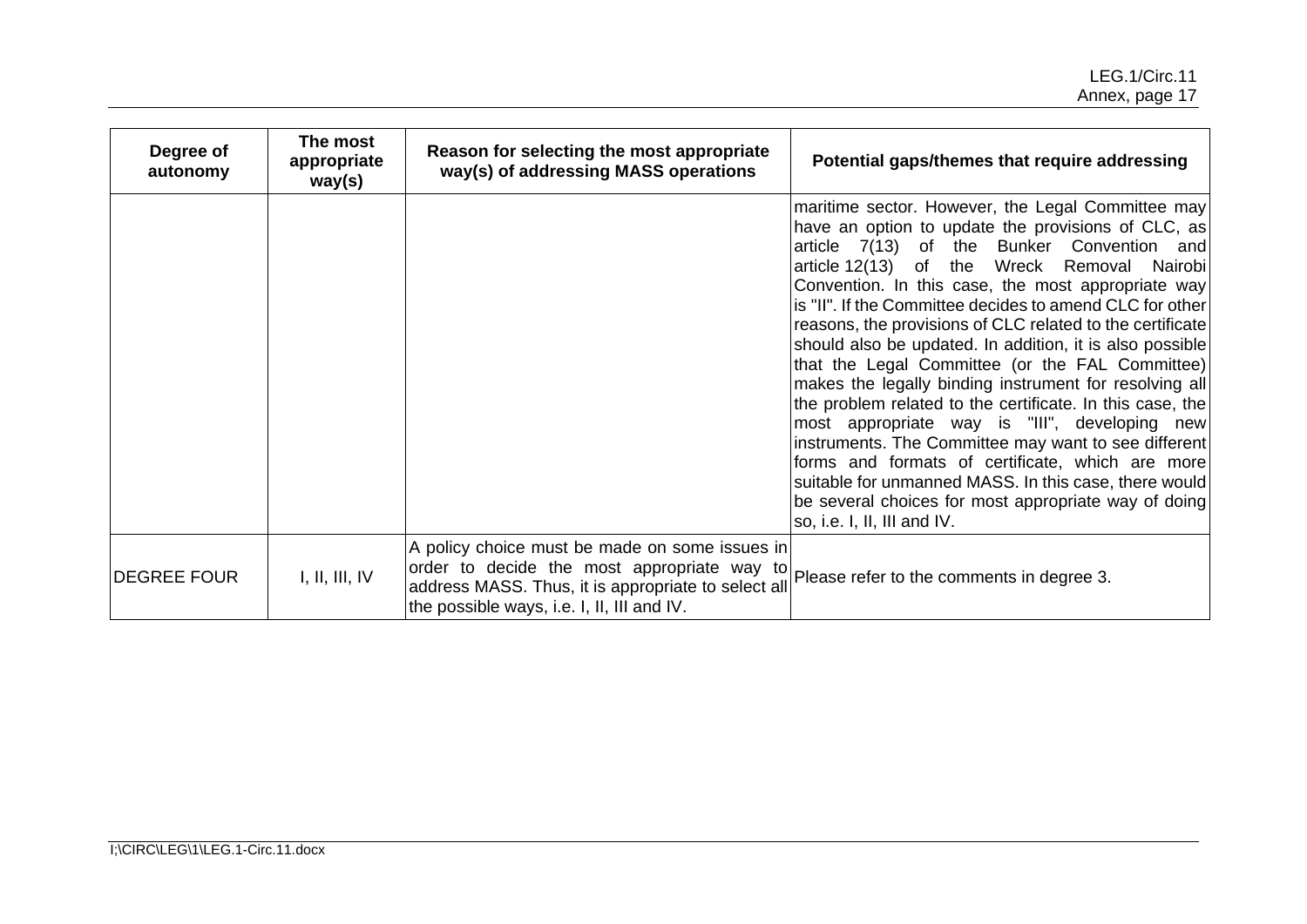# **3 Protocol [of 1976] to the International Convention on Civil Liability for Oil Pollution Damage, 1969 (CLC PROT 1976)**

| Degree of<br>autonomy | The most<br>appropriate<br>way(s) | Reason for selecting the most appropriate<br>way(s) of addressing MASS operations | Potential gaps/themes that require addressing |
|-----------------------|-----------------------------------|-----------------------------------------------------------------------------------|-----------------------------------------------|
| <b>IDEGREE ONE</b>    | IV                                | Has no application to MASS operations.                                            |                                               |
| <b>DEGREE TWO</b>     | IV                                | Has no application to MASS operations.                                            |                                               |
| <b>DEGREE THREE</b>   | IV                                | Has no application to MASS operations.                                            |                                               |
| <b>IDEGREE FOUR</b>   | IV                                | Has no application to MASS operations.                                            |                                               |

# **4 International Convention on Civil Liability for Oil Pollution Damage, 1992 (CLC PROT 1992)**

| Degree of<br>autonomy | The most<br>appropriate<br>way(s) | Reason for selecting the most appropriate<br>way(s) of addressing MASS operations                                                                                                                                                                                                                                                                                                                                                                                                                                                                                                                                                                                                                                                                                                    | Potential gaps/themes that require addressing |
|-----------------------|-----------------------------------|--------------------------------------------------------------------------------------------------------------------------------------------------------------------------------------------------------------------------------------------------------------------------------------------------------------------------------------------------------------------------------------------------------------------------------------------------------------------------------------------------------------------------------------------------------------------------------------------------------------------------------------------------------------------------------------------------------------------------------------------------------------------------------------|-----------------------------------------------|
| IGENERAL              |                                   | A policy choice must be made on some issues in<br>order to decide the most appropriate way to<br>address MASS. Otherwise, consideration in the<br>Working Group and the Committee can be<br>wandering. Among others, the Legal Committee<br>should decide whether or not to include persons or<br>entities engaged in the new technological aspect<br>of navigation, such as a remote controller, a<br>provider of network or computer system, or a<br>programmer of software, into the scope of the<br>"channelling of liability" under CLC. If the Legal<br>Committee thinks that these parties should be<br>excluded from the liability for oil pollution, then that<br>should be made explicit by amending article III(4)<br>of CLC. In this case, the most appropriate solution |                                               |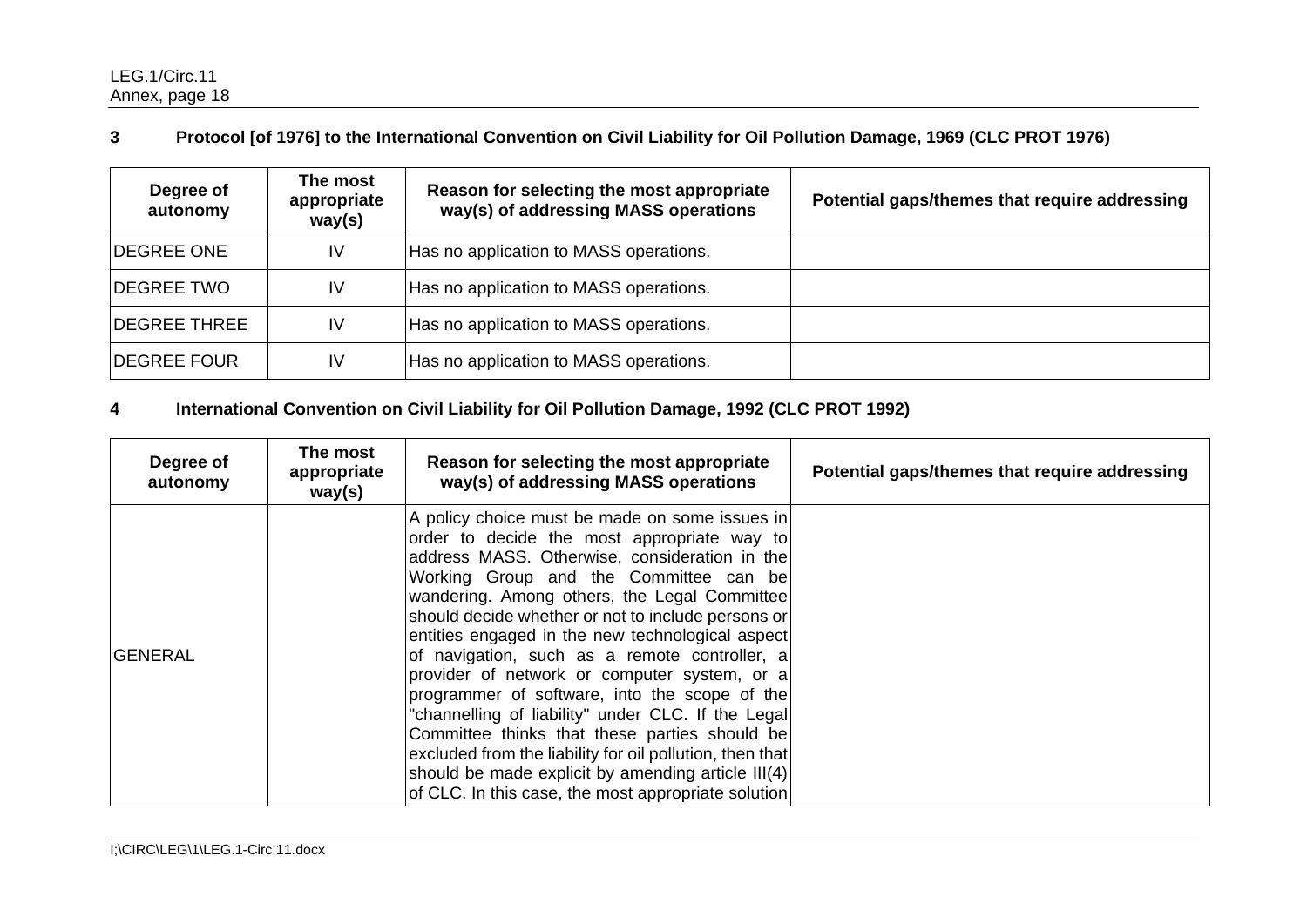| Degree of<br>autonomy | The most<br>appropriate<br>way(s) | Reason for selecting the most appropriate<br>way(s) of addressing MASS operations                                                                                                                                                                                                                                                                                                                                                                                                                                                                                                                                                                                                                                                                                                                                                                                                                                                                                                                                                                                                                                                                                                                                               | Potential gaps/themes that require addressing |
|-----------------------|-----------------------------------|---------------------------------------------------------------------------------------------------------------------------------------------------------------------------------------------------------------------------------------------------------------------------------------------------------------------------------------------------------------------------------------------------------------------------------------------------------------------------------------------------------------------------------------------------------------------------------------------------------------------------------------------------------------------------------------------------------------------------------------------------------------------------------------------------------------------------------------------------------------------------------------------------------------------------------------------------------------------------------------------------------------------------------------------------------------------------------------------------------------------------------------------------------------------------------------------------------------------------------|-----------------------------------------------|
|                       |                                   | is "II". However, taking into account the practice of<br>quasi-amendment of some provisions of CLC, the<br>Committee can make protocol to amend some<br>provisions of CLC, including article III(4). In this<br>case, the most appropriate way is "III". In contrast,<br>if the Committee decides that such parties should<br>not be excluded from the liability for oil pollution,<br>CLC article III(4) can be left as it is ("IV"), just as<br>manufacturers and classification societies are not<br>mentioned there, or the Committee can develop an<br>interpretation of article III(4) on this matter ("I").<br>Indeed, the Committee can also decide that such<br>parties should be liable for oil pollution in some<br>cases, then making new instrument ("III") can be<br>the most appropriate way. But this choice can be<br>beyond the scope of the "channelling of liability."<br>While it is possible for the Committee not to make<br>a clear decision at this point of time and leave the<br>issue to domestic courts of the States, such an<br>approach will produce legal uncertainty for the<br>parties mentioned above, which might impede the<br>development, or the commercial operations, of the<br>MASS. |                                               |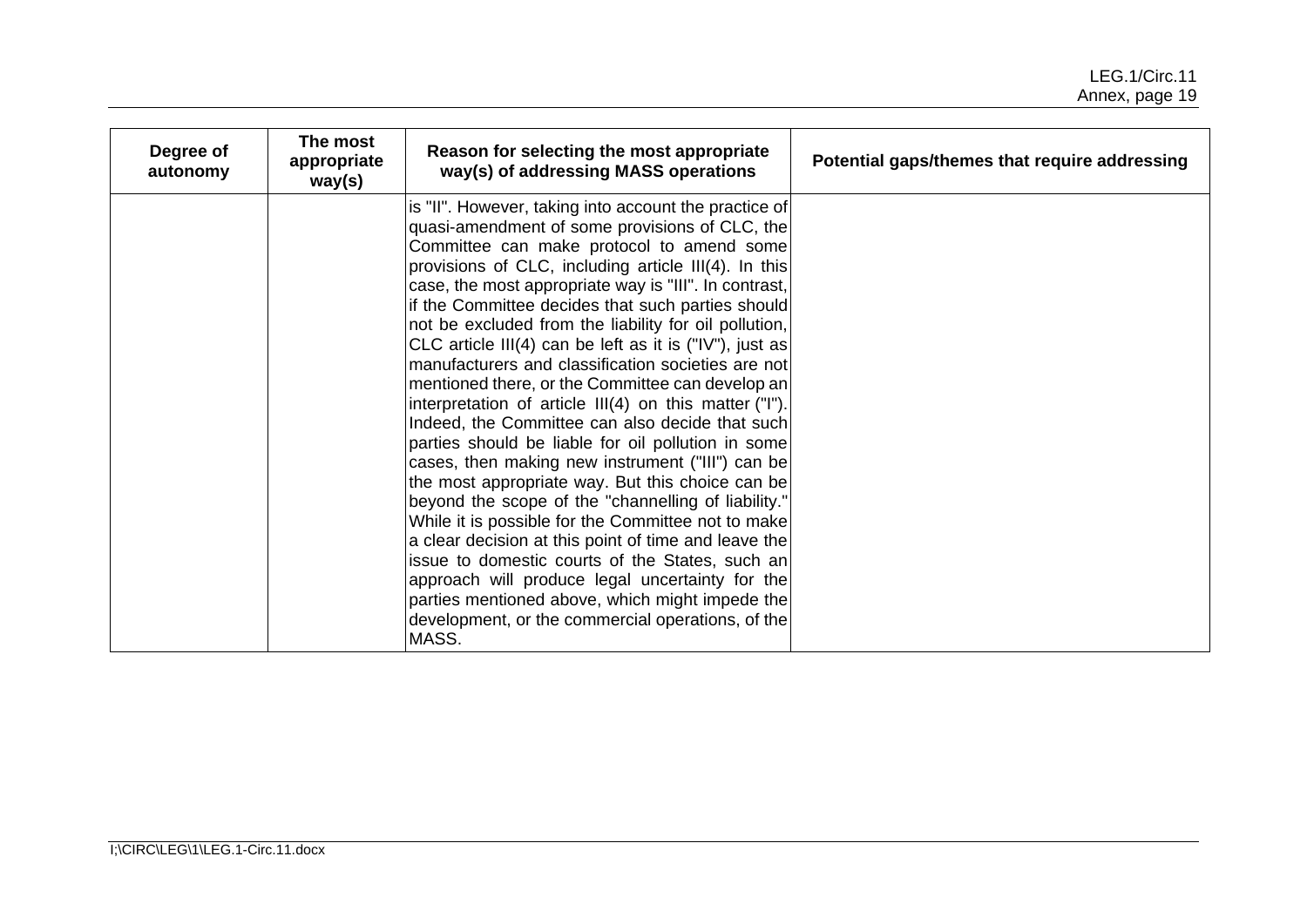| Degree of<br>autonomy | The most<br>appropriate<br>way(s) | Reason for selecting the most appropriate<br>way(s) of addressing MASS operations                                                                                                                  | Potential gaps/themes that require addressing                                                                                                                                                                                                                                                                                                                                                                                                                                                                                                                                                                                                                                                                                                                                                                                                                                                                                                                                                                                                                                                                                                                                                                                                                                                                                    |
|-----------------------|-----------------------------------|----------------------------------------------------------------------------------------------------------------------------------------------------------------------------------------------------|----------------------------------------------------------------------------------------------------------------------------------------------------------------------------------------------------------------------------------------------------------------------------------------------------------------------------------------------------------------------------------------------------------------------------------------------------------------------------------------------------------------------------------------------------------------------------------------------------------------------------------------------------------------------------------------------------------------------------------------------------------------------------------------------------------------------------------------------------------------------------------------------------------------------------------------------------------------------------------------------------------------------------------------------------------------------------------------------------------------------------------------------------------------------------------------------------------------------------------------------------------------------------------------------------------------------------------|
| <b>DEGREE ONE</b>     | I, II, III, IV                    | A policy choice must be made on some issues in<br>order to decide the most appropriate way to<br>address MASS. Thus, it is appropriate to select all<br>the possible ways, i.e. I, II, III and IV. | A policy choice must be made on some issues in order<br>to decide the most appropriate way to address MASS<br>on whether or not to include persons or entities<br>engaged in the new technological aspect of navigation,<br>such as a remote controller, a provider of network or<br>computer system, or a programmer of software, into the<br>scope of the "channelling of liability" under CLC.                                                                                                                                                                                                                                                                                                                                                                                                                                                                                                                                                                                                                                                                                                                                                                                                                                                                                                                                |
| <b>IDEGREE TWO</b>    | I, II, III, IV                    | A policy choice must be made on some issues in<br>order to decide the most appropriate way to<br>address MASS. Thus, it is appropriate to select all<br>the possible ways, i.e. I, II, III and IV. | 1. New technology will introduce new actors providing such<br>technology and new causes of exoneration relating to such<br>technology<br>It would be necessary for the Legal Committee to make a<br>decision on the policy of whether the current lists in the<br>clause of exoneration (article III(2)), the channelling clause<br>(article $III(4)$ ), and the clause of subrogation (article $V(5)$ )<br>are sufficient.<br>2. Consideration of "intention to cause damage,"<br>"negligence" and "recklessness"<br>As to article III(3), it would be necessary for the Legal<br>Committee to make a policy decision about what the owner<br>of the tanker is required to prove to be exonerated from<br>his/her liability in case that the vessel that suffers damages<br>is a MASS. Suppose that a MASS collided with a tanker<br>and suffered oil pollution damage since it has made a<br>wrong manoeuvre without any human action due to an<br>error in its program. In such a situation, there is no intention<br>to cause damage nor negligence of the owner of the<br>MASS. Should the owner of the tanker fully compensate<br>for the oil pollution damage of the owner of the MASS, even<br>in such a case? As to article V(2), it would be necessary for<br>the Legal Committee to make a policy decision about what |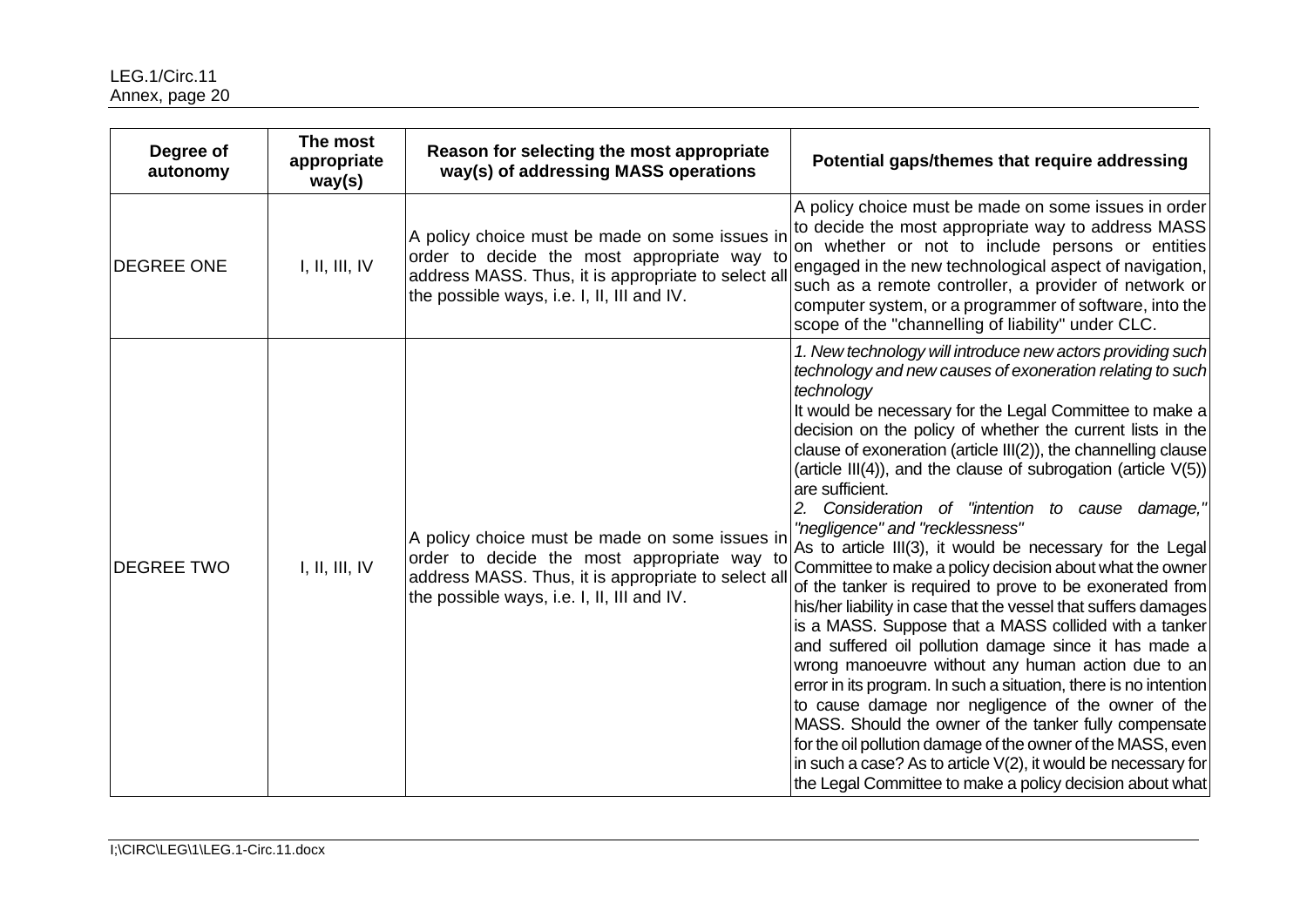| Degree of<br>autonomy | The most<br>appropriate<br>way(s) | Reason for selecting the most appropriate<br>way(s) of addressing MASS operations                                                                                                                  | Potential gaps/themes that require addressing                                                                                                                                                                                                                                                                                                                                                                                                                                                                                                                                                                                                                                                                                                                                                                                                                                                                                                                                                     |
|-----------------------|-----------------------------------|----------------------------------------------------------------------------------------------------------------------------------------------------------------------------------------------------|---------------------------------------------------------------------------------------------------------------------------------------------------------------------------------------------------------------------------------------------------------------------------------------------------------------------------------------------------------------------------------------------------------------------------------------------------------------------------------------------------------------------------------------------------------------------------------------------------------------------------------------------------------------------------------------------------------------------------------------------------------------------------------------------------------------------------------------------------------------------------------------------------------------------------------------------------------------------------------------------------|
|                       |                                   |                                                                                                                                                                                                    | conduct of the owner of a tanker that is a MASS would<br>constitute its "act or omission, committed with the intent to<br>cause such loss, or recklessly and with knowledge that<br>such loss probably result". For example, would the owner<br>of a MASS tanker be denied of limitation when he/she had<br>some knowledge on the error in the program of the MASS?<br>If yes, knowledge about what facts will deprive the owner<br>of a tanker of right to limit its liability? It would be beneficial<br>either to have an interpretation or a new provision to<br>introduce a clear-cut rule on this issue.<br>3. Others – Definition of Ship (article $I(1)$ )<br>The IOPC Funds have the Guidance Document for the<br>Definition of Ship, which presupposes the existence of<br>competent seafarers on board and has not considered the<br>emergence of remote-controlled ships or highly automated<br>ships. The Legal Committee might wish to notify the Funds<br>to deal with this issue. |
| <b>DEGREE THREE</b>   | I, II, III, IV                    | A policy choice must be made on some issues in<br>order to decide the most appropriate way to<br>address MASS. Thus, it is appropriate to select all<br>the possible ways, i.e. I, II, III and IV. | 1. New technology will introduce new actors providing such<br>technology and new causes of exoneration relating to such<br>technology<br>Please refer to the general comments and the comments<br>in degree 2.<br>2. Consideration of "intention to cause damage,"<br>"negligence" and "recklessness"<br>Please refer to the comments in degree 2.<br>3. Others<br>$(1)$ Definition of Ship (article $I(1)$ )<br>Please refer to the comments in degree 2.<br>(4)<br>Certificate<br><i>(article</i><br>$VII(2)$ ,<br>(12)<br>and<br>The Committee may need to reinterpret article VII which                                                                                                                                                                                                                                                                                                                                                                                                       |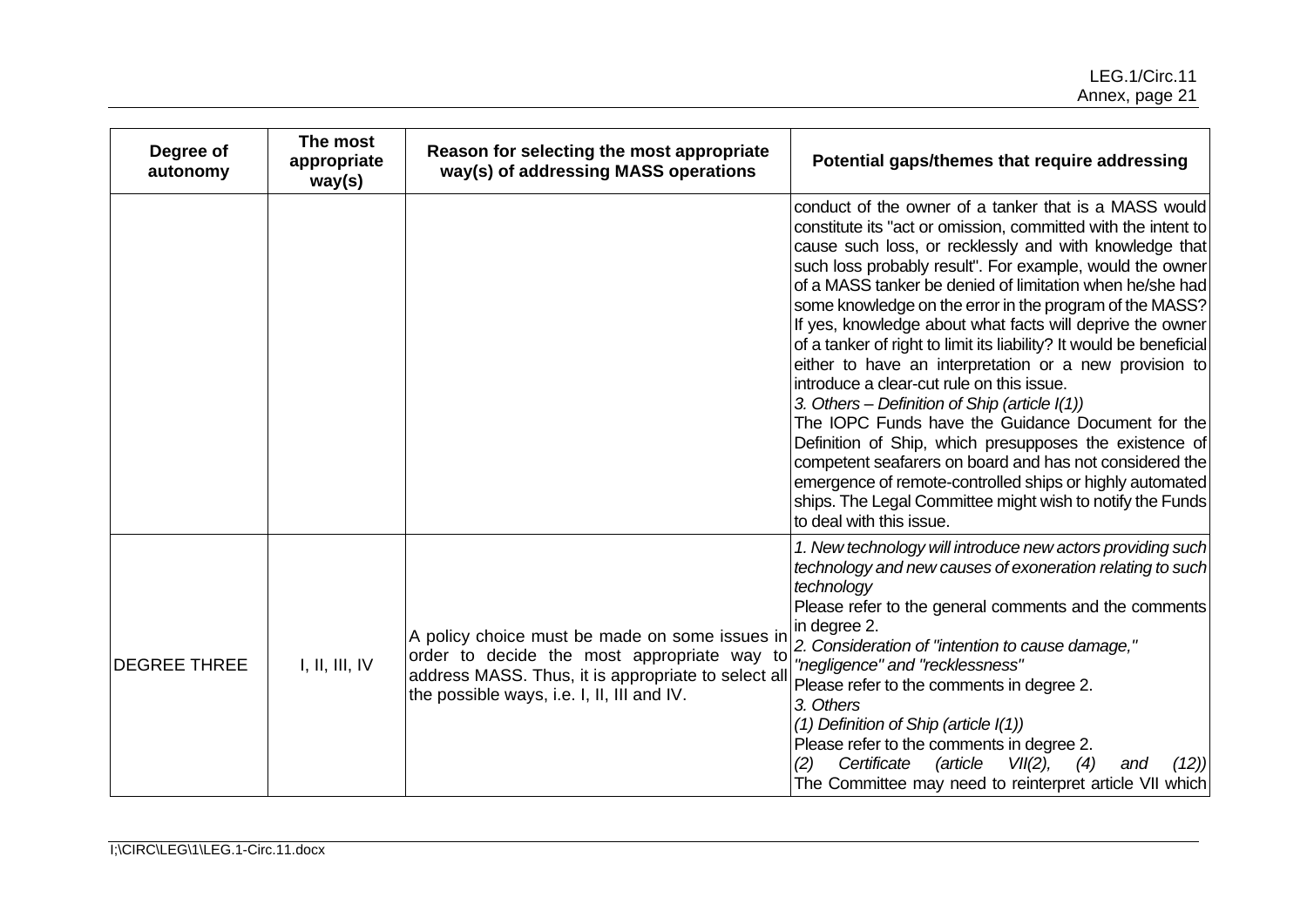| Degree of<br>autonomy | The most<br>appropriate<br>way(s) | Reason for selecting the most appropriate<br>way(s) of addressing MASS operations                                                                                                                  | Potential gaps/themes that require addressing                                                                                                                                                                                                                                                                                                                                                                                                                                                                                                                                                                                                                                                                                                                                                                                                                                                                                                                                                                                                                                                                                                                                                                                                                                |
|-----------------------|-----------------------------------|----------------------------------------------------------------------------------------------------------------------------------------------------------------------------------------------------|------------------------------------------------------------------------------------------------------------------------------------------------------------------------------------------------------------------------------------------------------------------------------------------------------------------------------------------------------------------------------------------------------------------------------------------------------------------------------------------------------------------------------------------------------------------------------------------------------------------------------------------------------------------------------------------------------------------------------------------------------------------------------------------------------------------------------------------------------------------------------------------------------------------------------------------------------------------------------------------------------------------------------------------------------------------------------------------------------------------------------------------------------------------------------------------------------------------------------------------------------------------------------|
|                       |                                   |                                                                                                                                                                                                    | provides the duty to carry the certificate on board of<br>unmanned MASS. As many comments by IMO Members<br>at the first step indicated, this issue might be resolved by<br>developing interpretation. In this case, the most<br>appropriate way is "I", considering the current widespread<br>adoption of electronic certificates in the maritime sector.<br>However, the Legal Committee may have an option to<br>update the provisions of CLC as article 7(13) of the Bunker<br>Convention and article 12(13) of the Wreck Removal<br>Nairobi Convention. In this case, the most appropriate way<br>is "II". If the Committee decides to amend CLC for other<br>reasons, the provisions of CLC related to the certificate<br>should also be updated. In addition, it is also possible that<br>the Legal Committee (or the FAL Committee) makes the<br>legally binding instrument for resolving all the problem<br>related to the certificate. In this case, the most appropriate<br>way is "III", developing new instruments. The Committee<br>may want to see different forms and formats of certificate,<br>which are more suitable for unmanned MASS. In this case,<br>there would be several choices for most appropriate way<br>of doing so, i.e. I, II, III and IV. |
| <b>IDEGREE FOUR</b>   | I, II, III, IV                    | A policy choice must be made on some issues in<br>order to decide the most appropriate way to<br>address MASS. Thus, it is appropriate to select all<br>the possible ways, i.e. I, II, III and IV. | Please refer to the comments in degree 3.                                                                                                                                                                                                                                                                                                                                                                                                                                                                                                                                                                                                                                                                                                                                                                                                                                                                                                                                                                                                                                                                                                                                                                                                                                    |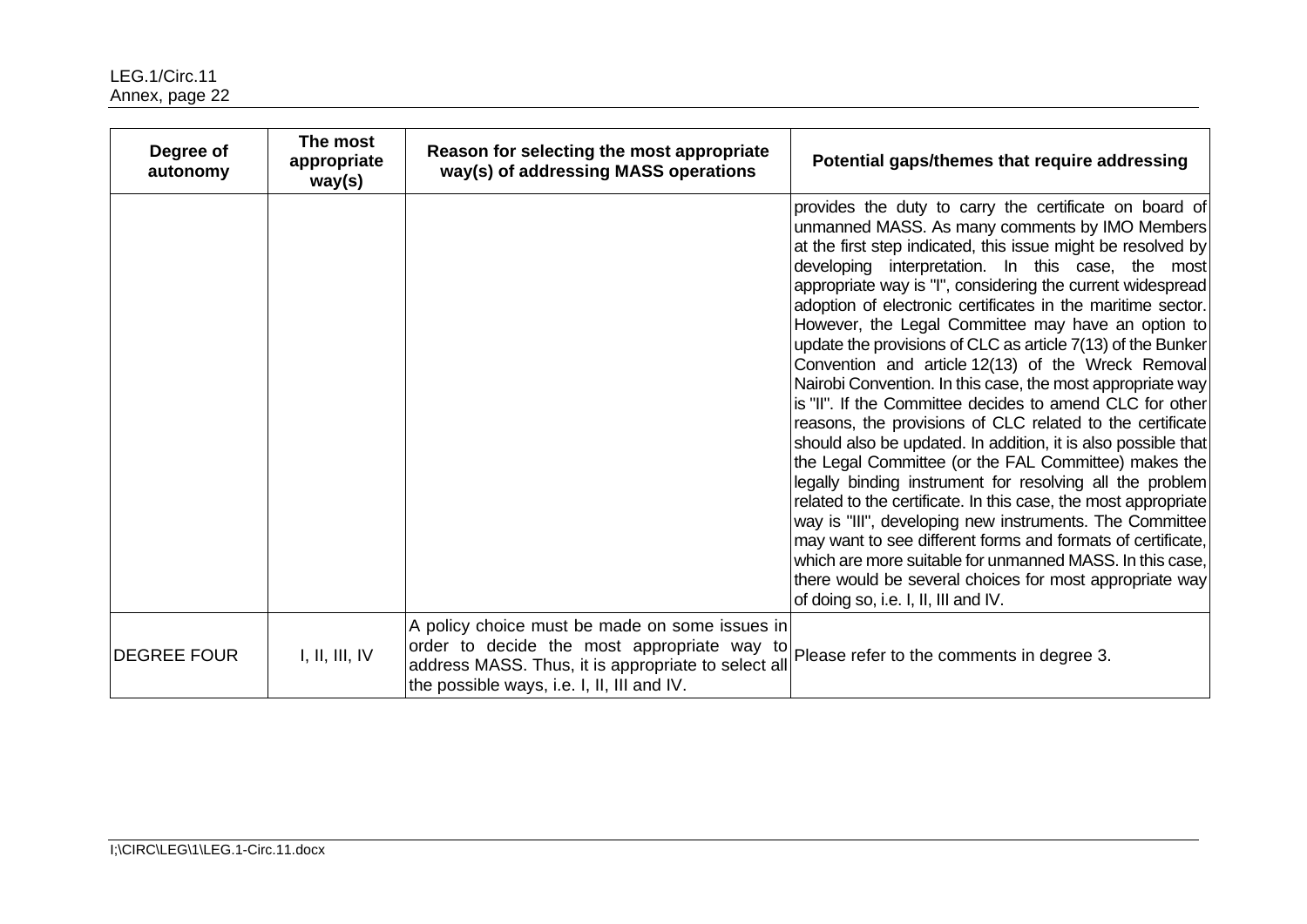### **5 International Convention on the Establishment of an International Fund for Compensation for Oil Pollution Damage, 1992 (FUND PROT 1992)**

| Degree of<br>autonomy | The most<br>appropriate<br>way(s) | Reason for selecting the most appropriate<br>way(s) of addressing MASS operations | Potential gaps/themes that require addressing                                                                                                                                                                                                                                                                                                                                                                                                                                                                                                                                 |
|-----------------------|-----------------------------------|-----------------------------------------------------------------------------------|-------------------------------------------------------------------------------------------------------------------------------------------------------------------------------------------------------------------------------------------------------------------------------------------------------------------------------------------------------------------------------------------------------------------------------------------------------------------------------------------------------------------------------------------------------------------------------|
| <b>DEGREE ONE</b>     | IV                                | No changes necessary.                                                             | Japan provided the following comments:                                                                                                                                                                                                                                                                                                                                                                                                                                                                                                                                        |
| <b>DEGREE TWO</b>     | IV                                | No changes necessary.                                                             | Article 4(2) for all degrees: The Legal Committee may<br>wish to consider whether the current list of exoneration<br>is sufficient for the Fund in cases in which a MASS is                                                                                                                                                                                                                                                                                                                                                                                                   |
| <b>DEGREE THREE</b>   | IV                                | No changes necessary.                                                             | involved. In particular, it might wish to closely examine                                                                                                                                                                                                                                                                                                                                                                                                                                                                                                                     |
| <b>DEGREE FOUR</b>    | IV                                | No changes necessary.                                                             | whether the Fund should be exonerated when a wrong<br>decision by the artificial intelligence or a failure of the<br>network, computer or other technological infrastructure<br>caused the incident. For this reason, article $4(2)$ as a<br>whole is classified as C.<br>Article 4(3) for all degrees: It is not clear whether and<br>how this provision is applied to cases in which a MASS<br>suffers the damage. LEG may wish to clarify intent to<br>cause damage when it comes to AI or systems of<br>MASS. Therefore, vessels of degree 2 to 4 are<br>classified as C. |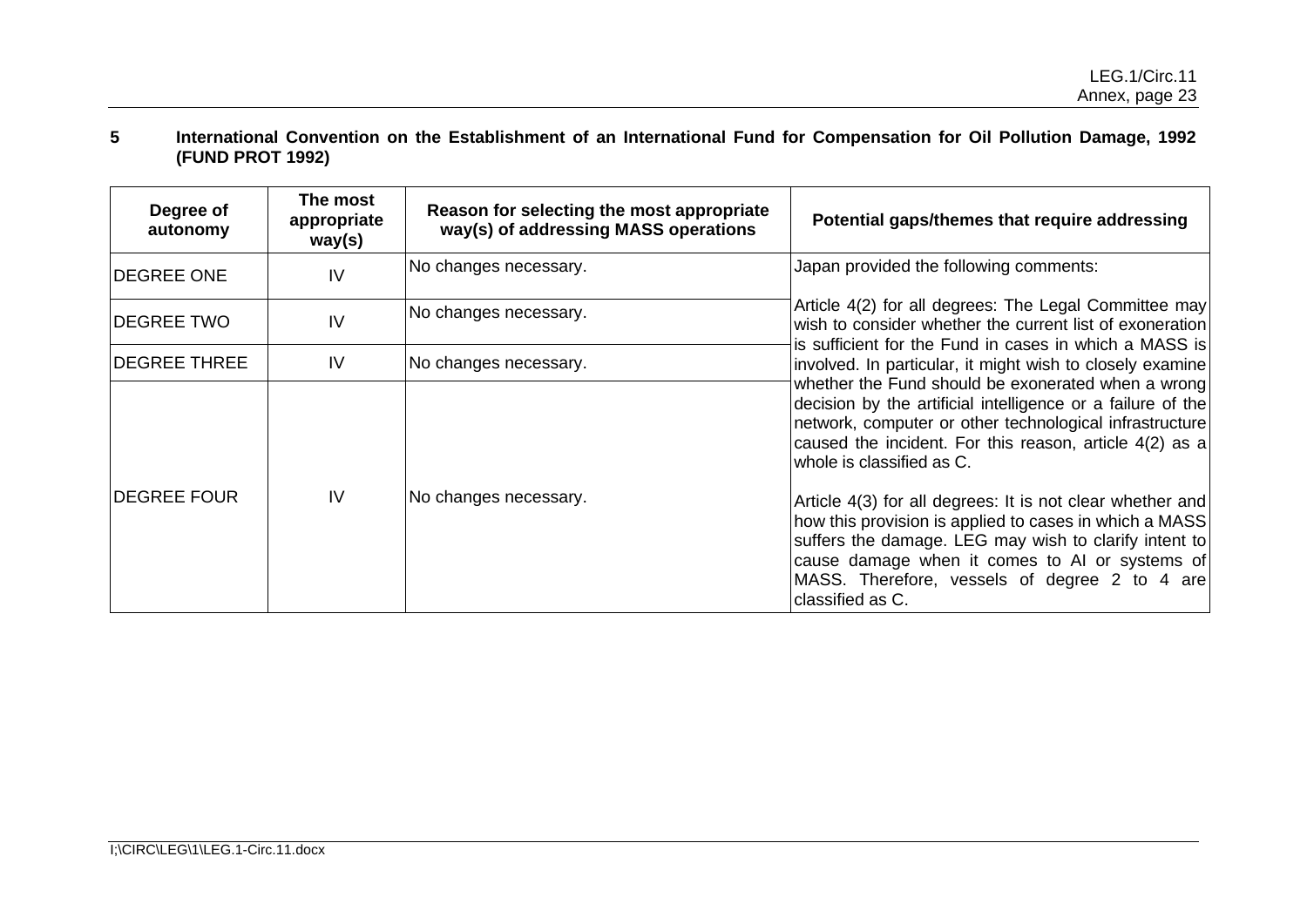**6 Protocol of 2003 to the International Convention on the Establishment of an International Fund for Compensation for Oil Pollution Damage, 1992 (FUND PROT 2003)**

| Degree of<br>autonomy | The most<br>appropriate<br>way(s) | Reason for selecting the most appropriate<br>way(s) of addressing MASS operations | Potential gaps/themes that require addressing |
|-----------------------|-----------------------------------|-----------------------------------------------------------------------------------|-----------------------------------------------|
| <b>DEGREE ONE</b>     | IV                                | No changes necessary.                                                             |                                               |
| <b>IDEGREE TWO</b>    | IV                                | No changes necessary.                                                             |                                               |
| <b>IDEGREE THREE</b>  | IV                                | No changes necessary.                                                             |                                               |
| <b>DEGREE FOUR</b>    | IV                                | No changes necessary.                                                             |                                               |

# **7 Convention relating to Civil Liability in the Field of Maritime Carriage of Nuclear Material, 1971 (NUCLEAR 1971)**

| Degree of<br>autonomy | The most<br>appropriate<br>way(s) | Reason for selecting the most appropriate<br>way(s) of addressing MASS operations                                                                                                              | Potential gaps/themes that require addressing                                                                    |
|-----------------------|-----------------------------------|------------------------------------------------------------------------------------------------------------------------------------------------------------------------------------------------|------------------------------------------------------------------------------------------------------------------|
| <b>IDEGREE ONE</b>    | IV                                | Generally, no change needed, except in relation to<br>article 3. In regard to article 3, please refer to<br>comments under degree four.                                                        |                                                                                                                  |
| <b>DEGREE TWO</b>     | IV                                | Generally, no change needed, except in relation to<br>article 3. In regard to article 3, please refer to<br>comments under degree four.                                                        |                                                                                                                  |
| <b>DEGREE THREE</b>   | IV                                | Generally, no change needed, except in relation to<br>article 3. In regard to article 3, please refer to<br>comments under degree four.                                                        |                                                                                                                  |
| <b>DEGREE FOUR</b>    | I, II                             | There are two options for proceeding:<br>clarify which entities/individuals are included within entities to be included in 'any person'.<br>the term 'any person'. In relation to article 3, a | 1) In relation to articles 1 and 2, a provision could Clarification as to who is the 'operator' and individuals/ |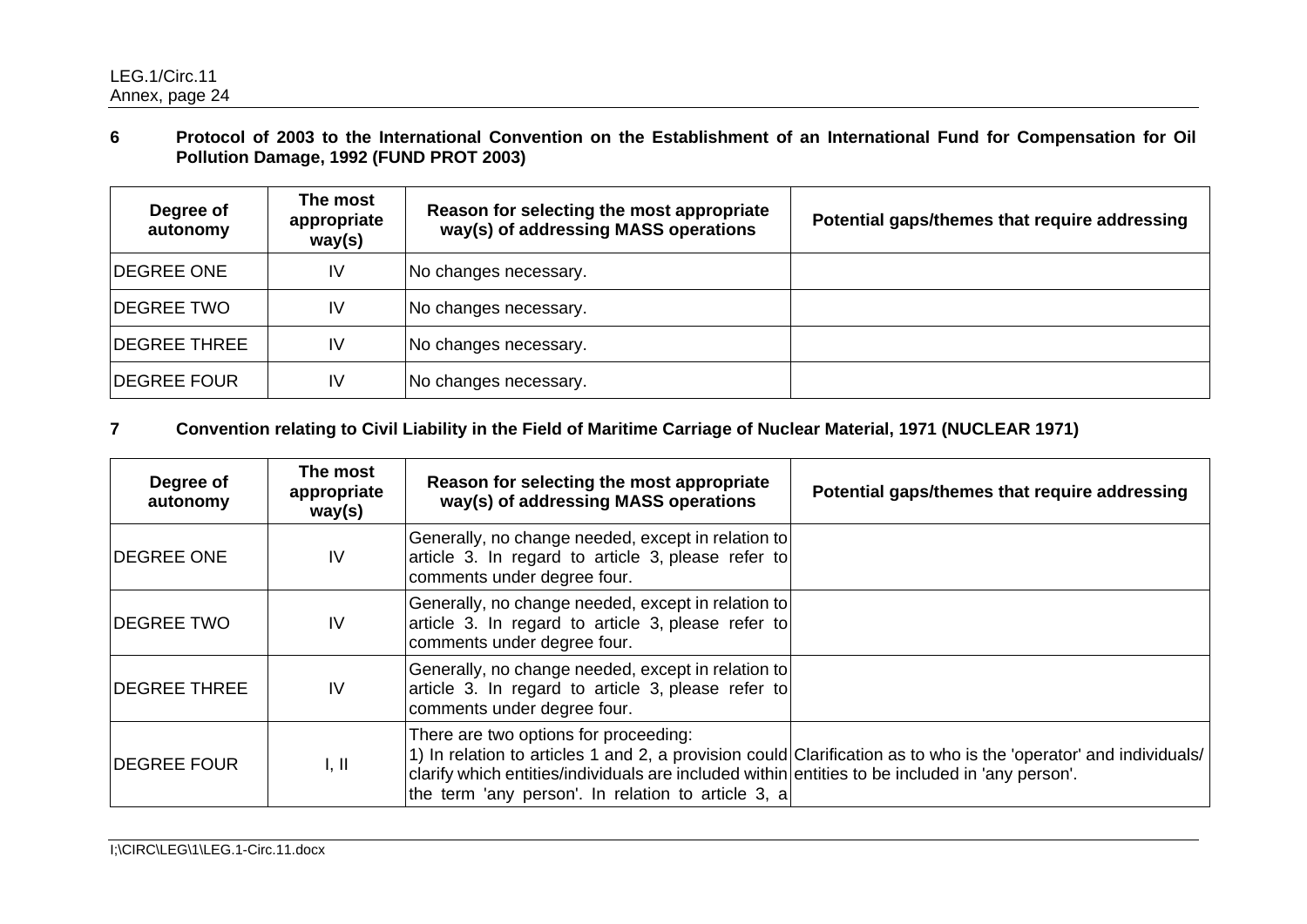| Degree of<br>autonomy | The most<br>appropriate<br>way(s) | Reason for selecting the most appropriate<br>way(s) of addressing MASS operations                                                                                                                                                                                                                                                                                                                                                                                                                                                                                                                                                                                                                                                                                                                                                                                                                                                                                                                                                                                                                                                                                                                                                                             | Potential gaps/themes that require addressing |
|-----------------------|-----------------------------------|---------------------------------------------------------------------------------------------------------------------------------------------------------------------------------------------------------------------------------------------------------------------------------------------------------------------------------------------------------------------------------------------------------------------------------------------------------------------------------------------------------------------------------------------------------------------------------------------------------------------------------------------------------------------------------------------------------------------------------------------------------------------------------------------------------------------------------------------------------------------------------------------------------------------------------------------------------------------------------------------------------------------------------------------------------------------------------------------------------------------------------------------------------------------------------------------------------------------------------------------------------------|-----------------------------------------------|
|                       |                                   | provision could clarify who is the 'operator' (e.g.<br>shipowner, operating company or another entity as<br>appropriate).<br>2) Developing an interpretation or interpretative<br>document that provides for:<br>a. articles 1 and 2 – clarification as to which<br>individuals/entities are included within the term<br>'any person' if deemed appropriate. Consideration<br>should be given to whether the term 'any person'<br>requires clarification or narrowing due to MASS.;<br>b. article 3 – clarification as to who is the 'operator'.<br>The operator could be interpreted as either the<br>'shipowner' or the 'operating company, as<br>appropriate. This article may require a policy<br>decision as to whether liability should prima facie<br>lie with the shipowner or the operating company or<br>whether they should be jointly and severally liable.<br>The development of an interpretation or<br>interpretative document would be easier to<br>implement but amending the Convention would<br>provide a more permanent result. Considering this<br>Convention only requires clarification, and many<br>other Conventions may require significant<br>developing<br>amendment, we propose<br>an<br>interpretation as the preferred option. |                                               |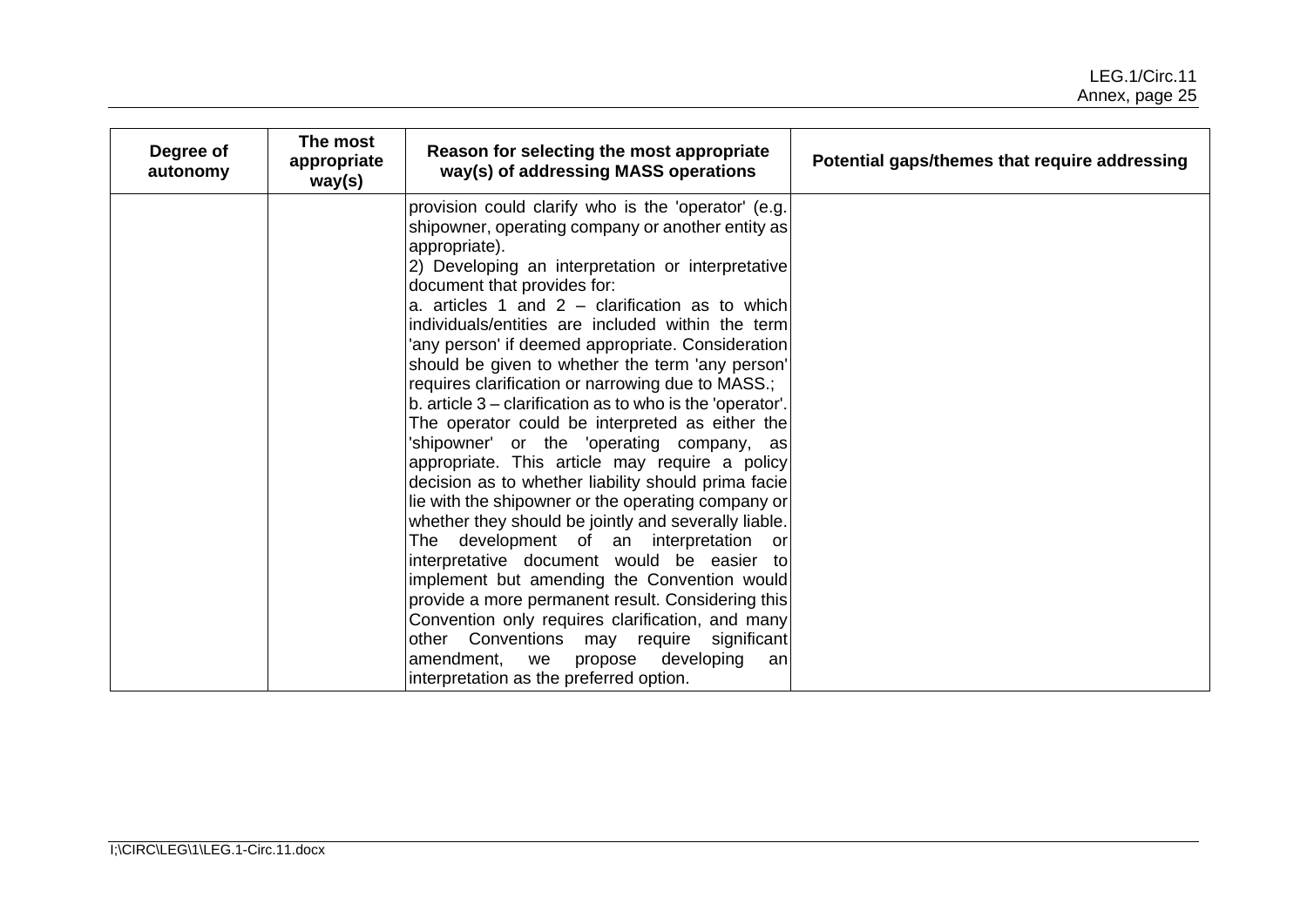# **8 Athens Convention relating to the Carriage of Passengers and their Luggage by Sea, 1974 (PAL 1974)**

| Degree of<br>autonomy | The most<br>appropriate<br>way(s) | Reason for selecting the most appropriate<br>way(s) of addressing MASS operations                                                                                                                                                                                                                                                                                                                                                                                                                                                                                                                                                                                                                                                                                                                                                                                                                                                                                                                                                                                                                                                                                                                                                                                                   | Potential gaps/themes that require addressing                                                         |
|-----------------------|-----------------------------------|-------------------------------------------------------------------------------------------------------------------------------------------------------------------------------------------------------------------------------------------------------------------------------------------------------------------------------------------------------------------------------------------------------------------------------------------------------------------------------------------------------------------------------------------------------------------------------------------------------------------------------------------------------------------------------------------------------------------------------------------------------------------------------------------------------------------------------------------------------------------------------------------------------------------------------------------------------------------------------------------------------------------------------------------------------------------------------------------------------------------------------------------------------------------------------------------------------------------------------------------------------------------------------------|-------------------------------------------------------------------------------------------------------|
| <b>DEGREE ONE</b>     |                                   | No specific difficulty has been identified for the<br>application of the Athens 1974 Convention as None.<br>regards ships with degree one of autonomy.                                                                                                                                                                                                                                                                                                                                                                                                                                                                                                                                                                                                                                                                                                                                                                                                                                                                                                                                                                                                                                                                                                                              |                                                                                                       |
| <b>IDEGREE TWO</b>    |                                   | Few difficulties have been identified for the<br>application of the Athens 1974 Convention with<br>regard to ships with degree two of autonomy.<br>These difficulties could be resolved through<br>developed interpretations, but there was no<br>consensus on whether such interpretations were<br>actually really needed, or if the 1974 Convention is<br>providing enough clarity. The points on which The following notions require specific care:<br>clarifications may be necessary are listed below:<br>Does the notion of "servants or agent of the carrier,  - servants or agents of the carrier;<br>acting within the scope of their employment" cover  - fault or neglect of the carrier; and<br>the persons or entity that would supervise the - defect of the ship and of loss of the right to limit<br>autonomous operation of the ship (such as liability, as related to the operations of the<br>Could an accident caused by a defect in a MASS<br>system be regarded as a "fault or neglect of the<br>carrier"? Could a defect of the autonomous<br>systems of a MASS – including on the shore side<br>- be considered as a "defect of the ship"? Could<br>accidents caused by autonomous systems and<br>equipment lead to a loss of the right to limit liability? | persons in charge of shore based remote control)? autonomous system and to the person supervising it. |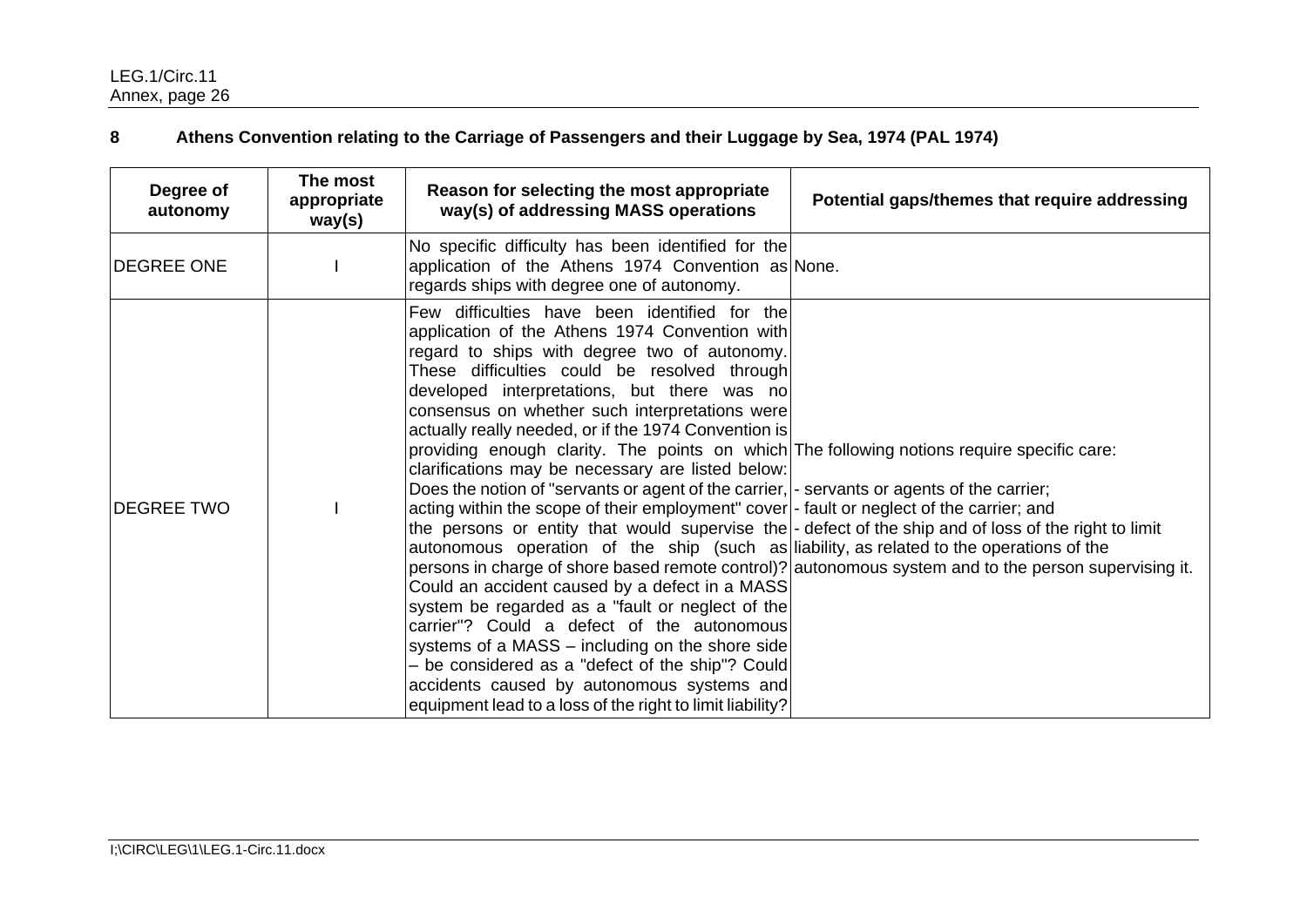| Degree of<br>autonomy | The most<br>appropriate<br>way(s) | Reason for selecting the most appropriate<br>way(s) of addressing MASS operations                                                                                                                                                                                                                                                                                                                                                                                                                                                                                                                                                                                                                                                                                                                                                                                                                                                                                                                                                                                                                                                                                                                                                                            | Potential gaps/themes that require addressing                                                                                                                                                                                                                                                                                                                                         |
|-----------------------|-----------------------------------|--------------------------------------------------------------------------------------------------------------------------------------------------------------------------------------------------------------------------------------------------------------------------------------------------------------------------------------------------------------------------------------------------------------------------------------------------------------------------------------------------------------------------------------------------------------------------------------------------------------------------------------------------------------------------------------------------------------------------------------------------------------------------------------------------------------------------------------------------------------------------------------------------------------------------------------------------------------------------------------------------------------------------------------------------------------------------------------------------------------------------------------------------------------------------------------------------------------------------------------------------------------|---------------------------------------------------------------------------------------------------------------------------------------------------------------------------------------------------------------------------------------------------------------------------------------------------------------------------------------------------------------------------------------|
| <b>DEGREE THREE</b>   | $\mathsf{L} \mathsf{II}$          | Some difficulties have been identified for the<br>application of the Athens 1974 Convention with regard<br>to ships with degree three of autonomy. These<br>difficulties could be addressed by developing<br>interpretations or amendments; however, there was The following notions require specific care:<br>no consensus on whether such interpretations or<br>amendments are actually necessary. The points on $\vert$ - servants or agents of the carrier;<br>which clarifications may be necessary are below - fault or neglect of the carrier; and<br>listed: Could the remote operator be considered as the - defect of the ship and of loss of the right to limit<br>performing carrier? Would a defect of a MASS liability, as related to the operations of the<br>considered a "defect of the ship" within the meaning of<br>the Convention? Would those who supervise the The question of the liability of the MASS designer<br>autonomous operations of the ship be considered as requires specific consideration.<br>"servant or agent of the carrier"? Could the carrier lose<br>its right to limit liability in relation with an accident<br>caused by a MASS system? Does the liability of the<br>MASS designer need special consideration? | system, including its land-based components, be autonomous system and to the person supervising it.                                                                                                                                                                                                                                                                                   |
| <b>DEGREE FOUR</b>    | $\mathsf{I}, \mathsf{II}$         | Some difficulties have been identified for the<br>application of the Athens 1974 Convention with regard<br>to ships with degree four of autonomy. These<br>difficulties could be addressed by developing<br>interpretations or amendments; however, there was<br>no consensus on whether such interpretations or<br>amendments are actually necessary. The points on<br>which clarifications may be necessary are below<br>listed: Could the remote operator be considered as the<br>performing carrier? Would a defect of a MASS<br>system, including its land-based components, be<br>considered a "defect of the ship" within the meaning of                                                                                                                                                                                                                                                                                                                                                                                                                                                                                                                                                                                                              | The following notions require specific care:<br>servants or agents of the carrier;<br>fault or neglect of the carrier; and<br>defect of the ship and of loss of the right to limit<br>liability, as related to the operations of the<br>autonomous system and to the person supervising it.<br>The question of the liability of the MASS designer<br>requires specific consideration. |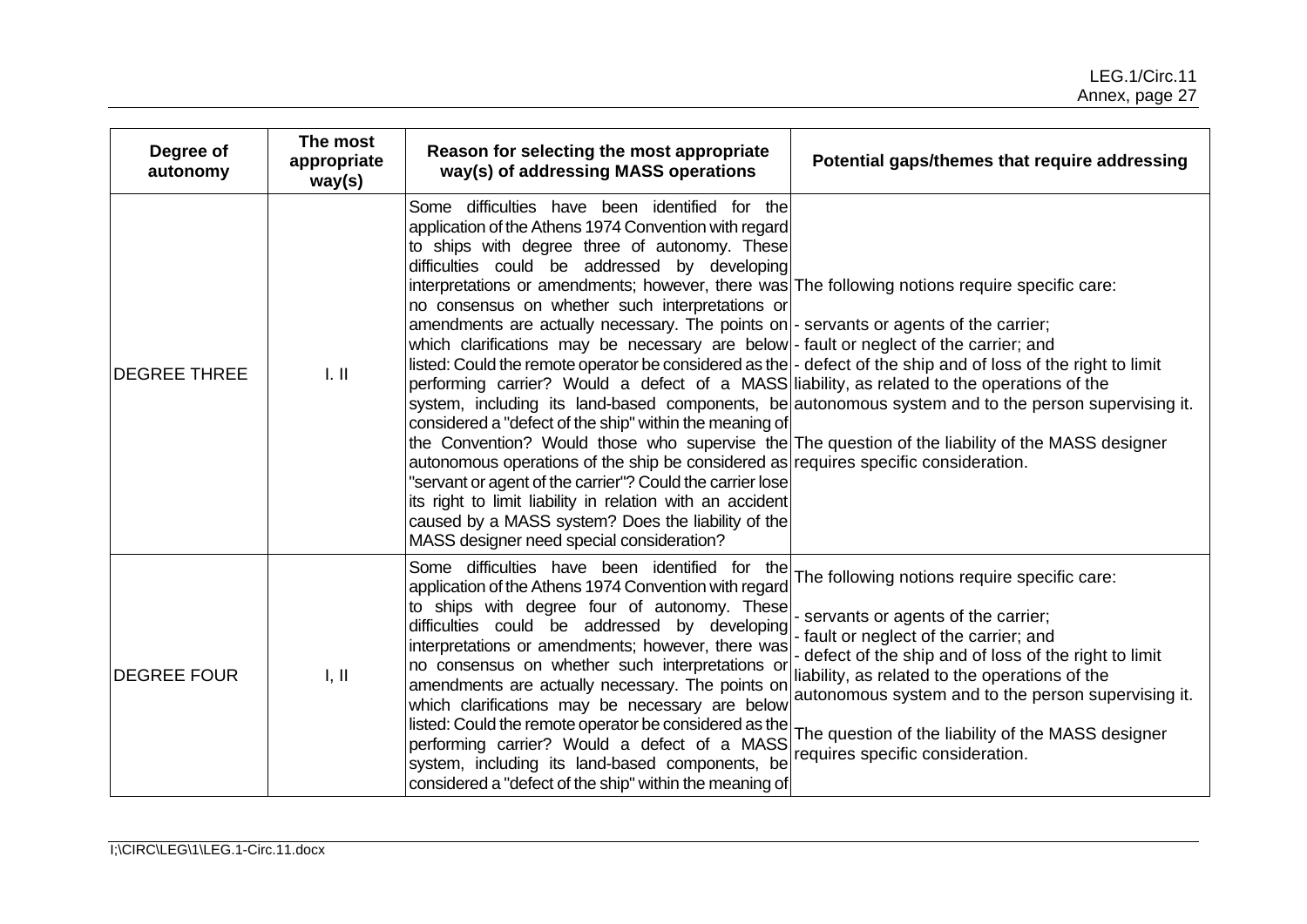| Degree of<br>autonomy | The most<br>appropriate<br>way(s) | Reason for selecting the most appropriate<br>way(s) of addressing MASS operations                                                                                                                                                                                                                                                                                                                                                                                                                                                                                                     | Potential gaps/themes that require addressing |
|-----------------------|-----------------------------------|---------------------------------------------------------------------------------------------------------------------------------------------------------------------------------------------------------------------------------------------------------------------------------------------------------------------------------------------------------------------------------------------------------------------------------------------------------------------------------------------------------------------------------------------------------------------------------------|-----------------------------------------------|
|                       |                                   | the Convention? Would those who supervise the<br>autonomous operations of the ship be considered as<br>"servant or agent of the carrier"? Could the carrier lose<br>lits right to limit liability in relation with an accident<br>caused by a MASS system? Does the liability of the<br>MASS designer need special consideration? Difficulty<br>of conceiving certain obligations of the carrier arising<br>from the status of luggage in a fully autonomous<br>context, unless it is understood that catering<br>personnel could be aboard despite a fully autonomous<br>navigation. |                                               |

#### **9 Protocol of 1976 to the Athens Convention relating to the Carriage of Passengers and their Luggage by Sea, 1974 (PAL PROT 1976)**

| Degree of<br>autonomy | The most<br>appropriate<br>way(s) | Reason for selecting the most appropriate<br>way(s) of addressing MASS operations                                                                                                                                                                                  | Potential gaps/themes that require addressing |
|-----------------------|-----------------------------------|--------------------------------------------------------------------------------------------------------------------------------------------------------------------------------------------------------------------------------------------------------------------|-----------------------------------------------|
| <b>IDEGREE ONE</b>    | IV                                | Question raised: Does the introduction of the<br>Special Drawing Right as the Unit of Account in<br>place of the gold franc impact the future MASS<br>liability regime?<br>Analysis: There is no impact in the MASS context.<br>Conclusion: No amendment required. |                                               |
| <b>IDEGREE TWO</b>    | IV                                | See comment under degree one.                                                                                                                                                                                                                                      |                                               |
| <b>IDEGREE THREE</b>  | IV                                | See comment under degree one.                                                                                                                                                                                                                                      |                                               |
| <b>DEGREE FOUR</b>    | IV                                | See comment under degree one.                                                                                                                                                                                                                                      |                                               |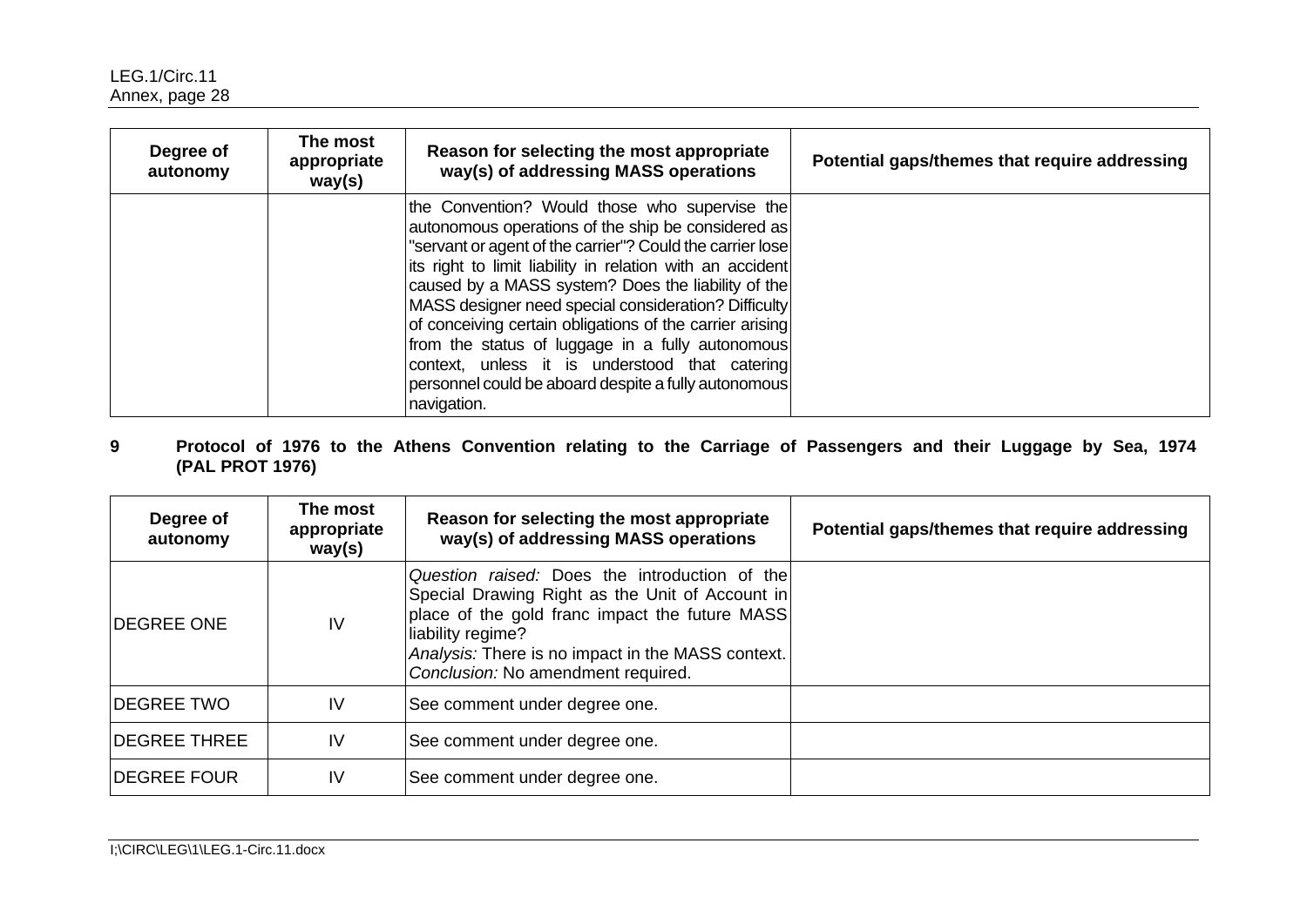# **10 Athens Convention relating to the Carriage of Passengers and their Luggage by Sea, 2002 (PAL PROT 2002)**

| Degree of<br>autonomy | The most<br>appropriate<br>way(s) | Reason for selecting the most appropriate<br>way(s) of addressing MASS operations                                                                                                                                                                                                                                                                                                                                                                                                                                                                                                                                                                                                                                                                                                                                                                                                                                                                                                                                                                  | Potential gaps/themes that require addressing                                                                                                                                                                                                            |
|-----------------------|-----------------------------------|----------------------------------------------------------------------------------------------------------------------------------------------------------------------------------------------------------------------------------------------------------------------------------------------------------------------------------------------------------------------------------------------------------------------------------------------------------------------------------------------------------------------------------------------------------------------------------------------------------------------------------------------------------------------------------------------------------------------------------------------------------------------------------------------------------------------------------------------------------------------------------------------------------------------------------------------------------------------------------------------------------------------------------------------------|----------------------------------------------------------------------------------------------------------------------------------------------------------------------------------------------------------------------------------------------------------|
| <b>DEGREE ONE</b>     |                                   | No difficulty was identified for the application of the<br>Athens 2002 Convention in case of ships with level None.<br>one autonomy.                                                                                                                                                                                                                                                                                                                                                                                                                                                                                                                                                                                                                                                                                                                                                                                                                                                                                                               |                                                                                                                                                                                                                                                          |
| <b>IDEGREE TWO</b>    |                                   | Few difficulties were identified for the application of<br>the Athens 2002 Convention in case of ships with<br>level two autonomy. They could be addressed by<br>developing interpretations, but there was no<br>consensus on whether such interpretations were<br>actually really needed, or if the Convention was<br>clear enough. The points that may need<br>clarification were: Whether the notion of "servants<br>or agent of the carrier, acting within the scope of<br>their employment" covers the persons or entity that<br>would supervise the autonomous operation of the<br>ship (such as persons in charge of shore based<br>remote control)? Whether an accident caused by a<br>defect in a MASS system could be counted as a<br>"fault or neglect of the carrier"? Whether a defect<br>of the autonomous systems of a MASS, including<br>on the shore side, could be considered a "defect of<br>the ship? Whether accidents caused by<br>autonomous systems and equipment could lead to<br>a loss of the right to limit liability? | Notions of servants or agents of the carrier, of fault or<br>neglect of the carrier, of defect of the ship and of loss<br>of the right to limit liability, as related to the operations<br>of the autonomous system and to the person<br>supervising it. |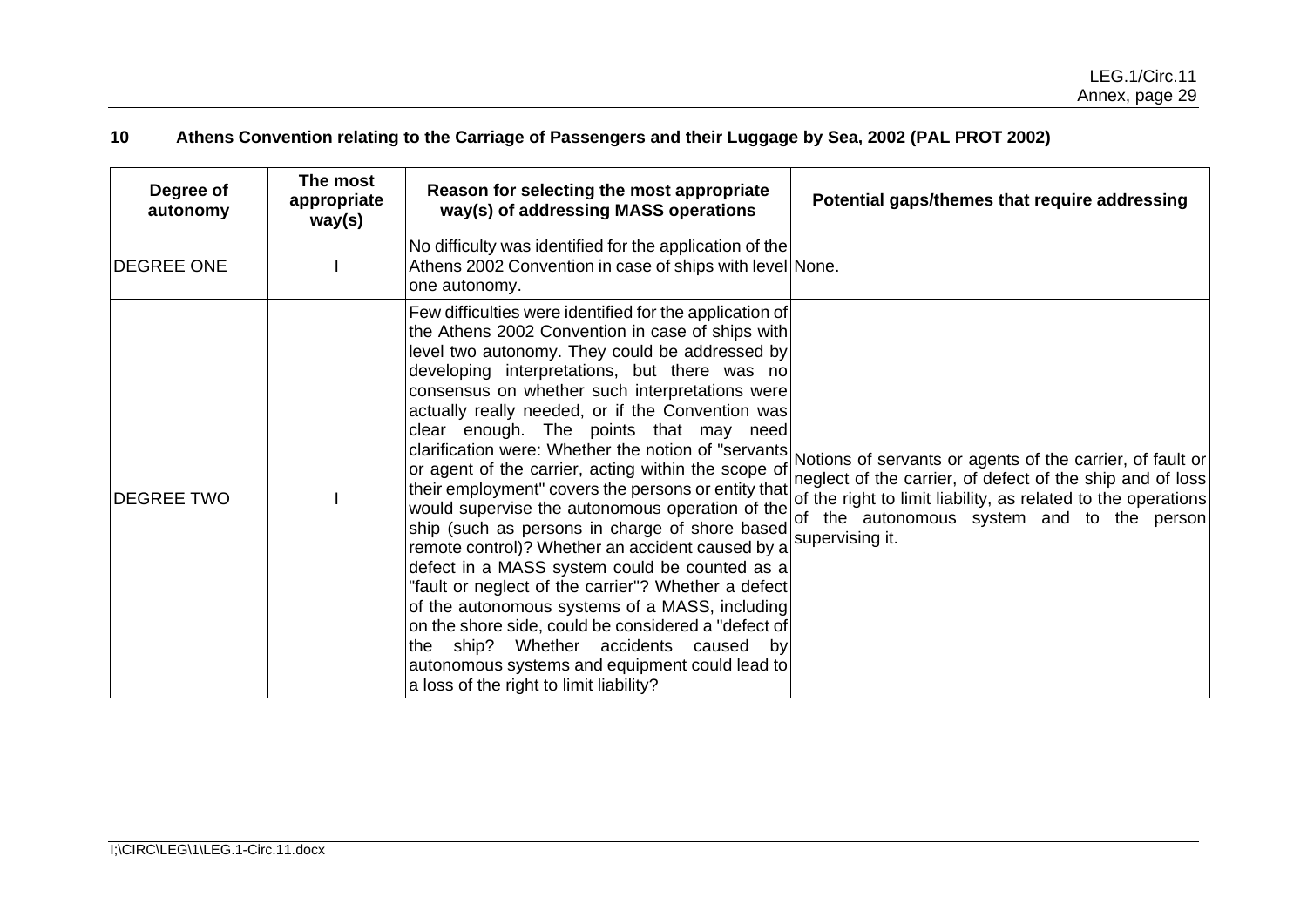| Degree of<br>autonomy | The most<br>appropriate<br>way(s) | Reason for selecting the most appropriate<br>way(s) of addressing MASS operations                                                                                                                                                                                                                                                                                                                                                                                                                                                                                                                                                                                                                                                                                                                                                                                                                                     | Potential gaps/themes that require addressing                                                                                                                                                                                                                                              |
|-----------------------|-----------------------------------|-----------------------------------------------------------------------------------------------------------------------------------------------------------------------------------------------------------------------------------------------------------------------------------------------------------------------------------------------------------------------------------------------------------------------------------------------------------------------------------------------------------------------------------------------------------------------------------------------------------------------------------------------------------------------------------------------------------------------------------------------------------------------------------------------------------------------------------------------------------------------------------------------------------------------|--------------------------------------------------------------------------------------------------------------------------------------------------------------------------------------------------------------------------------------------------------------------------------------------|
| <b>DEGREE THREE</b>   | I, II                             | Some difficulties were identified for the application<br>of the Athens 2002 Convention in case of ships<br>with level three autonomy. They could be<br>addressed by developing interpretations<br>-or<br>amendments, but there was no consensus on<br>whether such interpretations or amendments were<br>actually really needed. The issues that may need<br>clarification were: Could the remote operator be<br>considered as the performing carrier? Could a<br>defect of a MASS system, including its land-based<br>components, be considered a "defect of the ship"<br>within the meaning of the Convention? Would<br>those who supervise the autonomous operations<br>of the ship be "servant or agent of the carrier"?<br>Could the carrier lose its right to limit liability in<br>relation with an accident caused by a MASS<br>system Does the liability of the MASS designer<br>need special consideration? | Notions of servants or agents of the carrier, of fault or<br>neglect of the carrier, of defect of the ship and of loss<br>of the right to limit liability, as related to the operations<br>of the autonomous system and to the person<br>supervising it.<br>Liability of the MASS designer |
| <b>DEGREE FOUR</b>    | I, II                             | Some difficulties were identified for the application<br>of the Athens 2002 Convention in case of ships<br>with level four autonomy. They could be addressed<br>by developing interpretations or amendments, but<br>there was no consensus on whether such<br>interpretations or amendments were actually really<br>needed. The issues that may need clarification<br>were: Could the remote operator be considered as<br>the performing carrier? Would a defect of a MASS<br>system, including its land-based components, be<br>considered a "defect of the ship" within the<br>meaning of the Convention? Would those who                                                                                                                                                                                                                                                                                           | Notions of servants or agents of the carrier, of fault or<br>neglect of the carrier, of defect of the ship and of loss<br>of the right to limit liability, as related to the operations<br>of the autonomous system and to the person<br>supervising it.<br>Liability of the MASS designer |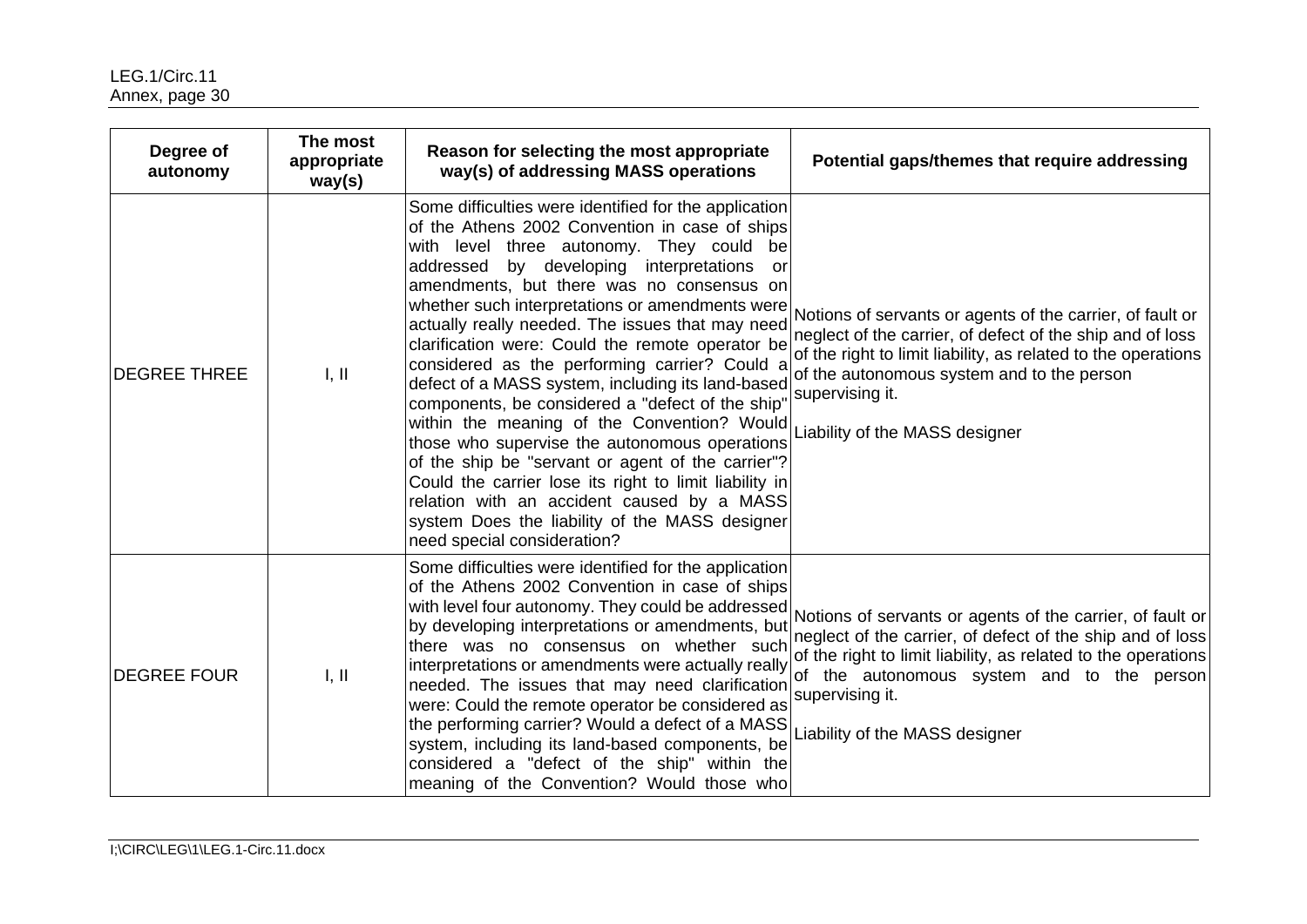| Degree of<br>autonomy | The most<br>appropriate<br>way(s) | Reason for selecting the most appropriate<br>way(s) of addressing MASS operations                                                                                                                                                                                                                                                                                                                                                                                                                                       | Potential gaps/themes that require addressing |
|-----------------------|-----------------------------------|-------------------------------------------------------------------------------------------------------------------------------------------------------------------------------------------------------------------------------------------------------------------------------------------------------------------------------------------------------------------------------------------------------------------------------------------------------------------------------------------------------------------------|-----------------------------------------------|
|                       |                                   | supervise the autonomous operations of the ship<br>be "servant or agent of the carrier"? Could the<br>carrier lose its right to limit liability in relation with<br>an accident caused by a MASS system? Difficulty<br>of conceiving certain obligations of the carrier in<br>relation to luggage in a fully autonomous context,<br>unless it is understood that catering personnel<br>could be aboard despite a fully autonomous<br>navigation. Does the liability of the MASS designer<br>need special consideration? |                                               |

# **11 Convention on Limitation of Liability for Maritime Claims, 1976 (LLMC 1976)**

| Degree of<br>autonomy | The most<br>appropriate<br>way(s) | Reason for selecting the most appropriate<br>way(s) of addressing MASS operations                                                                                                        | Potential gaps/themes that require addressing                                                                                                                                                                                                                                                                             |
|-----------------------|-----------------------------------|------------------------------------------------------------------------------------------------------------------------------------------------------------------------------------------|---------------------------------------------------------------------------------------------------------------------------------------------------------------------------------------------------------------------------------------------------------------------------------------------------------------------------|
| <b>DEGREE ONE</b>     | IV                                | All of the MASS applications at degree one are<br>categorized as "B", which means that it requires no<br>actions.                                                                        |                                                                                                                                                                                                                                                                                                                           |
| <b>DEGREE TWO</b>     | Ш                                 | In particular, there is ambiguity about the remote<br>  operator. Some provisions (e.g. articles $1(2)$ , $1(4)$ )  <br>may need to be amended or clarified, and/or may<br>contain gaps. | It is necessary to clarify whether the remote operator<br>/ might fall within the scope of "manager and operator", <br>or the definition of "any person".<br>There is no definition of "ship" in the Convention.<br>A definition might be preferable to remove doubt over<br>whether a MASS at degrees 3 and 4 is a ship. |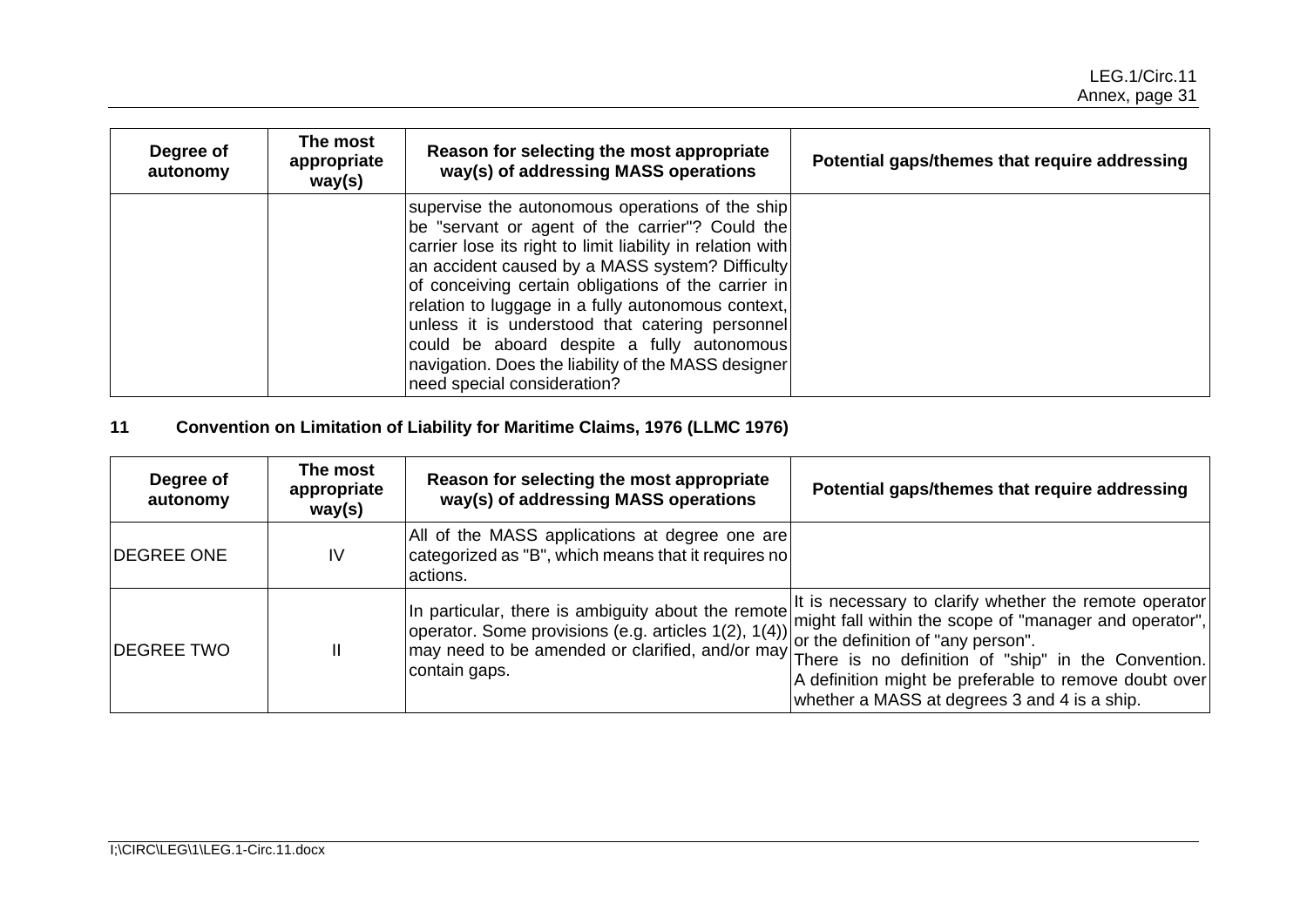| Degree of<br>autonomy | The most<br>appropriate<br>way(s) | Reason for selecting the most appropriate<br>way(s) of addressing MASS operations                                                                                                                                                              | Potential gaps/themes that require addressing                                                                                                                                                                                                                                                                                                                                                                                                |
|-----------------------|-----------------------------------|------------------------------------------------------------------------------------------------------------------------------------------------------------------------------------------------------------------------------------------------|----------------------------------------------------------------------------------------------------------------------------------------------------------------------------------------------------------------------------------------------------------------------------------------------------------------------------------------------------------------------------------------------------------------------------------------------|
| <b>DEGREE THREE</b>   | $\mathbf{I}$                      | In particular, there is ambiguity about the remote<br>operator. Some provisions (e.g. articles 1(2), 1(4)) ringin ran when the second operator. Some provisions (e.g. articles 1(2), 1(4)) or the definition of "any person".<br>contain gaps. | It is necessary to clarify whether the remote operator<br> might fall within the scope of "manager and operator", <br>may need to be amended or clarified, and/or may There is no definition of "ship" in the Convention.<br>A definition might be preferable to remove doubt over<br>whether a MASS at degrees 3 and 4 is a ship.                                                                                                           |
| <b>DEGREE FOUR</b>    | Ш                                 | provisions (e.g. articles 1(2), 1(4)) may need to be person".<br>amended or clarified, and/or may contain gaps.                                                                                                                                | It is necessary to clarify whether a manufacturer or<br> In particular, there is ambiguity about the other programmers of a MASS at degree 4 might fall<br>$\vert$ manufacturer or other programmers. Some $\vert$ within the scope of "operator", or the definition of "any<br>There is no definition of "ship" in the Convention.<br>A definition might be preferable to remove doubt over<br>whether a MASS at degrees 3 and 4 is a ship. |

# **12 Convention on Limitation of Liability for Maritime Claims, 1976, as amended by the 1996 Protocol (LLMC PROT 1996)**

| Degree of<br>autonomy | The most<br>appropriate<br>way(s) | Reason for selecting the most appropriate<br>way(s) of addressing MASS operations                                      | Potential gaps/themes that require addressing                                                                                                                                                                                                                                                                                                                                     |
|-----------------------|-----------------------------------|------------------------------------------------------------------------------------------------------------------------|-----------------------------------------------------------------------------------------------------------------------------------------------------------------------------------------------------------------------------------------------------------------------------------------------------------------------------------------------------------------------------------|
| <b>DEGREE ONE</b>     | IV                                | All of the MASS applications at degree one are<br>categorized as "B", which means that it requires no<br>actions.      |                                                                                                                                                                                                                                                                                                                                                                                   |
| <b>IDEGREE TWO</b>    | $\mathbf{I}$                      | In particular, there is ambiguity about the remote<br>may need to be amended or clarified, and/or may<br>contain gaps. | It is necessary to clarify whether the remote operator<br>might fall within the scope of "manager and operator",<br>or the definition of "any person".<br>operator. Some provisions (e.g. articles $1(2)$ , $1(4)$ ) There is no definition of "ship" in the Convention.<br>A definition might be preferable to remove doubt over<br>whether a MASS at degrees 3 and 4 is a ship. |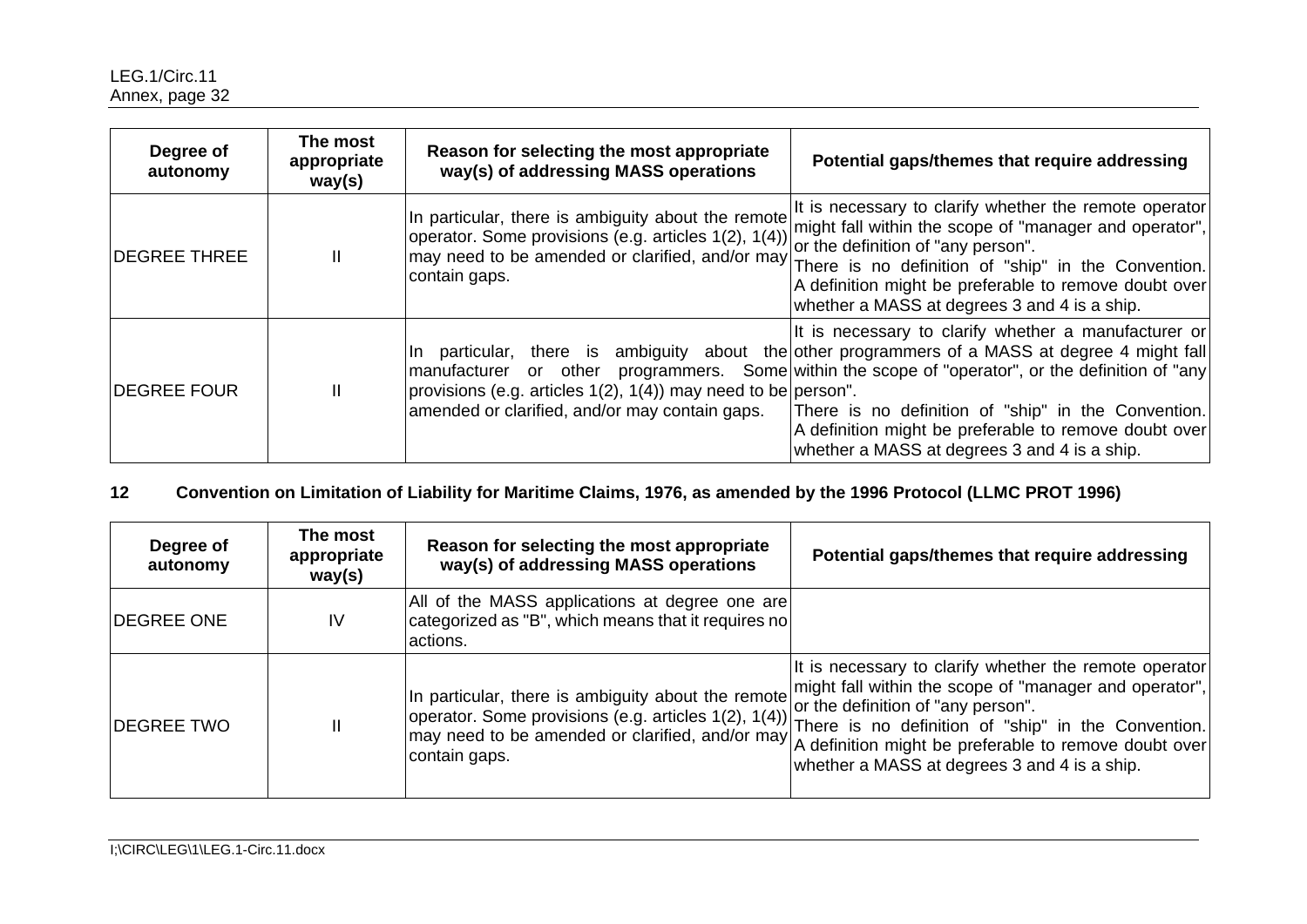| Degree of<br>autonomy | The most<br>appropriate<br>way(s) | Reason for selecting the most appropriate<br>way(s) of addressing MASS operations                                                                                                                      | Potential gaps/themes that require addressing                                                                                                                                                                                                                                                                                                       |
|-----------------------|-----------------------------------|--------------------------------------------------------------------------------------------------------------------------------------------------------------------------------------------------------|-----------------------------------------------------------------------------------------------------------------------------------------------------------------------------------------------------------------------------------------------------------------------------------------------------------------------------------------------------|
| <b>DEGREE THREE</b>   | Ш                                 | In particular, there is ambiguity about the remote<br>operator. Some provisions (e.g. articles 1(2), 1(4))<br>may need to be amended or clarified, and/or may<br>contain gaps.                         | It is necessary to clarify whether the remote operator<br>might fall within the scope of "manager and operator",<br>or the definition of "any person".<br>There is no definition of "ship" in the Convention.<br>A definition might be preferable to remove doubt over<br>whether a MASS at degrees 3 and 4 is a ship.                              |
| <b>DEGREE FOUR</b>    | Ш                                 | In particular, there is ambiguity about the<br>manufacturer or other programmers. Some<br>provisions (e.g. articles $1(2)$ , $1(4)$ ) may need to be<br>amended or clarified, and/or may contain gaps. | It is necessary to clarify whether a manufacturer or<br>other programmers of a MASS at degree 4 might fall<br>within the scope of "operator", or the definition of "any<br>person".<br>There is no definition of "ship" in the Convention.<br>A definition might be preferable to remove doubt over<br>whether a MASS at degrees 3 and 4 is a ship. |

# **13 Convention for the Suppression of Unlawful Acts against the Safety of Maritime Navigation, 1988 (SUA 1988)**

| Degree of<br>autonomy | The most<br>appropriate<br>way(s) | Reason for selecting the most appropriate<br>way(s) of addressing MASS operations                                                                                                                                                                                                                                                                                                                                                                                                           | Potential gaps/themes that require addressing |
|-----------------------|-----------------------------------|---------------------------------------------------------------------------------------------------------------------------------------------------------------------------------------------------------------------------------------------------------------------------------------------------------------------------------------------------------------------------------------------------------------------------------------------------------------------------------------------|-----------------------------------------------|
| <b>DEGREE ONE</b>     | IV                                | As a result of the analysis, no amendment or new<br>linstrument is necessary to maintain the<br>applicability of the Convention with respect to<br>MASS degree 1. The Convention is enacted and<br>enforced by signatory Member States through<br>domestic legislation and prosecutions. To the<br>extent any signatory Member State has<br>jurisdictional, terminological, or<br>other<br>MASS-related legal concerns, those are matters<br>that may be addressed in that signatory Member |                                               |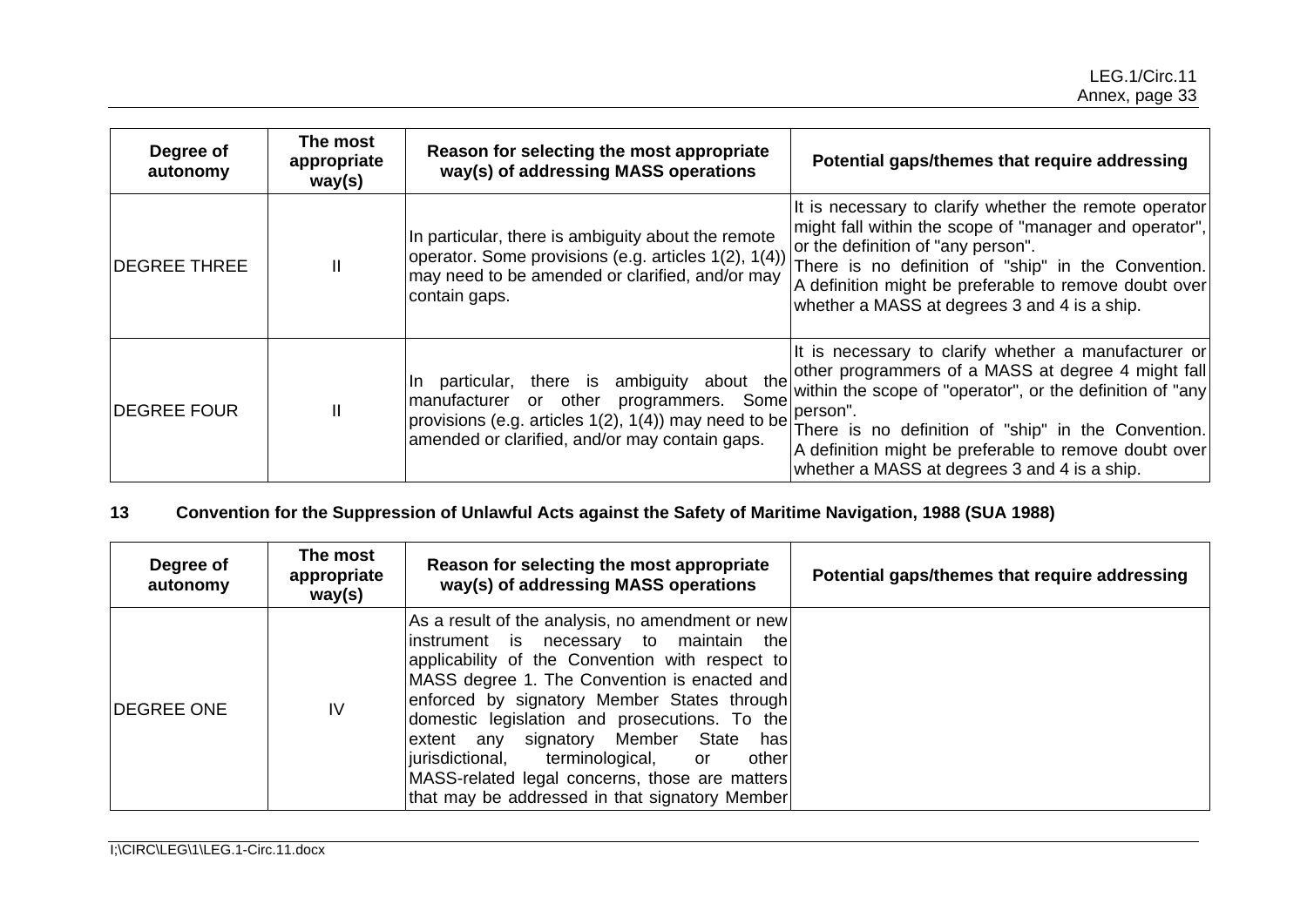| Degree of<br>autonomy | The most<br>appropriate<br>way(s) | Reason for selecting the most appropriate<br>way(s) of addressing MASS operations                                                                                                                                                                                                                                                                                          | Potential gaps/themes that require addressing |
|-----------------------|-----------------------------------|----------------------------------------------------------------------------------------------------------------------------------------------------------------------------------------------------------------------------------------------------------------------------------------------------------------------------------------------------------------------------|-----------------------------------------------|
|                       |                                   | State's legal system and domestic implementation<br>of the Convention.<br>Australia, the United Kingdom, and Switzerland<br>recommended category I, i.e. that no changes be<br>made to the Convention, but interpretative<br>quidance be created. The United States carefully<br>considered all positions, but recommends category<br>IV, i.e. that no changes are needed. |                                               |
| <b>IDEGREE TWO</b>    | IV                                | See comment under degree one.                                                                                                                                                                                                                                                                                                                                              |                                               |
| <b>DEGREE THREE</b>   | IV                                | See comment under degree one.                                                                                                                                                                                                                                                                                                                                              |                                               |
| <b>DEGREE FOUR</b>    | IV                                | See comment under degree one.                                                                                                                                                                                                                                                                                                                                              |                                               |

#### **14 Protocol for the Suppression of Unlawful Acts against the Safety of Fixed Platforms Located on the Continental Shelf, 1988 (SUA PROT 1988)**

| Degree of<br>autonomy | The most<br>appropriate<br>way(s) | Reason for selecting the most appropriate<br>way(s) of addressing MASS operations                                                                                                                                                                                                                                                                                                                                                           | Potential gaps/themes that require addressing |
|-----------------------|-----------------------------------|---------------------------------------------------------------------------------------------------------------------------------------------------------------------------------------------------------------------------------------------------------------------------------------------------------------------------------------------------------------------------------------------------------------------------------------------|-----------------------------------------------|
| <b>DEGREE ONE</b>     | IV                                | As a result of the analysis, no amendment or new<br>instrument is necessary to maintain the<br>applicability of the Convention with respect to<br>MASS degree 1. The Convention is enacted and<br>enforced by signatory Member States through<br>domestic legislation and prosecutions. To the<br>extent any signatory Member State has<br>jurisdictional, terminological,<br>other<br>or<br>MASS-related legal concerns, those are matters |                                               |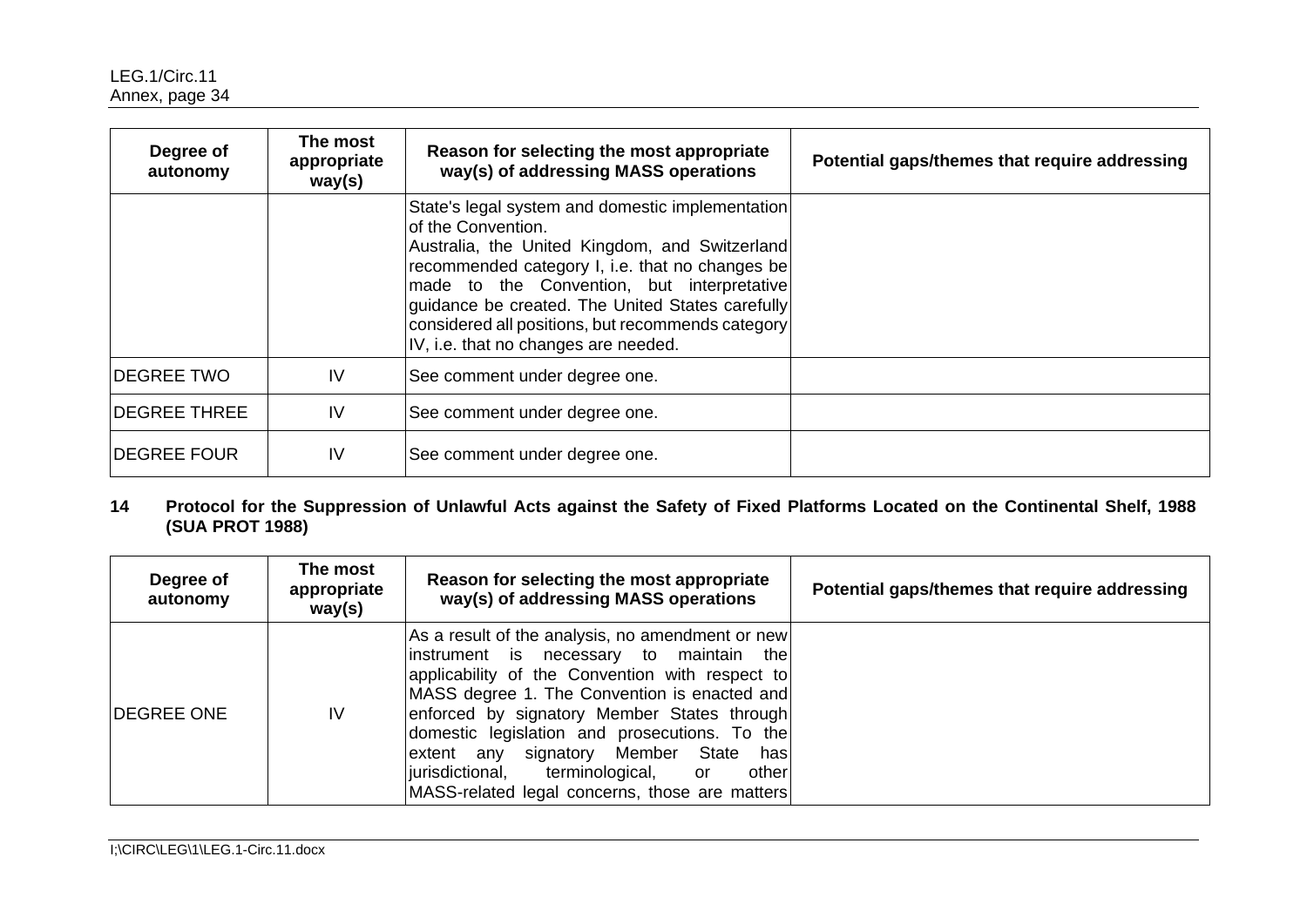| Degree of<br>autonomy | The most<br>appropriate<br>way(s) | Reason for selecting the most appropriate<br>way(s) of addressing MASS operations                                                                                                                                                                                                                                                                                                                                                                                                                                                                                                                                                                                                                                                                                                                                                                                                                                                                                                         | Potential gaps/themes that require addressing |
|-----------------------|-----------------------------------|-------------------------------------------------------------------------------------------------------------------------------------------------------------------------------------------------------------------------------------------------------------------------------------------------------------------------------------------------------------------------------------------------------------------------------------------------------------------------------------------------------------------------------------------------------------------------------------------------------------------------------------------------------------------------------------------------------------------------------------------------------------------------------------------------------------------------------------------------------------------------------------------------------------------------------------------------------------------------------------------|-----------------------------------------------|
|                       |                                   | that may be addressed in that signatory Member<br>State's legal system and domestic implementation<br>of the Convention.<br>Although the United Kingdom recommended that<br>guidance or amendment clarify that offences<br>against a fixed platform can be perpetrated on<br>land, such as by a land-based remote operator, a<br>remote operator could be prosecuted in a domestic<br>legal system through a variety of means, including,<br>but not limited to, the passage of domestic<br>legislation that expressly holds remote operators<br>liable; through any aiding and abetting provisions<br>of existing criminal provisions; or through a<br>Member State's criminal provisions on conspiracy.<br>Moreover, with respect to jurisdiction, article 3(4)<br>and article 3(5) expressly provide that the<br>jurisdictional provisions do not exclude additional<br>means of exercising criminal jurisdiction in<br>accordance with national law. No effort by IMO is<br>required. |                                               |
| <b>DEGREE TWO</b>     | IV                                | See comment under degree one.                                                                                                                                                                                                                                                                                                                                                                                                                                                                                                                                                                                                                                                                                                                                                                                                                                                                                                                                                             |                                               |
| <b>DEGREE THREE</b>   | IV                                | See comment under degree one.                                                                                                                                                                                                                                                                                                                                                                                                                                                                                                                                                                                                                                                                                                                                                                                                                                                                                                                                                             |                                               |
| <b>IDEGREE FOUR</b>   | IV                                | See comment under degree one.                                                                                                                                                                                                                                                                                                                                                                                                                                                                                                                                                                                                                                                                                                                                                                                                                                                                                                                                                             |                                               |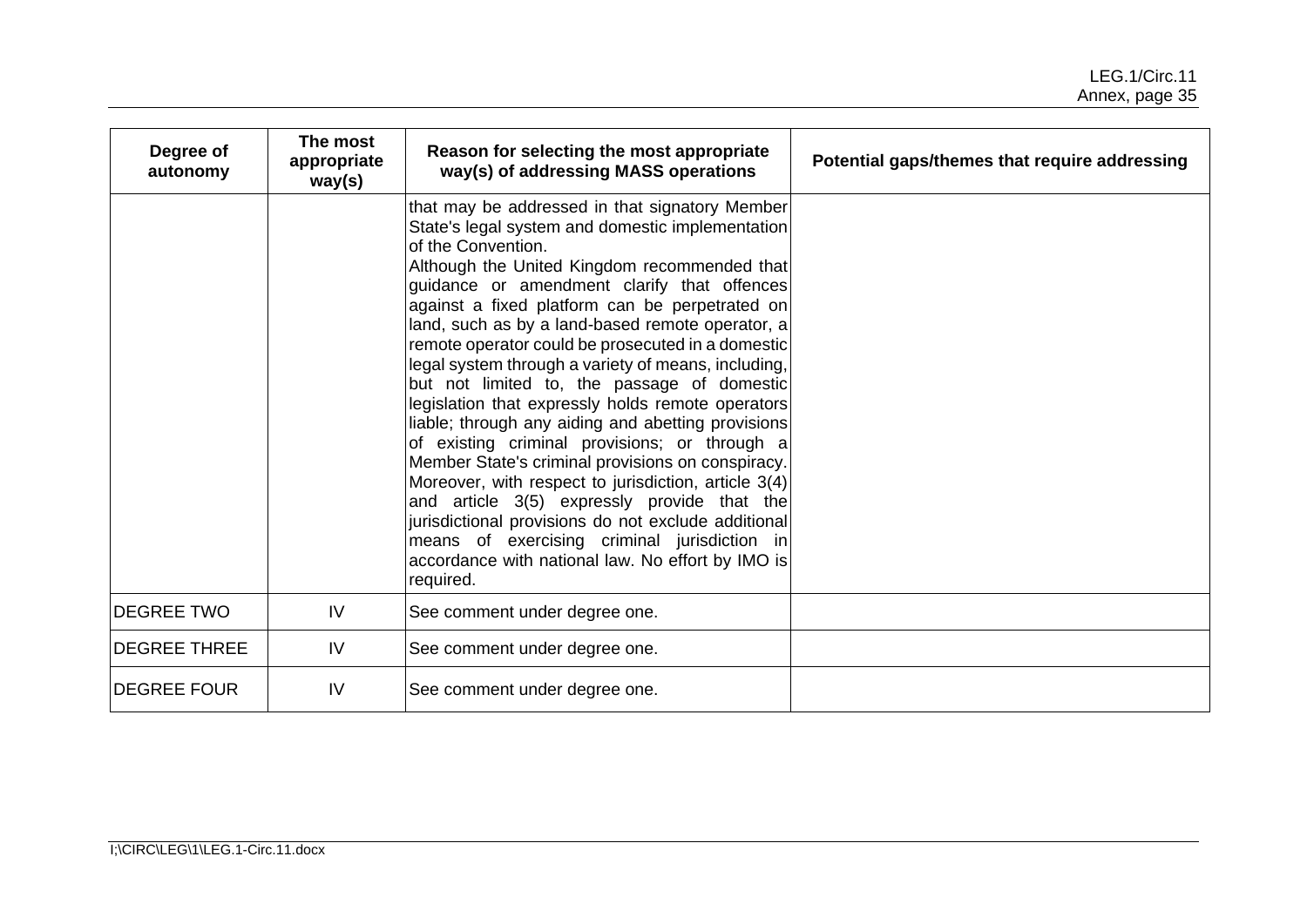# **15 Convention for the Suppression of Unlawful Acts against the Safety of Maritime Navigation, 2005 (SUA 2005)**

| Degree of<br>autonomy | The most<br>appropriate<br>way(s) | Reason for selecting the most appropriate<br>way(s) of addressing MASS operations                                                                                                                                                                                                                                                                                                                                                                                                                                                                                                                                                                                                                                                                                                                                                                                                                                                         | Potential gaps/themes that require addressing |
|-----------------------|-----------------------------------|-------------------------------------------------------------------------------------------------------------------------------------------------------------------------------------------------------------------------------------------------------------------------------------------------------------------------------------------------------------------------------------------------------------------------------------------------------------------------------------------------------------------------------------------------------------------------------------------------------------------------------------------------------------------------------------------------------------------------------------------------------------------------------------------------------------------------------------------------------------------------------------------------------------------------------------------|-----------------------------------------------|
| <b>DEGREE ONE</b>     | IV                                | As a result of the analysis, no amendment or new<br>instrument is necessary to maintain the<br>applicability of the Convention with respect to<br>MASS degree 1. The Convention is enacted and<br>enforced by signatory Member States through<br>domestic legislation and prosecutions. To the<br>extent any signatory Member State has<br>jurisdictional, terminological,<br>other<br>or<br>MASS-related legal concerns, those are matters<br>that may be addressed in that signatory Member<br>State's legal system and domestic implementation<br>of the Convention.<br>Alternatively, Australia, Switzerland and the United<br>Kingdom support guidance to clarify that SUA<br>offences can be perpetrated on land, such as by a<br>land-based remote operator. Switzerland further<br>recommends guidance that unmanned law<br>enforcement vessels have indicia or markings that<br>indicate its status as a law enforcement vessel. |                                               |
| <b>DEGREE TWO</b>     | IV                                | See comment under degree one.                                                                                                                                                                                                                                                                                                                                                                                                                                                                                                                                                                                                                                                                                                                                                                                                                                                                                                             |                                               |
| <b>DEGREE THREE</b>   | IV                                | See comment under degree one.                                                                                                                                                                                                                                                                                                                                                                                                                                                                                                                                                                                                                                                                                                                                                                                                                                                                                                             |                                               |
| <b>DEGREE FOUR</b>    | IV                                | See comment under degree one.                                                                                                                                                                                                                                                                                                                                                                                                                                                                                                                                                                                                                                                                                                                                                                                                                                                                                                             |                                               |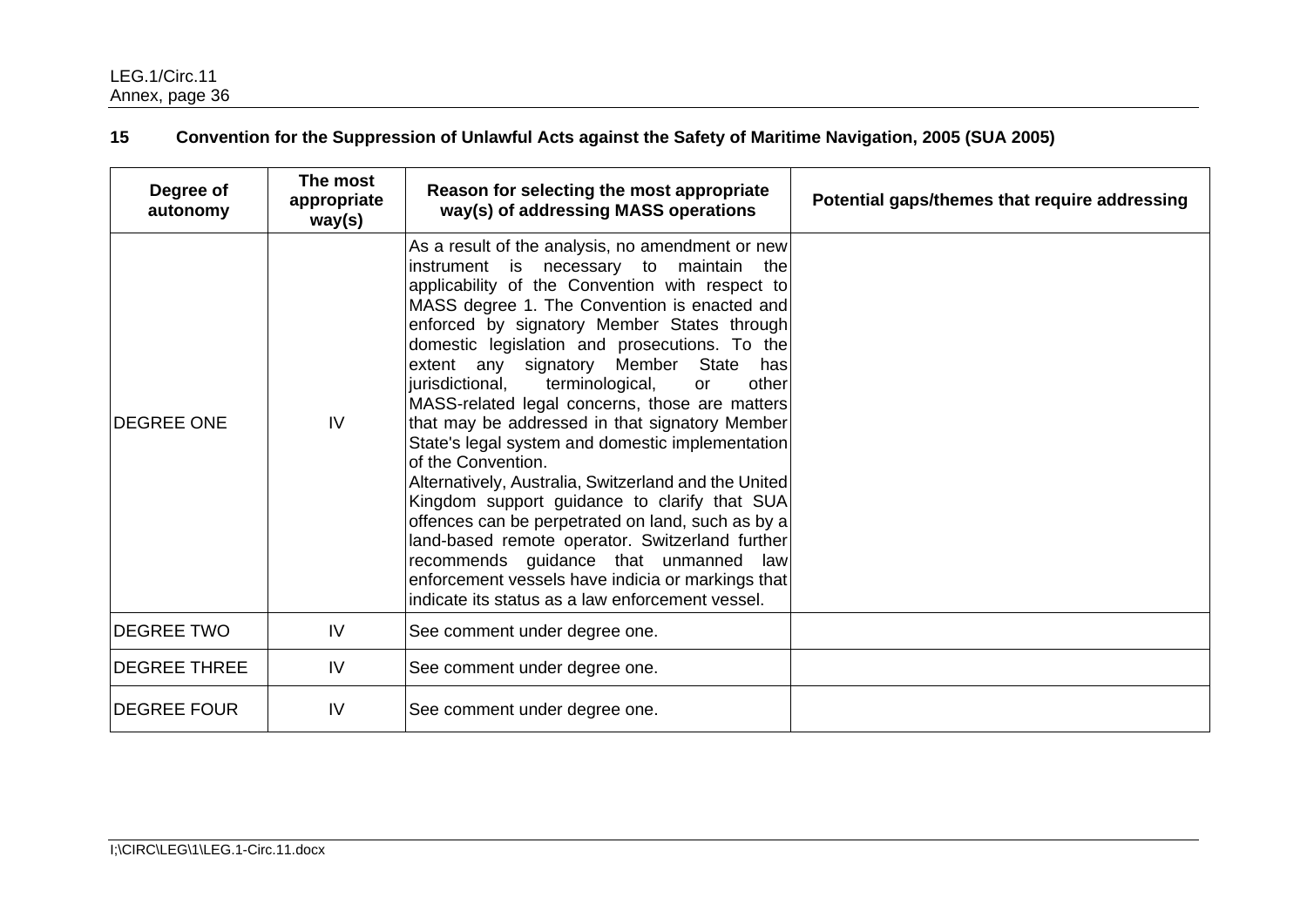| 16 | Protocol for the Suppression of Unlawful Acts against the Safety of Fixed Platforms Located on the Continental Shelf, 2005 |
|----|----------------------------------------------------------------------------------------------------------------------------|
|    | <b>(SUA PROT 2005)</b>                                                                                                     |

| Degree of<br>autonomy | The most<br>appropriate<br>way(s) | Reason for selecting the most appropriate<br>way(s) of addressing MASS operations                                                                                                                                                                                                                                                                                                                                                                                                                                                                                                                                                                                                                                                                                                                                                                                                                                                                                                                                                                                                                                                                                                                                                                                                                                                                                                                                  | Potential gaps/themes that require addressing |
|-----------------------|-----------------------------------|--------------------------------------------------------------------------------------------------------------------------------------------------------------------------------------------------------------------------------------------------------------------------------------------------------------------------------------------------------------------------------------------------------------------------------------------------------------------------------------------------------------------------------------------------------------------------------------------------------------------------------------------------------------------------------------------------------------------------------------------------------------------------------------------------------------------------------------------------------------------------------------------------------------------------------------------------------------------------------------------------------------------------------------------------------------------------------------------------------------------------------------------------------------------------------------------------------------------------------------------------------------------------------------------------------------------------------------------------------------------------------------------------------------------|-----------------------------------------------|
| <b>DEGREE ONE</b>     | IV                                | As a result of the analysis, no amendment or new<br>instrument is necessary to maintain the applicability of<br>the Convention with respect to MASS degree 1. The<br>Convention is enacted and enforced by signatory<br>Member States through domestic legislation and<br>prosecutions. To the extent any signatory Member<br>State has jurisdictional, terminological, or other MASS<br>related legal concerns, those are matters that may be<br>addressed in that signatory Member State's legal<br>system and domestic implementation of the<br>Convention.<br>Although the United Kingdom recommended that<br>guidance or amendments clarify that offences against<br>a fixed platform can be perpetrated on land, such as by<br>a land-based remote operator, a remote operator could<br>be prosecuted in a domestic legal system through a<br>variety of means, including, but not limited to, the<br>passage of domestic legislation that expressly holds<br>remote operators liable; through any aiding and<br>abetting provisions of existing criminal provisions; or<br>through a Member State's criminal provisions on<br>conspiracy. Moreover, with respect to jurisdiction,<br>articles $3(4)$ and $3(5)$ make express that the<br>jurisdictional provisions do not exclude additional<br>means of exercising criminal jurisdiction in accordance<br>with national law. No effort by IMO is required. |                                               |
| <b>DEGREE TWO</b>     | IV                                | See comment under degree one.                                                                                                                                                                                                                                                                                                                                                                                                                                                                                                                                                                                                                                                                                                                                                                                                                                                                                                                                                                                                                                                                                                                                                                                                                                                                                                                                                                                      |                                               |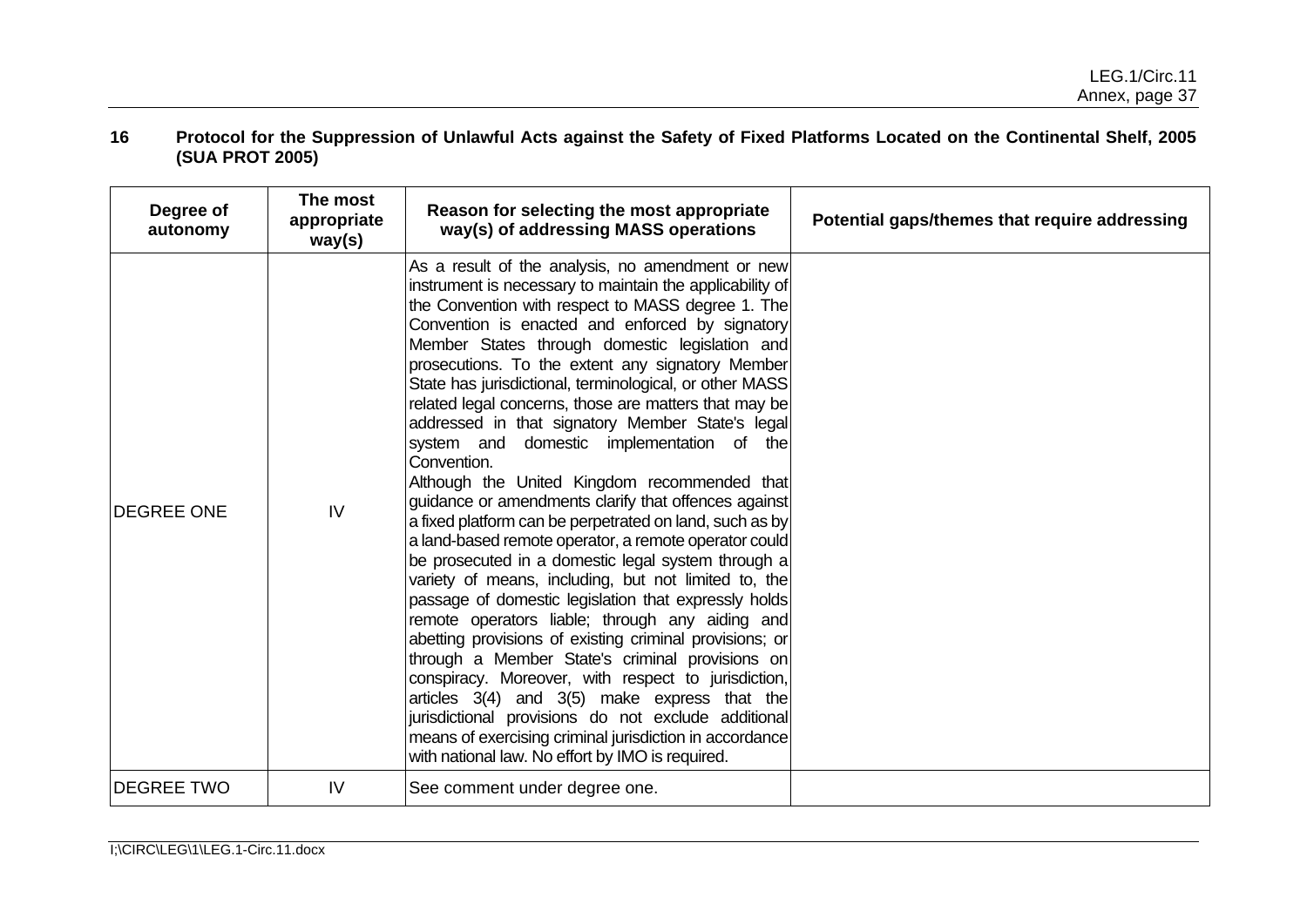| Degree of<br>autonomy | The most<br>appropriate<br>way(s) | Reason for selecting the most appropriate<br>way(s) of addressing MASS operations | Potential gaps/themes that require addressing |
|-----------------------|-----------------------------------|-----------------------------------------------------------------------------------|-----------------------------------------------|
| <b>IDEGREE THREE</b>  | IV                                | See comment under degree one.                                                     |                                               |
| <b>DEGREE FOUR</b>    | IV                                | See comment under degree one.                                                     |                                               |

# **17 International Convention on Salvage, 1989 (SALVAGE 1989)**

| Degree of<br>autonomy | The most<br>appropriate<br>way(s) | Reason for selecting the most appropriate<br>way(s) of addressing MASS operations                                                                                                    | Potential gaps/themes that require addressing |
|-----------------------|-----------------------------------|--------------------------------------------------------------------------------------------------------------------------------------------------------------------------------------|-----------------------------------------------|
| <b>IDEGREE ONE</b>    | IV                                |                                                                                                                                                                                      |                                               |
| <b>DEGREE TWO</b>     | IV                                |                                                                                                                                                                                      |                                               |
| <b>IDEGREE THREE</b>  |                                   | The issue of the remote operator/master is an<br>overriding issue that needs to be solved taking into<br>account all instruments in coordination with all<br>responsible committees. |                                               |
| <b>DEGREE FOUR</b>    |                                   | The issue of the master is an overriding issue that<br>needs to be solved taking into account all<br>instruments in coordination with all responsible<br>committees.                 |                                               |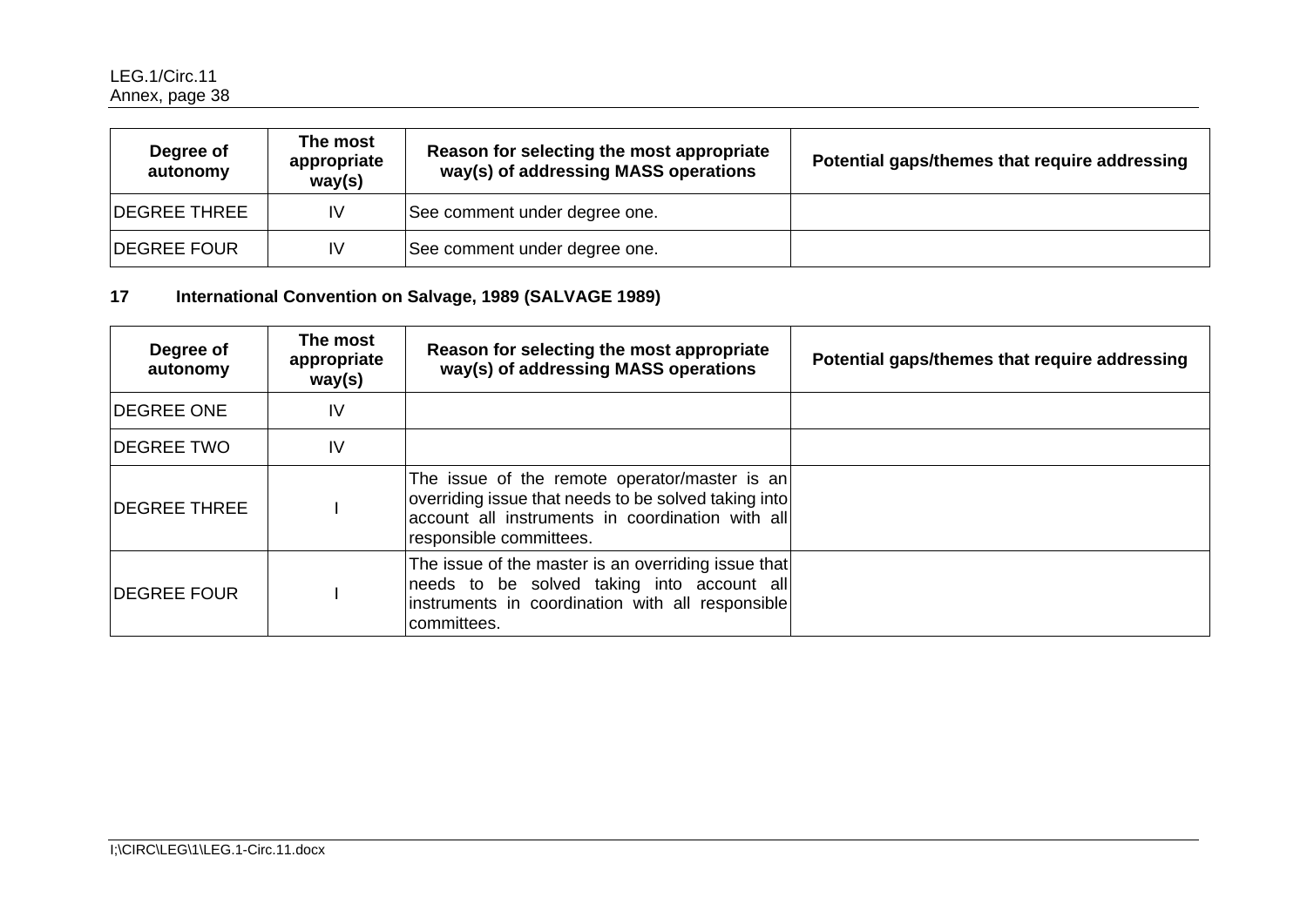# **18 Nairobi International Convention on the Removal of Wrecks, 2007 (NAIROBI WRC 2007)**

| Degree of<br>autonomy | The most<br>appropriate<br>way(s) | Reason for selecting the most appropriate<br>way(s) of addressing MASS operations                                                                                                                                                                                                                                              | Potential gaps/themes that require addressing |
|-----------------------|-----------------------------------|--------------------------------------------------------------------------------------------------------------------------------------------------------------------------------------------------------------------------------------------------------------------------------------------------------------------------------|-----------------------------------------------|
| <b>GENERAL</b>        |                                   | Some States have expressed the wish to discuss<br>the need to increase the list of cases of<br>exoneration regarding liability claims in article 10<br>of the Convention.                                                                                                                                                      |                                               |
| <b>DEGREE ONE</b>     | IV                                | There seems to be no need for changes, i.e. there<br>should be no problem with applying the Convention<br>as it is for ships with degree one autonomy.                                                                                                                                                                         |                                               |
| <b>DEGREE TWO</b>     |                                   | Some clarification may be needed regarding the<br>role of the master and remote operator concerning<br>certain reporting obligations.                                                                                                                                                                                          |                                               |
| <b>DEGREE THREE</b>   | I, II                             | The analysis has shown that some articles of the<br>Convention will need to be clarified or amended<br>before they can be applied to remotely controlled<br>ships without seafarers on board. This includes the<br>obligation to carry certificates on the vessel and the<br>requirements relating to the reporting of wrecks. |                                               |
| <b>DEGREE FOUR</b>    | I, II                             | For fully autonomous ships amendments and<br>clarifications will be needed in relation to the same<br>articles as for degree three.                                                                                                                                                                                            |                                               |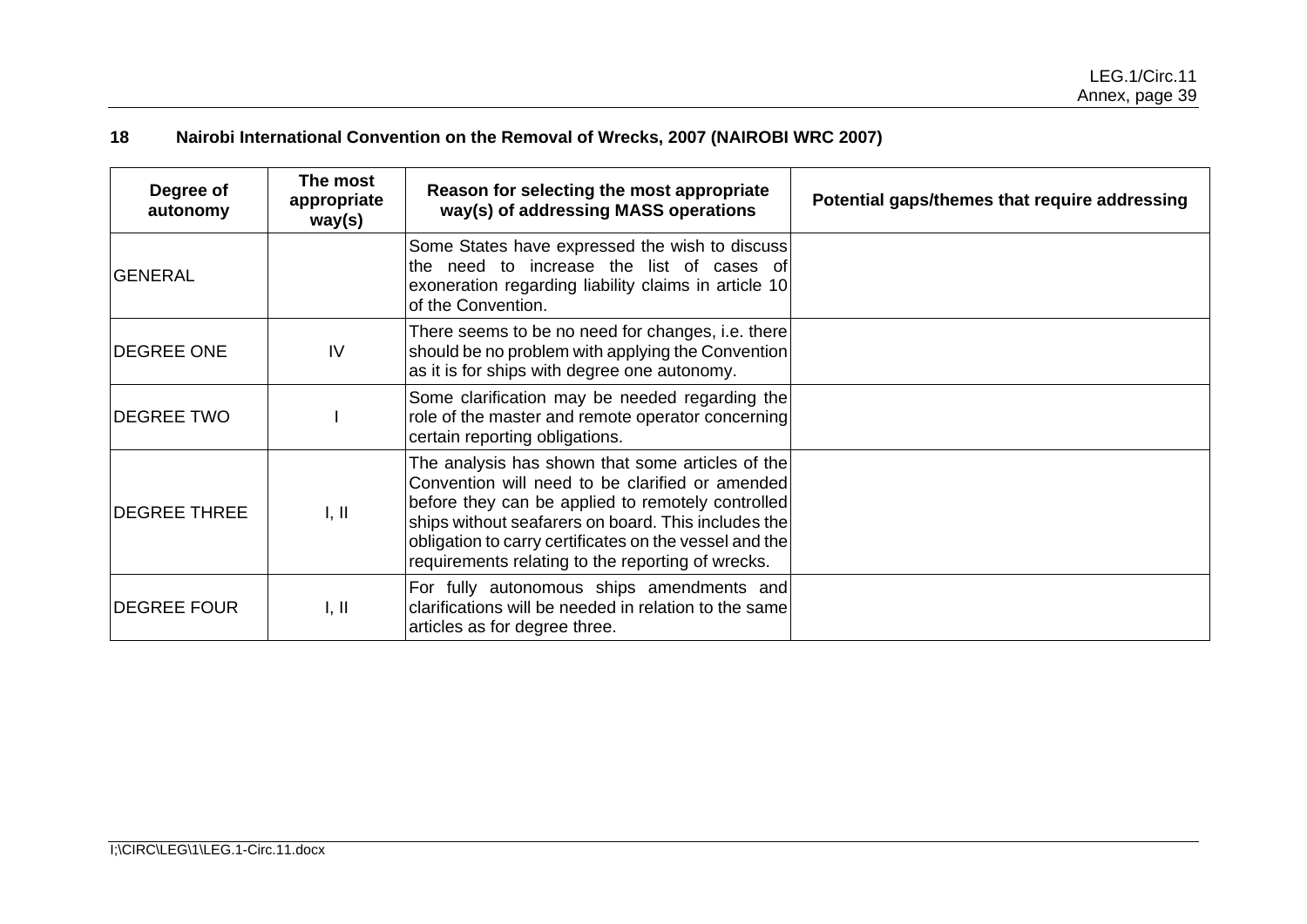**19 International Convention on Liability and Compensation for Damage in Connection with the Carriage of Hazardous and Noxious Substances by Sea, 2010 (HNS PROT 2010)**

| Degree of<br>autonomy                                                                                                                                                                                                                                                          | The most<br>appropriate<br>way(s) | Reason for selecting the most appropriate<br>way(s) of addressing MASS operations                                                                                                                                                                                                                                                                                                                                                                                                                                        | Potential gaps/themes that require addressing                                                                                                                                                                                                                                                                                                                                                                                                 |
|--------------------------------------------------------------------------------------------------------------------------------------------------------------------------------------------------------------------------------------------------------------------------------|-----------------------------------|--------------------------------------------------------------------------------------------------------------------------------------------------------------------------------------------------------------------------------------------------------------------------------------------------------------------------------------------------------------------------------------------------------------------------------------------------------------------------------------------------------------------------|-----------------------------------------------------------------------------------------------------------------------------------------------------------------------------------------------------------------------------------------------------------------------------------------------------------------------------------------------------------------------------------------------------------------------------------------------|
| <b>GENERAL</b>                                                                                                                                                                                                                                                                 |                                   | MASS can be accommodated within the existing<br>HNS 2010. However, MASS do raise certain policy<br>questions, such as how to appropriately classify<br>the remote operator for the purposes of the<br>channelling provisions in the Convention that may<br>benefit from further consideration. Depending<br>upon the outcomes of these discussions it may be<br>necessary to develop common interpretations<br>and/or consider amendments to the conventions to<br>more clearly implement the desired policy<br>outcome. |                                                                                                                                                                                                                                                                                                                                                                                                                                               |
| <b>DEGREE ONE</b>                                                                                                                                                                                                                                                              | IV                                | The Convention can accommodate MASS at this<br>degree of autonomy without the need for further<br>changes.                                                                                                                                                                                                                                                                                                                                                                                                               | Product liability: should the owner be held liable if the<br>pollution damage results from a fault by an automated<br>system? Is there a need to consider further exemptions<br>to the owner's liability in articles 7 and 14?                                                                                                                                                                                                                |
| <b>DEGREE TWO</b>                                                                                                                                                                                                                                                              |                                   | MASS can be accommodated at this degree of<br>purpose of the channelling provisions in article 7.                                                                                                                                                                                                                                                                                                                                                                                                                        | autonomy without the need for further changes. It Product liability: should the owner be held liable if the<br>may be necessary to consider whether it is pollution damage results from a fault within the remote-<br>necessary to clarify if a remote operator can be controlled system? Is there a need to consider further<br>considered a servant or agent of the owner for the exemptions to the owner's liability in articles 7 and 14? |
| MASS can be accommodated at this degree of<br>autonomy.<br><b>DEGREE THREE</b><br>I, II<br>It<br>be<br>may<br>interpretations or consider amendments (e.g. to exemptions to the owner's liability in articles 7 and 14?<br>article 12) in order to address the requirement for |                                   | Product liability: should the owner be held liable if the<br>pollution damage results from a fault within the remote-<br>necessary to either develop controlled system? Is there a need to consider further                                                                                                                                                                                                                                                                                                              |                                                                                                                                                                                                                                                                                                                                                                                                                                               |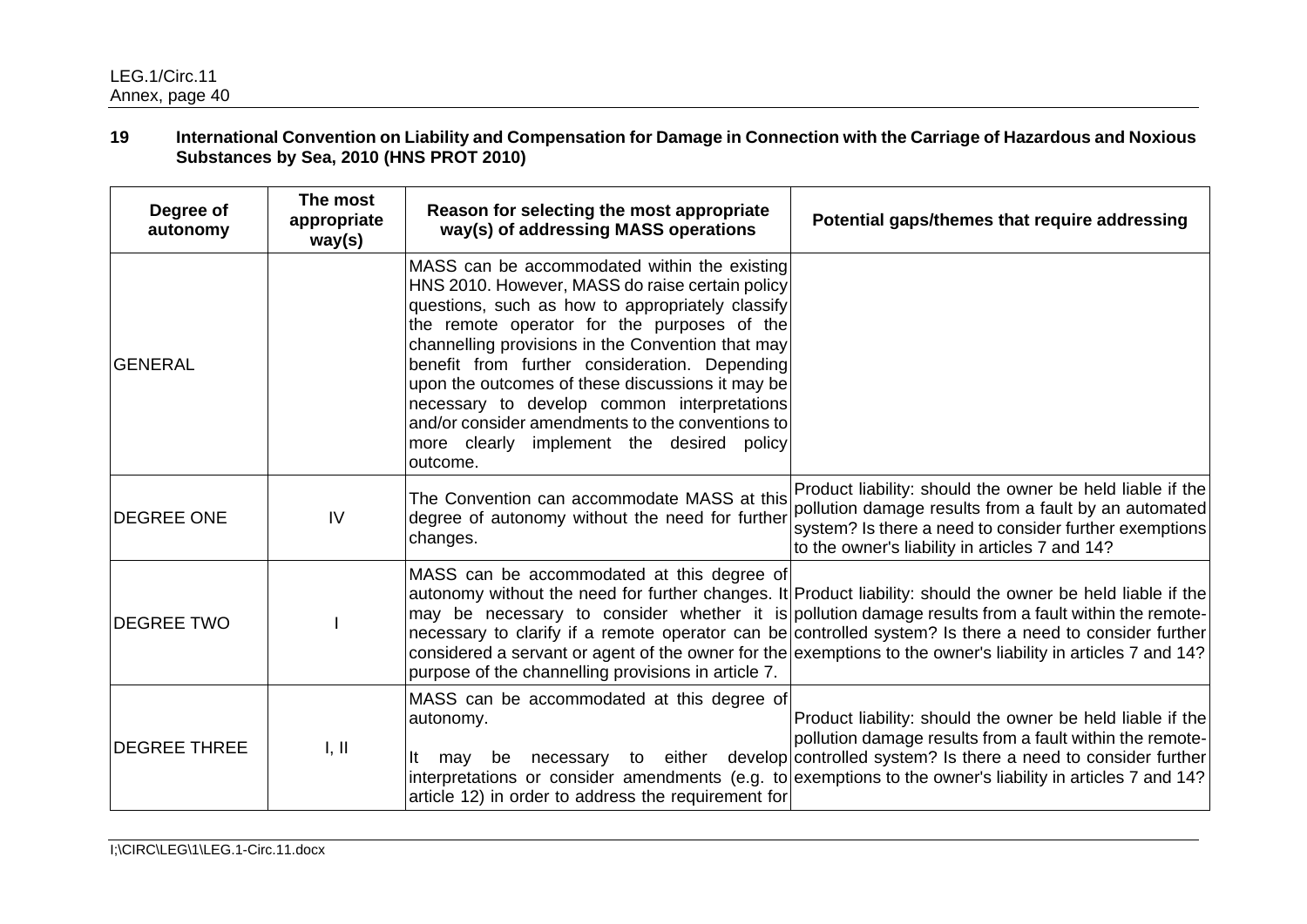| Degree of<br>autonomy                                                                                                                                                                                                          | The most<br>appropriate<br>way(s) | Reason for selecting the most appropriate<br>way(s) of addressing MASS operations                                                                                                                                                                | Potential gaps/themes that require addressing                                                                         |
|--------------------------------------------------------------------------------------------------------------------------------------------------------------------------------------------------------------------------------|-----------------------------------|--------------------------------------------------------------------------------------------------------------------------------------------------------------------------------------------------------------------------------------------------|-----------------------------------------------------------------------------------------------------------------------|
|                                                                                                                                                                                                                                |                                   | the certificate of insurance to be on board the<br>vessel if there are no seafarers on board.                                                                                                                                                    |                                                                                                                       |
| It may be necessary to consider interpretations or<br>amendments to clarify whether the remote<br>operator may be considered a servant or agent of<br>the owner for the purpose of the channelling<br>provisions in article 7. |                                   |                                                                                                                                                                                                                                                  |                                                                                                                       |
| <b>DEGREE FOUR</b>                                                                                                                                                                                                             | I, II                             | may be necessary to either<br>develop<br>interpretations or consider amendments (e.g. to<br>article 12) in order to address the requirement for<br>the certificate of insurance to be on board the<br>vessel if there are no seafarers on board. | Product liability: should the owner be held liable if the<br>pollution damage results from a fault within the remote- |
|                                                                                                                                                                                                                                |                                   | It may be necessary to consider interpretations or<br>amendments to clarify whether the remote<br>operator may be considered a servant or agent of<br>the owner for the purpose of the channelling<br>provisions in article 7.                   | controlled system? Is there a need to consider further<br>exemptions to the owner's liability in articles 7 and 14?   |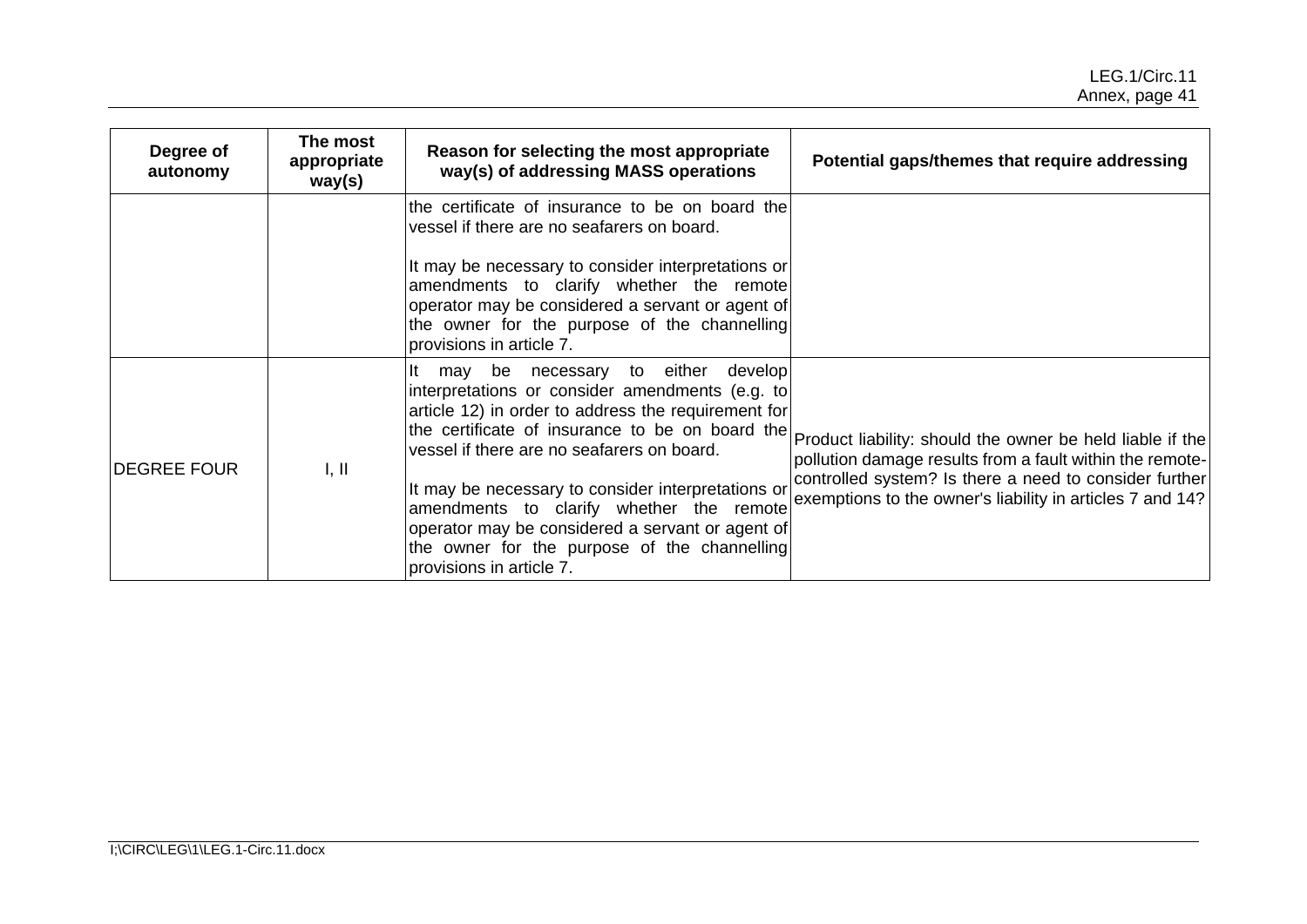### **APPENDIX 3**

#### **IMO documents related to the LEG RSE**

| LEG 105/11/1 | Canada, Finland,<br>Georgia, Marshall<br>Islands, Norway,<br>Republic of Korea,<br>Turkey, Comité<br>Maritime International,<br><b>International Chamber</b><br>of Shipping, and<br>International Group of<br>Protection and<br><b>Indemnity Associations</b> | Proposal for a regulatory scoping exercise and gap<br>analysis with respect to Maritime Autonomous<br>Surface Ships (MASS) |
|--------------|---------------------------------------------------------------------------------------------------------------------------------------------------------------------------------------------------------------------------------------------------------------|----------------------------------------------------------------------------------------------------------------------------|
| LEG 105/14   | Secretariat                                                                                                                                                                                                                                                   | Report of the Legal Committee on the work of its<br>105th session                                                          |
| LEG 106/8    | Secretariat                                                                                                                                                                                                                                                   | List of instruments under the purview of the Legal<br>Committee                                                            |
| LEG 106/8/1  | Secretariat                                                                                                                                                                                                                                                   | Outcomes of MSC 99 and MSC 100 regarding<br><b>MASS</b>                                                                    |
| LEG 106/8/2  | Canada, Denmark,<br>Finland, France,<br>Georgia, Germany,<br>Marshall Islands,<br>Netherlands, Norway,<br>Republic of Korea,<br>United Arab Emirates,<br>United Kingdom, and<br>International Group of<br>Protection and<br><b>Indemnity Associations</b>     | Proposed framework, methodology and work plan<br>for the regulatory scoping exercise                                       |
| LEG 106/8/3  | China                                                                                                                                                                                                                                                         | Proposal on the action plan for the regulatory<br>scoping exercise for MASS                                                |
| LEG 106/8/4  | Republic of Korea                                                                                                                                                                                                                                             | Considerations on the instruments, framework and<br>methodology for the Legal Committee's regulatory<br>scoping exercise   |
| LEG 106/WP.5 | Secretariat                                                                                                                                                                                                                                                   | Report of the LEG Working Group on MASS                                                                                    |
| LEG 106/16   | Secretariat                                                                                                                                                                                                                                                   | Report of the Legal Committee on the work of its<br>106th session                                                          |
| LEG 107/8    | Comité Maritime<br>International                                                                                                                                                                                                                              | Summary of results of analysis of IMO instruments<br>under the purview of the Legal Committee                              |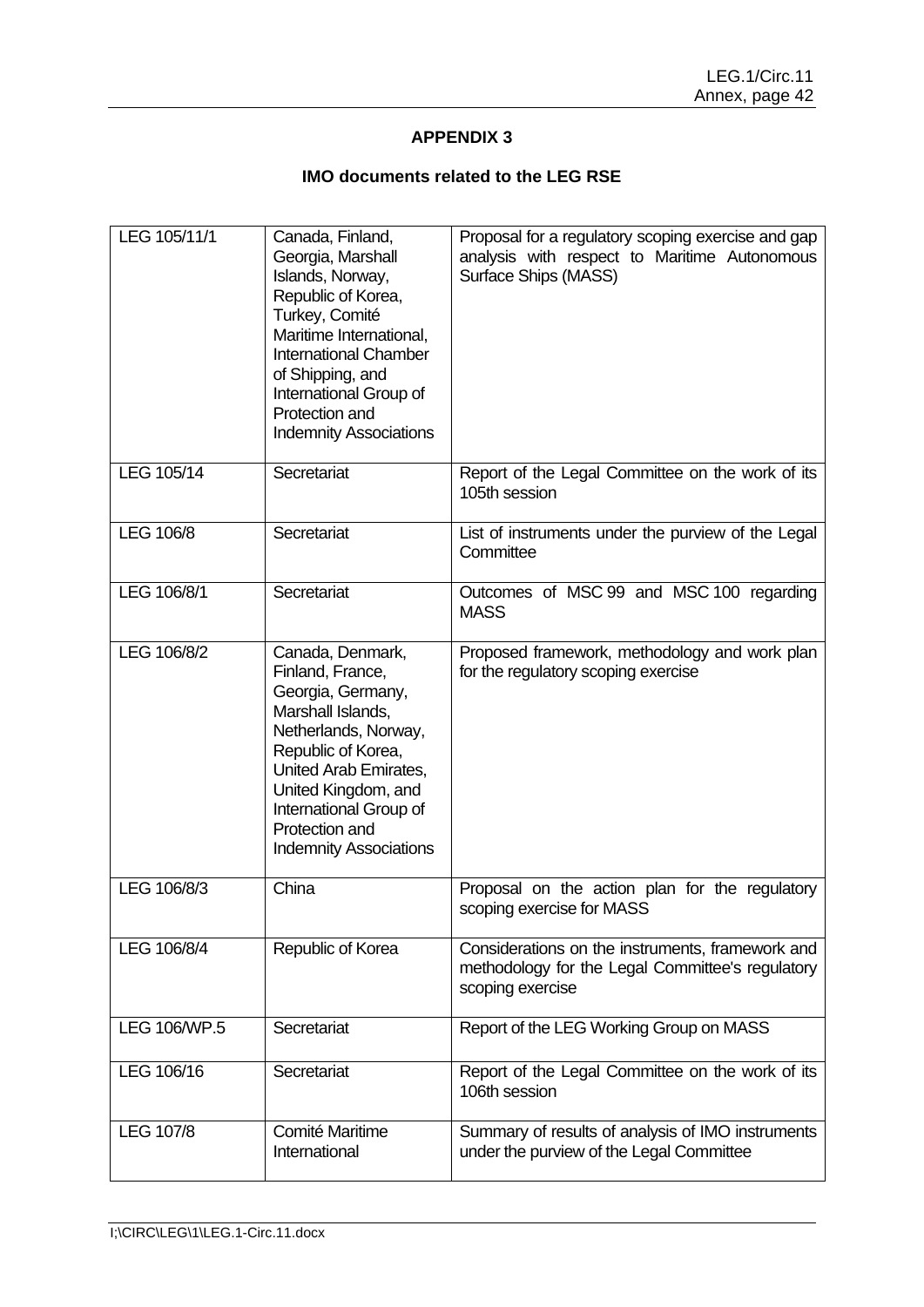| LEG 107/8/Corr.1 | Comité Maritime<br>International               | Summary of results of analysis of IMO instruments<br>under the purview of the Legal Committee                                                                                                                                 |
|------------------|------------------------------------------------|-------------------------------------------------------------------------------------------------------------------------------------------------------------------------------------------------------------------------------|
| LEG 107/8/1      | Sweden                                         | Summary of results of the first and second steps of<br>the RSE for the Nairobi International Convention on<br>the Removal of Wrecks, 2007                                                                                     |
| LEG 107/8/2      | Japan                                          | Summary of results of the LEG regulatory scoping<br>exercise for the International Convention on Civil<br>Liability for Oil Pollution Damage, 1992 (1992 CLC)                                                                 |
| LEG 107/8/3      | Australia                                      | Summary of results of the LEG regulatory scoping<br>exercise for the Convention relating to Civil Liability<br>in the Field of Maritime Carriage of Nuclear Material,<br>1971                                                 |
| LEG 107/8/4      | Secretariat                                    | Progress on regulatory scoping exercise and gap<br>analysis by MSC and FAL                                                                                                                                                    |
| LEG 107/8/5      | <b>United States of</b><br>America             | Summary of results of the LEG regulatory scoping<br>exercise for the Convention for the Suppression of<br>Unlawful Acts against the Safety of Maritime<br>Navigation, 1988                                                    |
| LEG 107/8/6      | <b>United States of</b><br>America             | Summary of results of the LEG regulatory scoping<br>exercise for the Convention for the Suppression of<br>Unlawful Acts against the Safety of Maritime<br>Navigation, 2005                                                    |
| LEG 107/8/7      | United States of<br>America                    | Summary of results of the LEG regulatory scoping<br>exercise for the Protocol for the Suppression of<br>Unlawful Acts against the Safety of Fixed Platforms<br>located on the Continental Shelf, 1988                         |
| LEG 107/8/8      | <b>United States of</b><br>America             | Summary of results of the LEG regulatory scoping<br>exercise for the Protocol for the Suppression of<br>Unlawful Acts against the Safety of Fixed Platforms<br>located on the Continental Shelf, 2005                         |
| LEG 107/8/9      | China and Republic of<br>Korea                 | Summary of results of the LEG regulatory scoping<br>exercise for the International Convention on Civil<br>Liability for Bunker Oil Pollution Damage, 2001                                                                     |
| LEG 107/8/10     | Republic of Korea and<br><b>United Kingdom</b> | Summary of results of the LEG regulatory scoping<br>exercise for the Convention on Limitation of Liability<br>for Maritime Claims, 1976 (LLMC 1976) and the<br>Protocol of 1996 to amend LLMC 1976 (LLMC<br><b>PROT 1996)</b> |
| LEG 107/8/11     | Finland                                        | Summary of results of the LEG regulatory scoping<br>exercise of the International Convention on Salvage,<br>1989                                                                                                              |